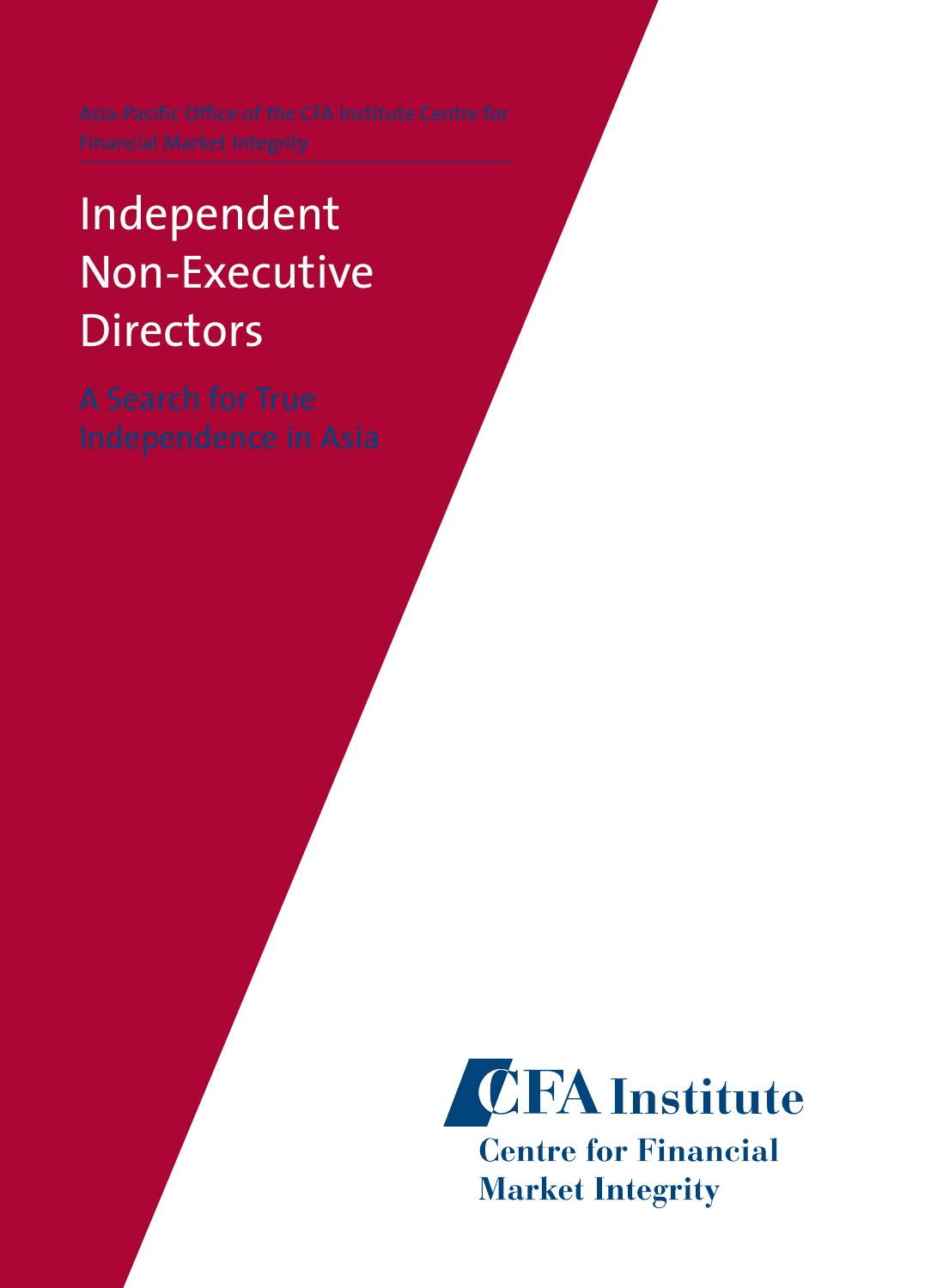#### ©2010 CFA Institute

The mission of the CFA Institute Centre for Financial Market Integrity is to promote ethical conduct, professional standards, and integrity in financial markets on behalf of CFA Institute members around the world.

CFA Institute, with more than 100,000 members worldwide, is the not-for-profit organization that awards the Chartered Financial Analyst® (CFA) and Certificate in Investment Performance Measurement® (CIPM) designations.

ISBN 978-0-938367-21-5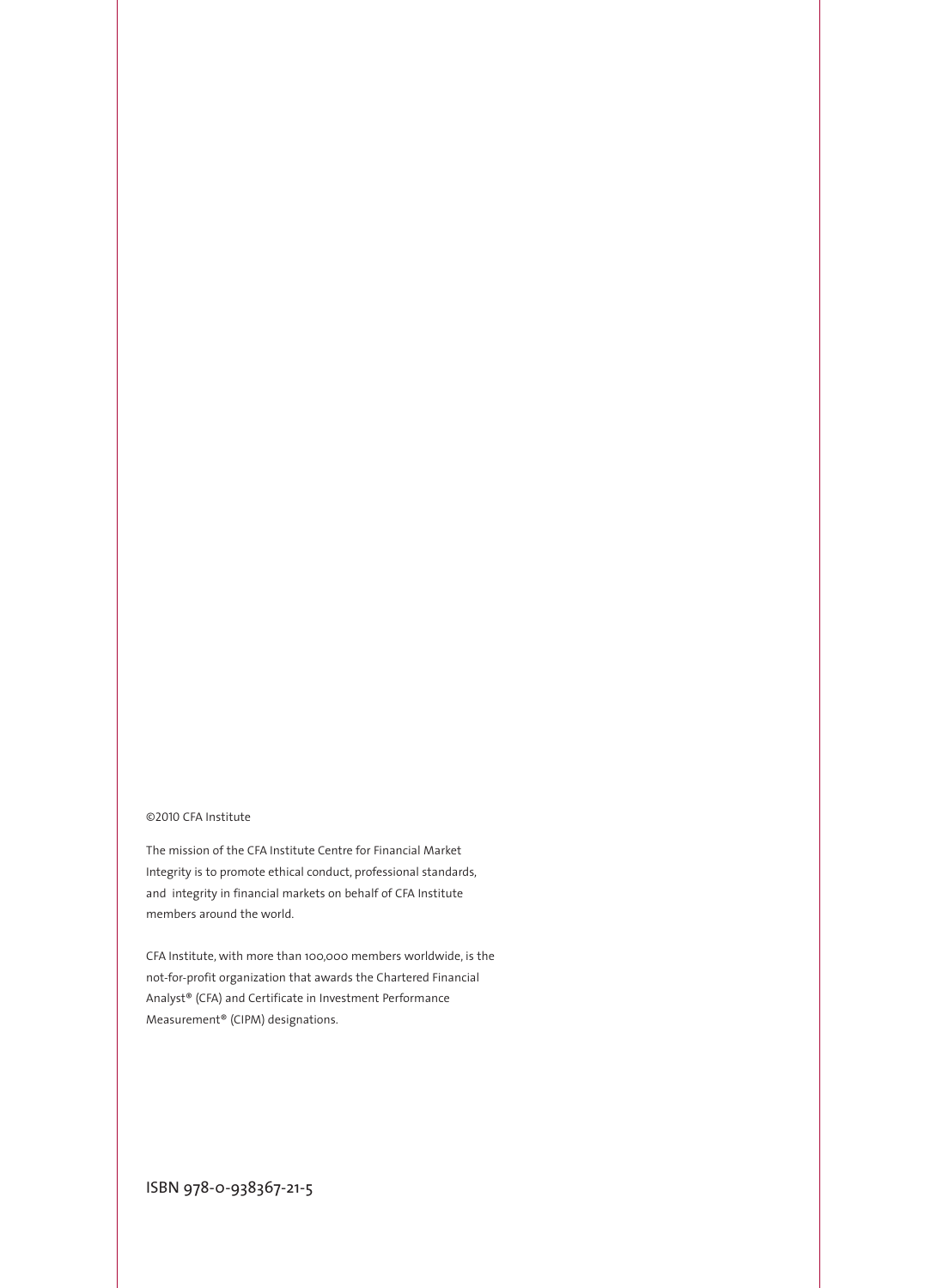## **Independent Non-Executive Directors A Search for True Independence in Asia**

**Asia-Pacific Office of the CFA Institute Centre for Financial Market Integrity**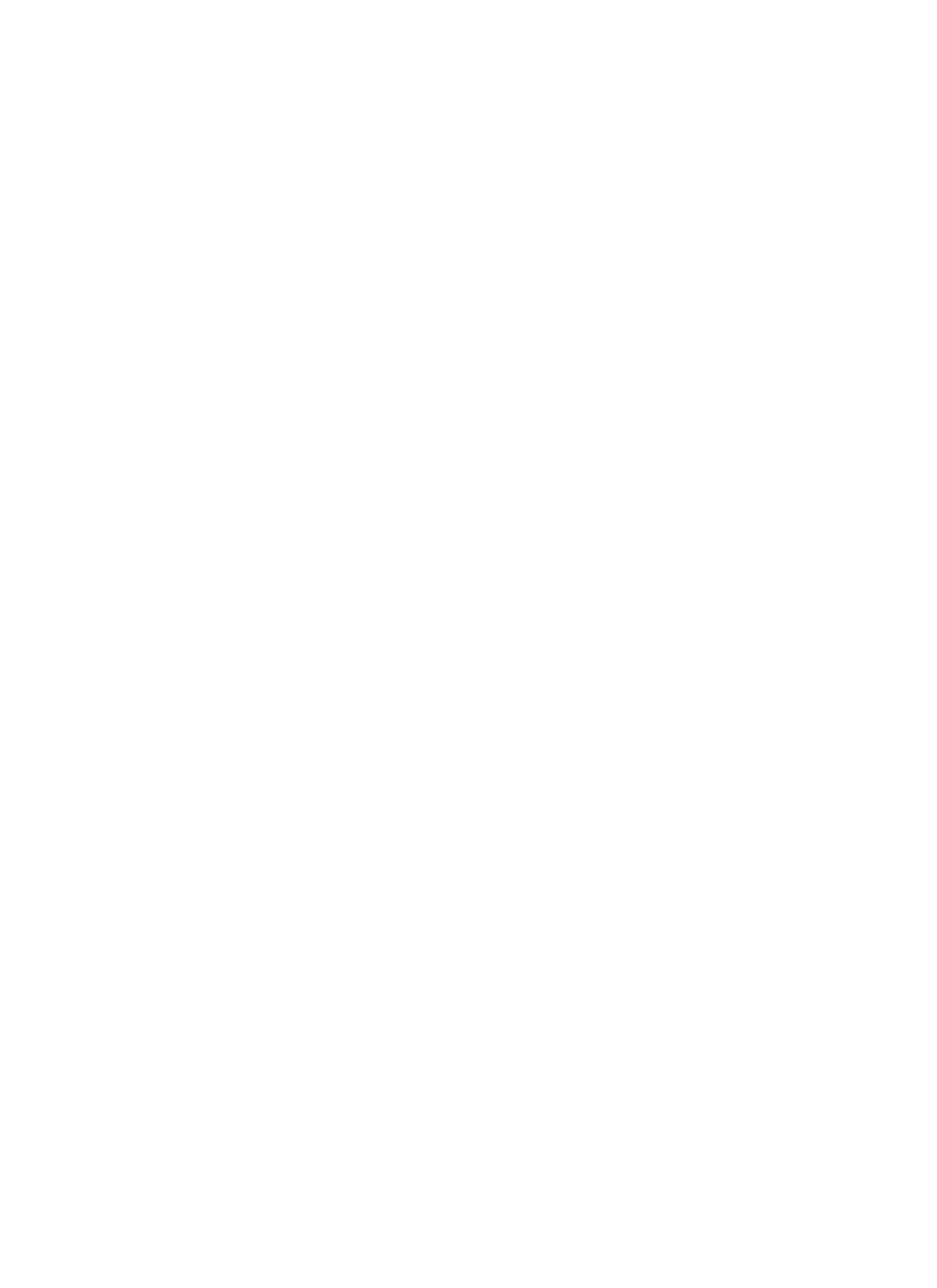A note on the use of this report:

*Terminology*: This report uses the term 'independent non-executive directors' (INEDs) interchangeably with the term 'independent directors'. Minority shareholders are defined as all 'non-controlling shareholders'.

*Case citations*: The actual cases describing the practices of independent directors were gathered from published reports in major English-language newspapers and on websites, company announcements from the stock exchanges and company websites, and securities commission websites. Each case source is attributed in the footnotes; we have not contacted the companies involved in these cases.

*Acknowledgments*: The CFA Institute Centre thanks the individuals and institutions that participated in this report and respects their request to remain anonymous.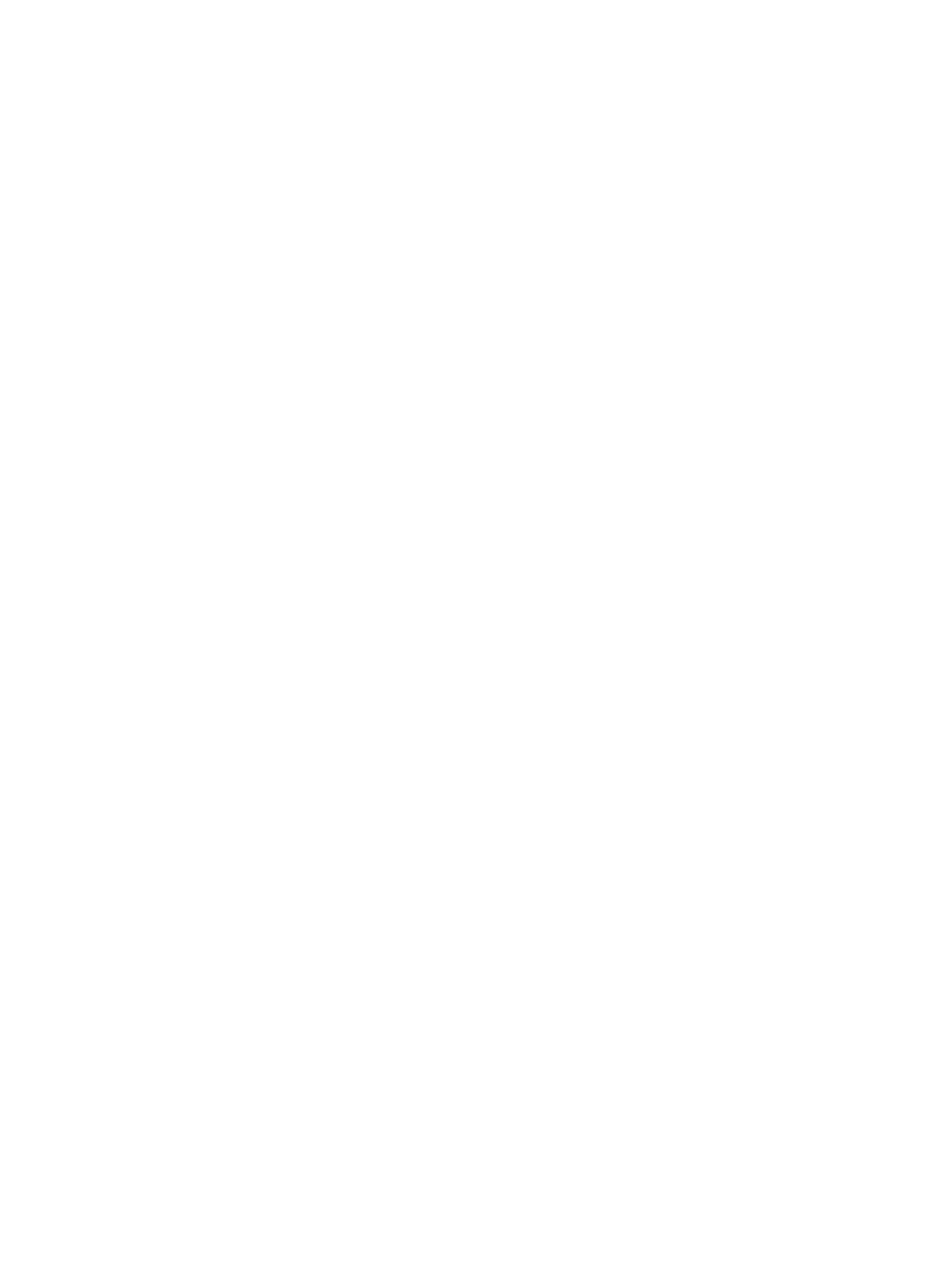## **Contents**

| <b>SECTION 1: Summary and Recommendations</b>                |    |
|--------------------------------------------------------------|----|
| Nomination and Appointment of Independent Directors          | 1  |
|                                                              | 2  |
|                                                              | 3  |
|                                                              | 3  |
|                                                              | 5  |
| SECTION 3: Why INEDs Are Important in Asia                   |    |
| Separation of Ownership and Control Is Key                   | 7  |
| Relationship between Ownership Structure and Firm Value      | 9  |
| Weak Legal Protection Exacerbates the Issue                  | 9  |
| Good Corporate Governance Equals Higher Firm Value           | 10 |
| The Presence of INEDs Equals Higher Firm Value               | 11 |
| <b>SECTION 4: Cases</b>                                      |    |
| Removal of INEDs by Minority Shareholders<br>1.              | 12 |
| Removal of INEDs by a Substantial Minority Shareholder<br>2. | 13 |
| <b>INED Resignations</b><br>$\overline{3}$ .                 | 14 |
| China Aviation Oil (Singapore) Corporation Limited           | 15 |
|                                                              | 16 |
| Questionable Performance of Corporate Boards<br>4.           |    |
|                                                              | 17 |
|                                                              | 19 |
| <b>SECTION 5: Country Analyses</b>                           |    |
|                                                              | 22 |
|                                                              | 22 |
|                                                              | 24 |
|                                                              | 25 |
| Director nomination and appointment<br>1.                    | 25 |
| Disclosure of details about directors                        | 26 |
|                                                              | 26 |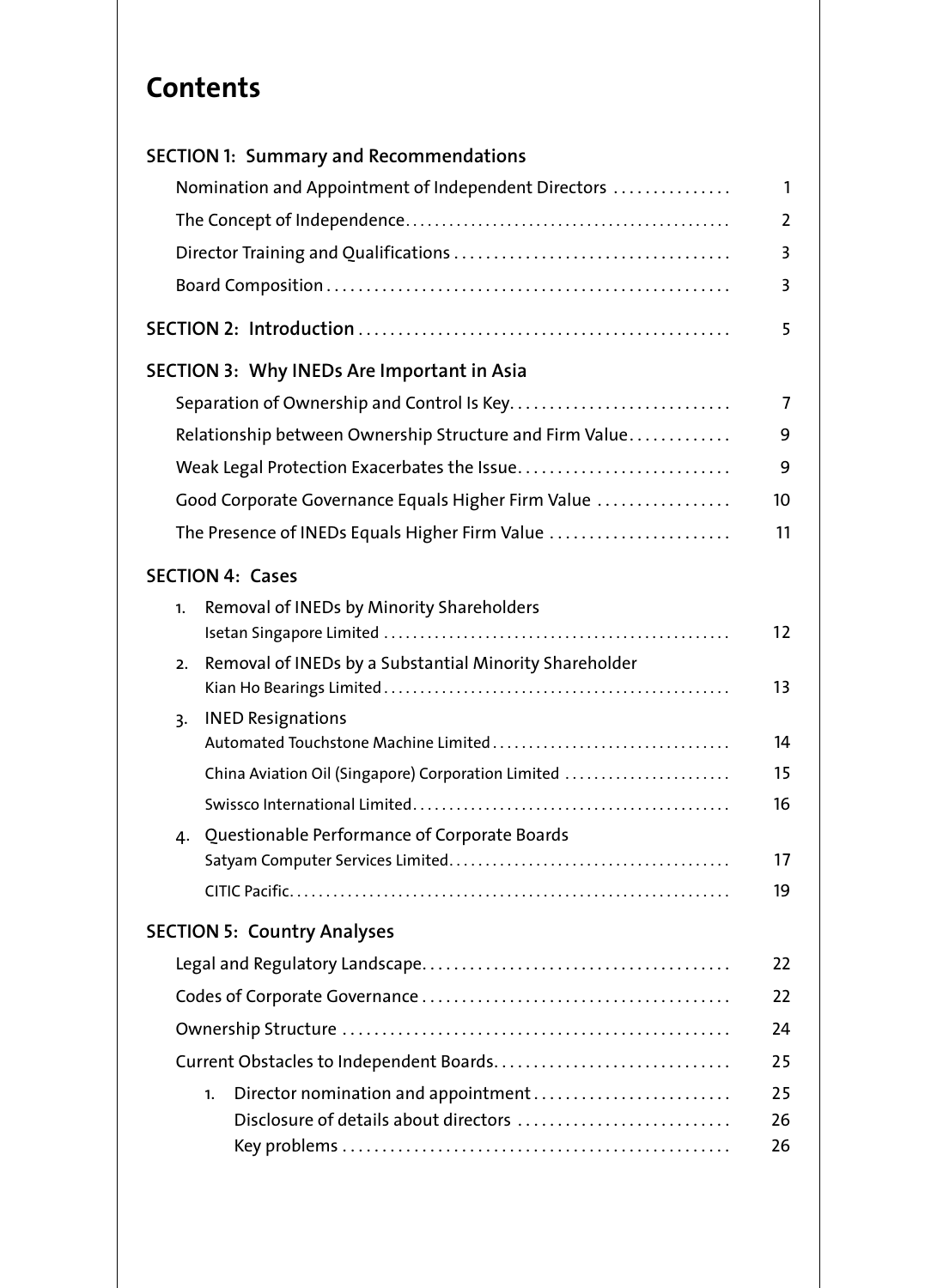| 2.                                                                                  | 27       |
|-------------------------------------------------------------------------------------|----------|
|                                                                                     | 27       |
| Separation of the role of chairman and CEO<br>Training or professional requirements | 28<br>29 |
| 3.                                                                                  |          |
| 4.                                                                                  | 29       |
|                                                                                     | 30       |
| SECTION 6: How We Can Improve the Effectiveness of INEDs                            |          |
| Nomination and Appointment of INEDs                                                 | 32       |
| Nomination and appointment process                                                  | 32       |
| A. Allowing minority shareholders to vote for a proportion                          | 33       |
| B. Giving minority shareholders the ability to nominate directors                   |          |
|                                                                                     | 35       |
|                                                                                     | 36       |
| Disclosure of a director's details in company announcements                         | 37       |
|                                                                                     | 37       |
|                                                                                     | 37       |
|                                                                                     | 39       |
| Separation of the role of chairman and CEO                                          | 39       |
|                                                                                     | 40       |
|                                                                                     | 40       |
| Formal qualification for all directors                                              | 40       |
|                                                                                     | 41       |
| What is the appropriate number of INEDs on a corporate board?                       | 41       |
| <b>Appendix A: Sources and Resources</b>                                            |          |
| Official Corporate Governance Codes and Legislation                                 | 42       |
|                                                                                     | 42       |
| Appendix B: Corporate Governance Frameworks: Comparative                            | 44       |
|                                                                                     | 47       |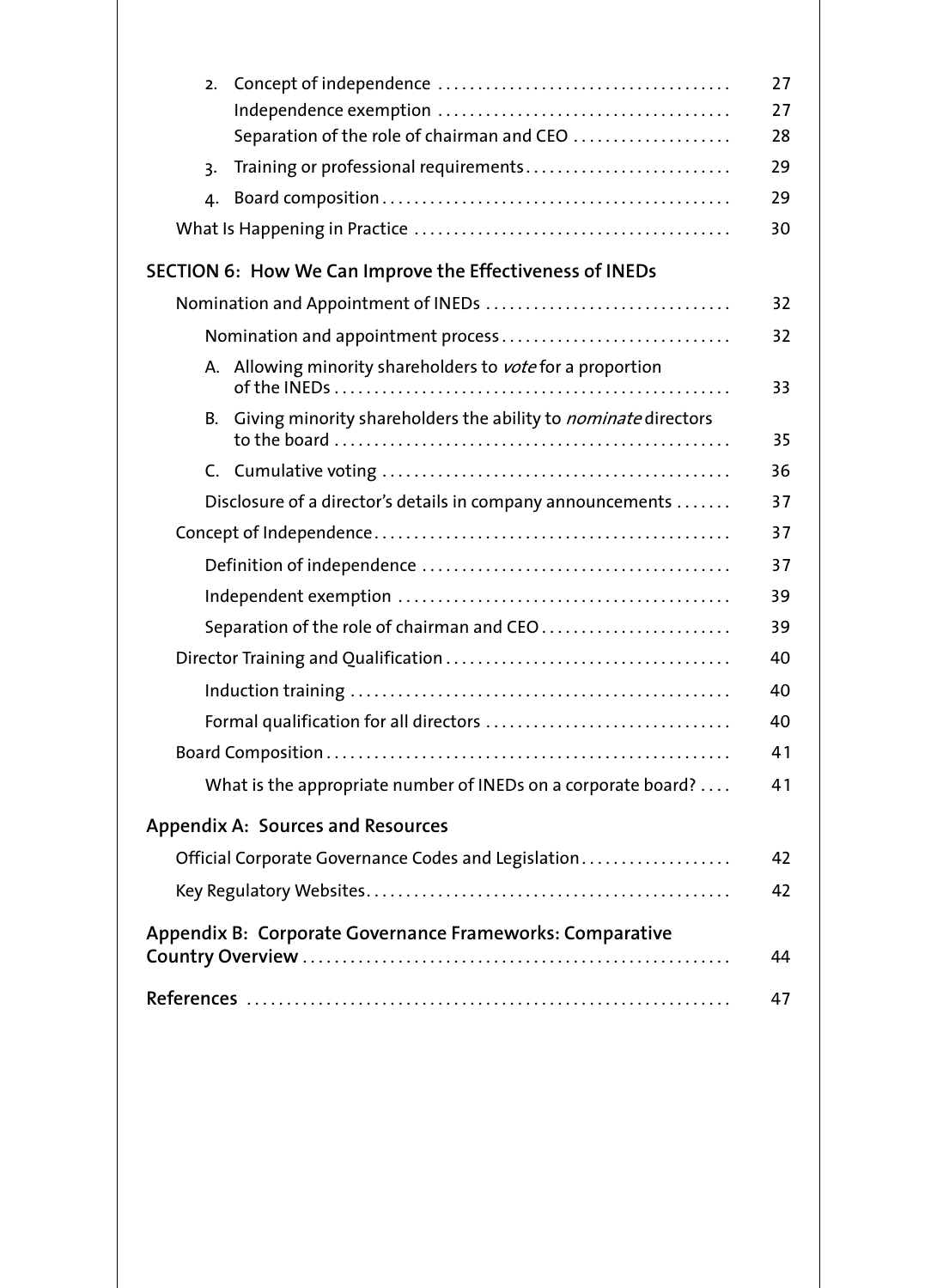## **SECTION 1: Summary and Recommendations**

The CFA Institute Centre for Financial Market Integrity believes that board composition and independence are fundamental issues in corporate governance, especially in Asia.

Concentrated ownership structures and weak legal protection in Asia increase the importance of independent non-executive directors on corporate boards. In Asia, companies commonly have controlling shareholders who have the ability to control the nomination and election of directors to the board. Investors should be wary in investing in these companies because so-called independent directors are often essentially figureheads, serving the controlling shareholder rather than representing all shareholders equally. Independent nonexecutive directors should have high ethical standards with the ability to act objectively on all board matters. Most importantly, they need to be independent not only from management but also from controlling shareholders because such independence is the best way to ensure that minority shareholders' rights are not expropriated.

Given the importance of truly independent directors in Asia, this study examined ways to ensure that so-called independent directors are, in fact, *independent*.

A review of key academic research in the Asian region shows that in the presence of controlling shareholders, strong corporate governance practices have a positive effect on firm value. The literature provides evidence that strong corporate governance practices and the appointment and presence of independent non-executive directors on the board can increase firm value and decrease the cost of capital, thereby reducing financing costs. On a country level, the evidence is that these practices can also increase foreign investment in local companies and, therefore, help the development of capital markets.

Our study includes a comparative analysis of the regulations and codes of corporate governance in Hong Kong, Singapore, India, and the Philippines. These countries were chosen because of their concentrated ownership structures in the listed equity markets and because their corporate governance regulations are at various stages of development and implementation. We identify four key areas for discussion and improvement: director nomination and appointment, the concept of independence, director training and qualification, and the number of independent directors on the board.

Our key findings together with our recommendations are summarised in the following subsections.

## **NOMINATION AND APPOINTMENT OF INDEPENDENT DIRECTORS**

**The independence of the nomination committee and the nomination/appointment process are questionable.** 

The directors sitting on the nomination committee are often nominated and appointed by the controlling shareholder, which presents a potential conflict of interests between the controlling and minority shareholders. The controlling shareholder has the power to nominate friends, former colleagues, or relatives to the board regardless of their experience or qualifications. Directors appointed in this way often have a sense of loyalty to the controlling shareholder, potentially rubber-stamping proposals and disregarding minority shareholder interests. Therefore, the nomination committee, if present, is often controlled by the majority shareholder, which turns the process of nomination and appointment into a mere formality.

We believe one of the main obstacles to obtaining truly independent directors is the current process for nominating and appointing directors.

**The quality of disclosures in directors' biographical details at the time of elections/re-elections is low.** 

**1**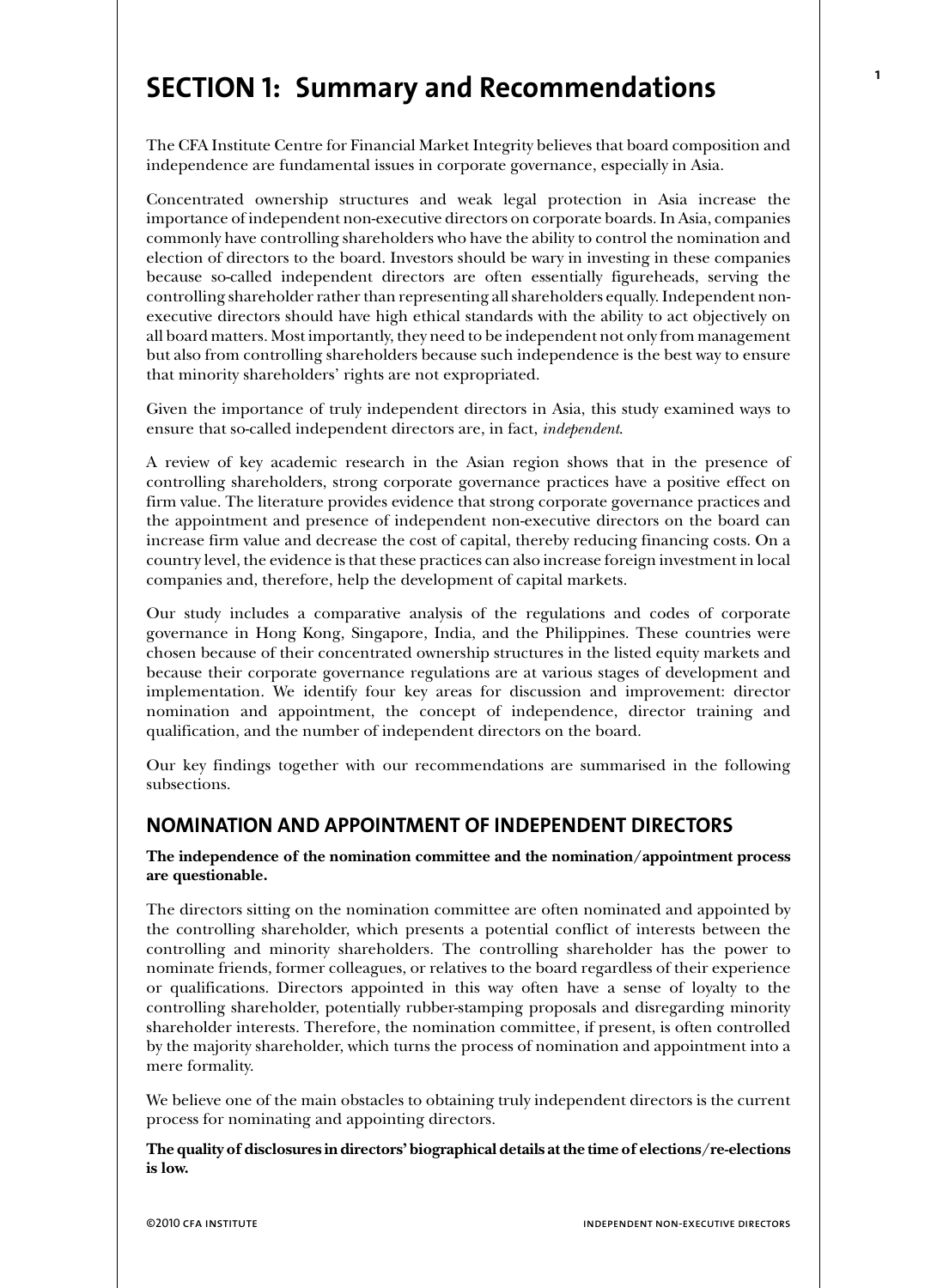**2** The current level of transparency in the background of candidates up for election does not help shareholders properly assess whether or not a candidate is independent; therefore, shareholders cannot make fully informed decisions before they vote.

#### **Recommendations**

1. **Minority shareholders should be given sufficient influence over the nomination and election of directors to have an impact.** Controlling shareholders effectively have the ability to control the nomination and election of all directors. The current process can be improved by, first, allowing minority shareholders that own a minimum threshold percentage of shares to directly nominate candidates for election and by, second, introducing cumulative voting.

Cumulative voting, which is not commonly practiced in Asia, allows shareholders to cast all of their votes for one board candidate. For example, if a shareholder owns one million shares, each share is allowed one vote. So, if 10 board members are up for election, that shareholder is able to cast 10 million votes for one director instead of a million votes for each individual director.

Cumulative voting improves the chances of a minority shareholder naming a representative to the board. It can be effective in contested board elections and is also useful in uncontested elections because it can be used to increase the number of 'no' votes for a nominee. This recommendation is intended to give minority shareholders a greater voice than they currently have and will enhance the current nomination and election process for directors in Asia.

2. **Companies need to provide shareholders with full biographical details on all the directors/nominees up for election/re-election in the Notice of the Annual General Meeting or other relevant shareholder circulars in advance of meetings for shareholders to read the information.** The disclosures should include academic and professional qualifications, all previous and current directorships, all relevant experience, and the nature of any relationships of the person that could affect his or her ability to act objectively. Only by providing shareholders with all the relevant information in a timely manner can they make informed decisions when it comes time to vote for, or against, the appointment of a director. Increasing transparency and the quality of information disclosed to shareholders sufficiently in advance of the meeting improves the chances that truly independent directors will be appointed.

## **THE CONCEPT OF INDEPENDENCE**

#### **The definition of independence is subjective.**

Many corporate governance codes give considerable discretion to the nomination committee and board as to whether a director is independent or not. This variability presents several challenges, particularly if the nomination committee is biased and/or the committee does not have an appropriate definition of independence. A further complication is that in Hong Kong and Singapore, a director can be deemed independent despite failing to meet the independence requirements outlined in the relevant rules or codes.

#### **Separation of the chairman and CEO does not equal independence.**

Code provisions may allow for the physical separation of the two roles, but they do not specify that the role of the chairman should be separate from management (other than the CEO) or controlling shareholders. In many circumstances, the chairman is part of the executive management team or is related to the CEO or the controlling shareholder. Given that many companies in Asia are controlled by founding families, having a chairman who is not independent from the CEO can exacerbate the problems that are already present concerning the board, such as lack of objectivity and accountability.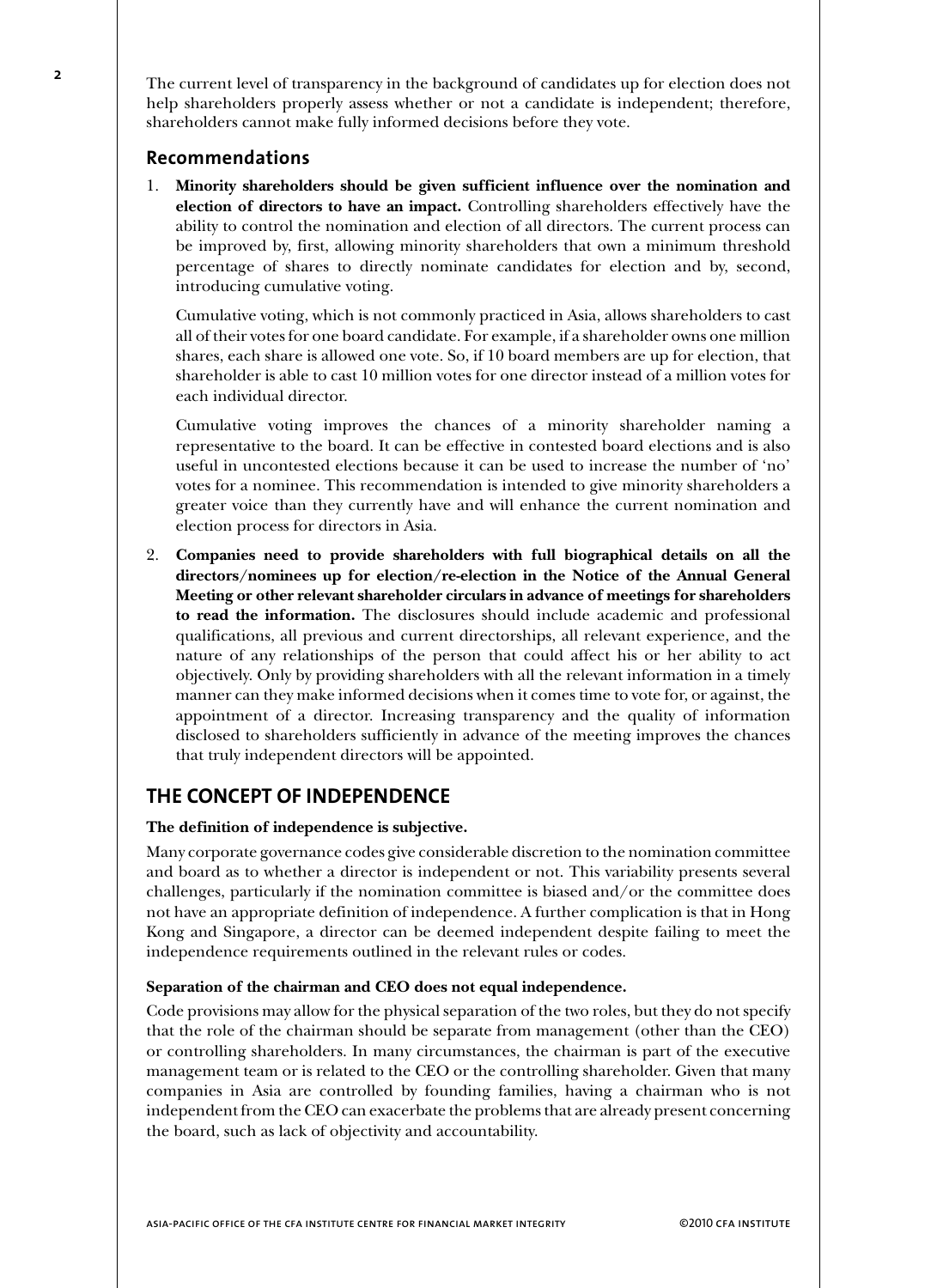#### **3**

#### **Recommendations**

- 1. **A thorough definition of independence that insists on objectivity and independence in relation to both management and controlling shareholders is very important because of the ownership structure in Asian companies.** The definition should include both positive and negative attributes. We believe positive attributes should emphasise independent and objective judgment and negative attributes should highlight the potential conflicts of interest that could arise. A thorough definition will help to guide the nomination committee in its search for independent directors, which will increase the probability that the committee will make informed recommendations to the board and shareholders.
- 2. **Independent exemptions should not be allowed.** Giving companies the opportunity to allow a director to be deemed independent when he or she fails to meet the defined guidelines can create problems. Providing the company with a way out encourages them to use this option rather than find another candidate who is more appropriate and meets the required guidelines. We appreciate that the guidelines are not exhaustive, but giving companies an opportunity to opt out does not promote compliance with the spirit of the code, nor does it ensure that shareholders are adequately protected.
- 3. **The chairman should be an independent director.** In Asia, separating the role of chairman and CEO is not enough to ensure the effectiveness of the board of directors. Although the chairman and CEO are two different people, they can still be related to each other and/or to the controlling shareholder. This situation decreases accountability and oversight and gives great power to the controlling family. Given a thorough definition of independence, the chairman should be an independent director. This step will help ensure that the board maintains its objectivity and an appropriate balance of power.

#### **DIRECTOR TRAINING AND QUALIFICATIONS**

**With no requirement or encouragement for formal training for directors, the nomination committee, shareholders, and other stakeholders have little knowledge about a director's suitability for the role.** The lack of a minimum level of training or qualification, such as a certification programme, makes identifying qualified candidates hard and thus makes the nomination process more difficult for the board.

#### **Recommendations**

- 1. **An induction course to introduce new directors to the company, its operations, and strategy and to the applicable legal and regulatory framework is the absolute minimum level of training that should be required.**
- 2. **A regional director certification programme should be established to develop director education and improve the effectiveness of independent directors and the director community in general.** Currently, no well-established regional director qualification system exists in Asia. Such a system would be a good way to build a strong, educated supply base of directors for nomination committees to choose from. Its development should be a long-term goal for the region. Having formal certification should not be mandatory for individuals but should be seen as best practice. The qualification will be viewed as more important if it is something people believe they should obtain for their credibility rather than being viewed as a license that every director needs.

#### **BOARD COMPOSITION**

**Prescribing an absolute number of independent directors is difficult because of varying board sizes, numbers of committees, and the underlying issue of concentrated ownership.** 

In countries that essentially have unlimited board sizes, setting a minimum percentage of independent non-executive directors is more effective than setting a minimum absolute number because a percentage does not give companies the option to stack the board with executive directors.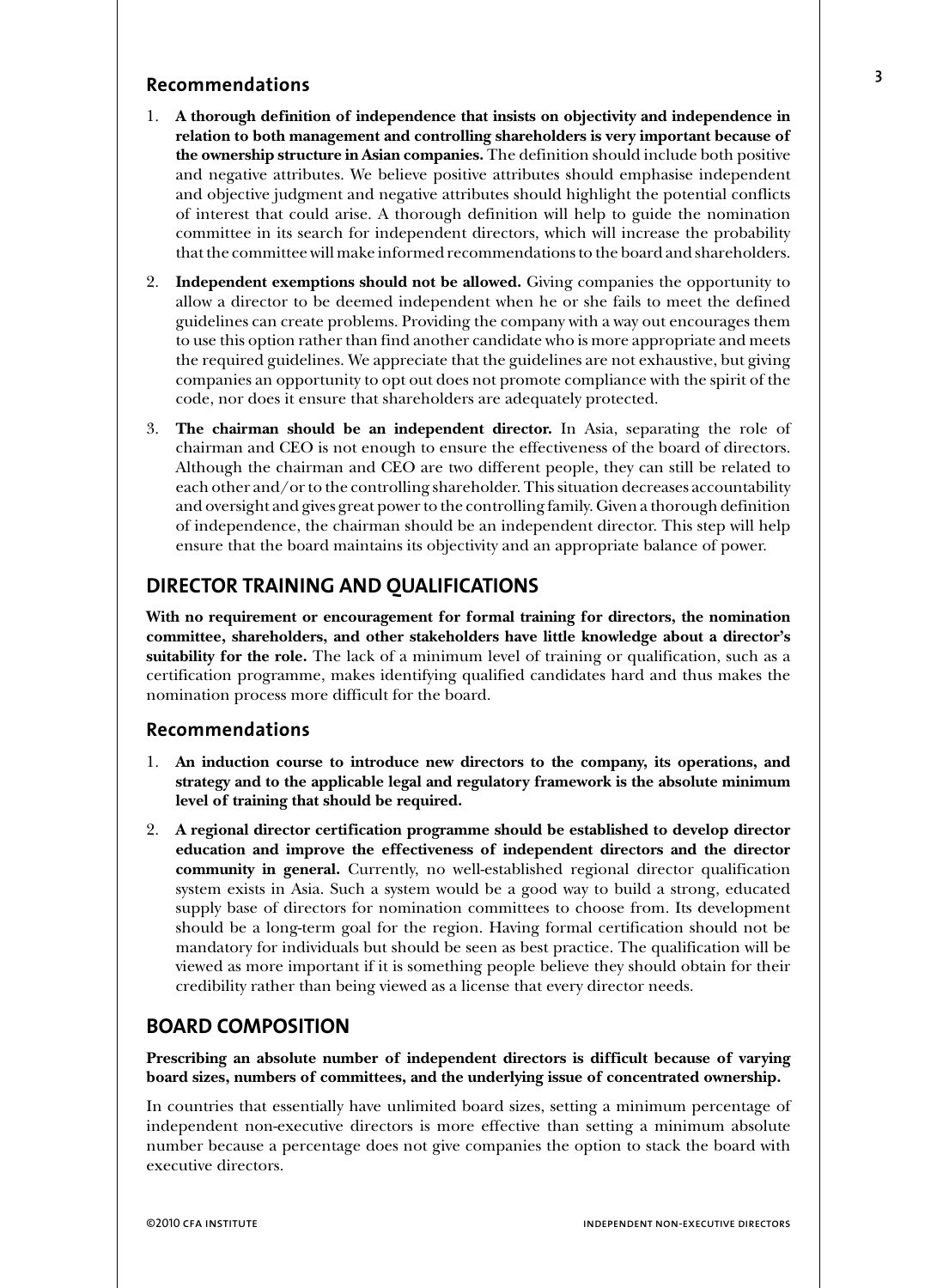**4** Boards in Asia traditionally have few independent directors, which may limit their ability to effectively exercise independent and objective judgment. When less than a majority of directors are independent (that is, boards are not majority independent), the collective voice of the incumbent independent non-executive directors is diminished, as is their value on the board. The directors are also more likely to be stretched for time because fewer independent members are available to share the committee workload.

#### **Recommendations**

**Majority-independent boards should be considered best practice.** Majority-independent boards are recommended in the United Kingdom, United States, and Australia, and in Asia, they are already required in India when the chairman is either an executive or promoter of the company. Majority-independent boards should be even more important in Asia than in Europe or North America because of the high concentration of ownership in Asian companies. Majority-independent boards will ensure that there are enough independent directors on the board to exercise collective independence and to share the committee workload. However, if the independent directors are not truly independent, having a board dominated by them will be effective only on paper.

In conclusion, the CFA Institute Centre believes several issues need to be addressed before independent directors are truly independent. This report uses the countries of Hong Kong, Singapore, India, and the Philippines to identify and describe the main issues affecting director independence. Our findings have a wider application, however, because these issues are likely to arise in controlled companies in other countries with poor investor protection. This report is intended to create further discussion among investors, regulators, and all stakeholders with the ultimate goal of improving the effectiveness of independent directors throughout Asia.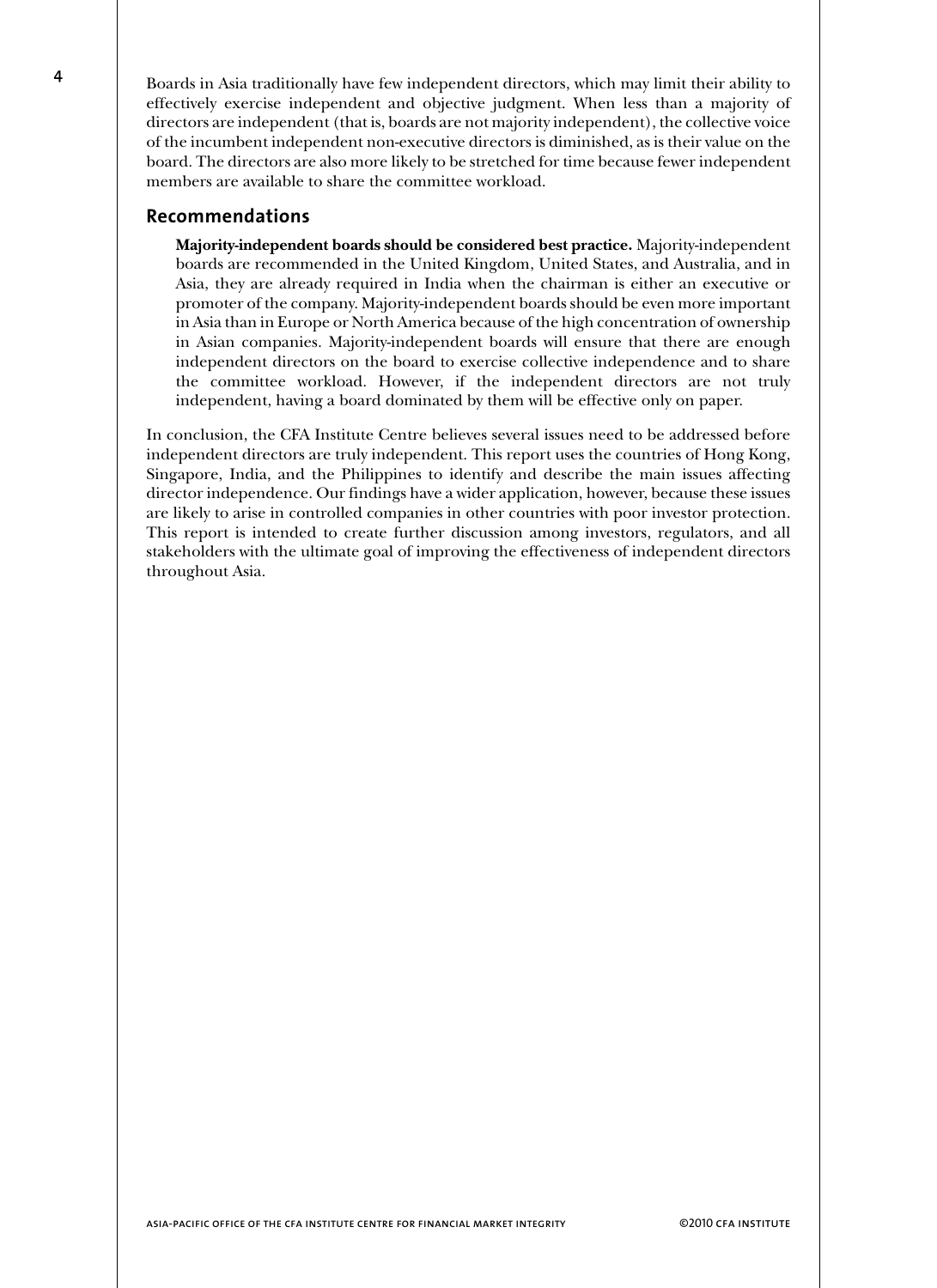## **SECTION 2: Introduction**

An independent board is an essential element of good corporate governance at any company. The ability of the board to demonstrate independent and objective judgement helps to proactively identify and prevent conflicts and to effectively monitor managerial performance.

Company boards normally have a mixture of executive, non-executive, and independent nonexecutive directors (INEDs). Traditionally, the difference between INEDs and the rest of the board is their ability to act objectively and independently from management. In Asia, however, independence from the controlling shareholder is just as important, if not more important, than independence from management.

Many Asian companies have concentrated ownership structures in which the majority of shares are concentrated in the hands of a single group of shareholders, typically the company's founding family or in the case of state-owned enterprises, a government agency. Families often control companies through complex ownership structures, such as pyramids, which effectively allow the family to exert considerable voting power with little ownership rights. In these cases, there is separation of ownership and control. It is not uncommon for Asian companies to have free floats as low as 10–20 percent, nor is it rare for listed companies to remain 40–60 percent owned by their founding chairman. Among these companies, it is not unusual to have the controlling shareholders as senior executives and members of the board of directors, including the positions of chairman and CEO, which are often not separated.

This situation inherently raises the possibility that these owner-managers will make strategic decisions about the company's business on the basis of, or in pursuit of, their own interests and will disregard the interests of minority shareholders. The situation also exposes the company and its minority shareholders to risks of expropriation if controlling shareholders divert value of the listed entity to outside business interests for their personal benefit.

In Asia, INEDs play a necessary and critical role. They act as a counterweight to controlling shareholders on the board because they are appointed to make sure that decisions are made in the best interest of the company for the long term and that decisions are fair and beneficial to all shareholders. Where there is no separation of ownership and control, a company's independent directors serve as the mechanism for preventing transactions or business decisions that unfairly or improperly benefit controlling shareholders and disadvantage the minority. This monitoring role is particularly important in countries where minority shareholder rights are low, which is the case in many Asian countries.

In the years after the Asian financial crisis of 1997, regulators began to understand the significance of INEDs. They addressed the issue by highlighting the role of INEDs in various newly developed codes of corporate governance and by setting a minimum number or proportion of INEDs for corporate boards. Despite these efforts, the issue of independence remains a problem.

The lack of truly independent directors on corporate boards is a major issue throughout Asia. This problem originates in the substantial power a controlling shareholder has to influence director nomination and appointment. The controlling shareholder, who may also serve as an executive chairman/CEO, can essentially appoint an individual with whom he or she has a connection, thereby effectively controlling the board. In such circumstances, the so-called independent directors nominated and appointed by controlling shareholders are not truly independent.

Because this practice is not uncommon in many companies in Asia, the important question to answer is: How can we improve the effectiveness of independent directors?

In this report, we try to answer this question and provide practical solutions for upholding true independence on the boards of listed companies in Asia. Section 3 demonstrates the importance of corporate governance and INEDs in Asia by using academic literature, and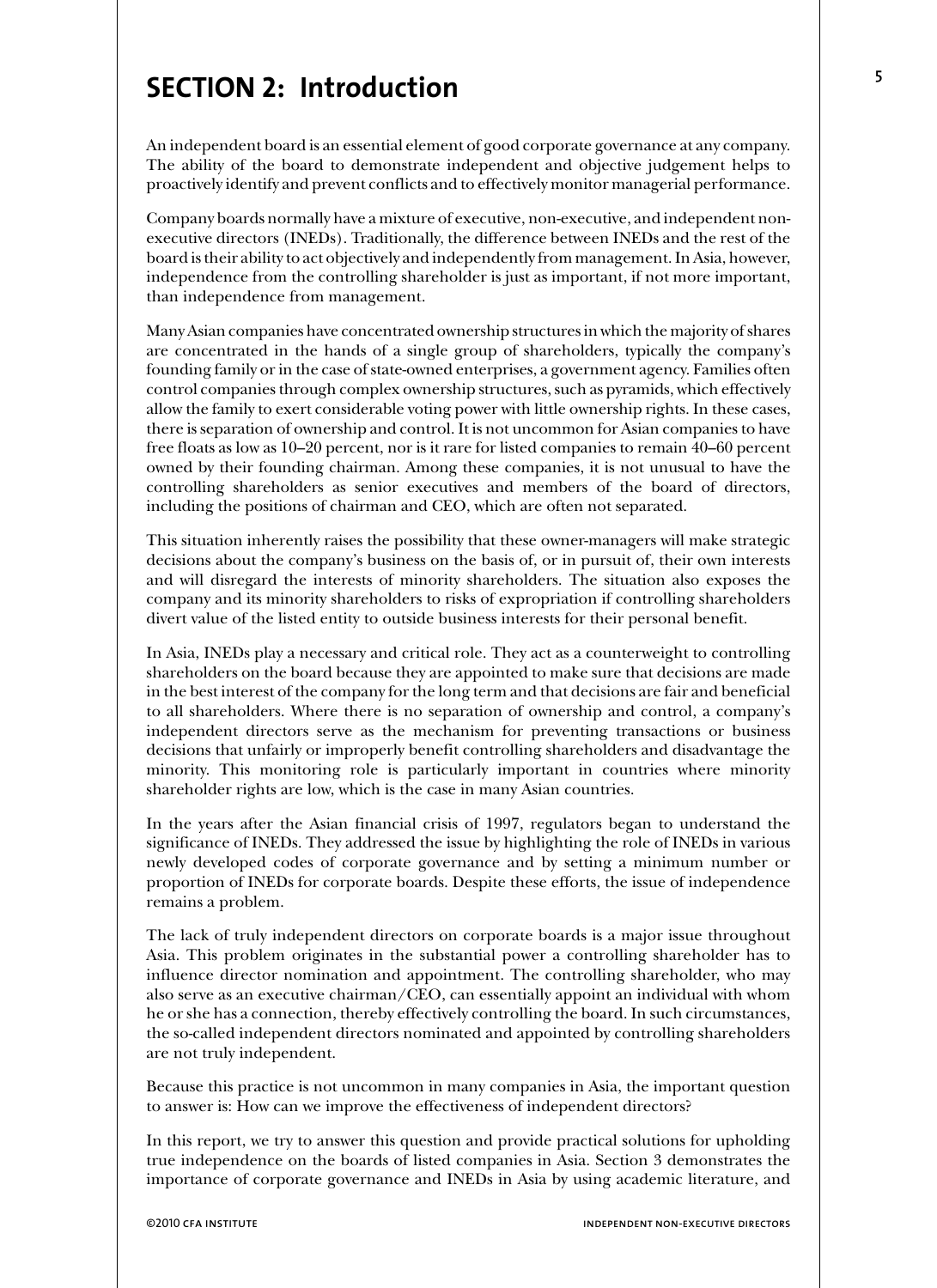**6** Section 4 illustrates INED and board practices with real-life cases. Section 5 identifies the key concerns limiting the effectiveness of independent directors in four jurisdictions: Hong Kong, Singapore, India, and the Philippines. Finally, Section 6 reviews these issues in light of global practices and concludes with a set of recommendations.

> Note that this report focuses on board composition and lack of truly independent directors in companies with controlling shareholders, specifically family-controlled companies. Other impediments to good governance include weak legal protection for minority shareholders, weak enforcement of rules and regulations, and insufficient statutory backing of laws.<sup>1</sup>

asia-pacific office of the cfa institute centre for financial market integrity ©2010 cfa institute

<sup>&</sup>lt;sup>1</sup>For more information on shareholder rights, please refer to the 'Shareowner Rights across the Markets: A Manual for Investors' published by the CFA Institute Centre for Financial Market Integrity (www.cfapubs.org/ doi/abs/10.2469/ccb.v2009.n2.1).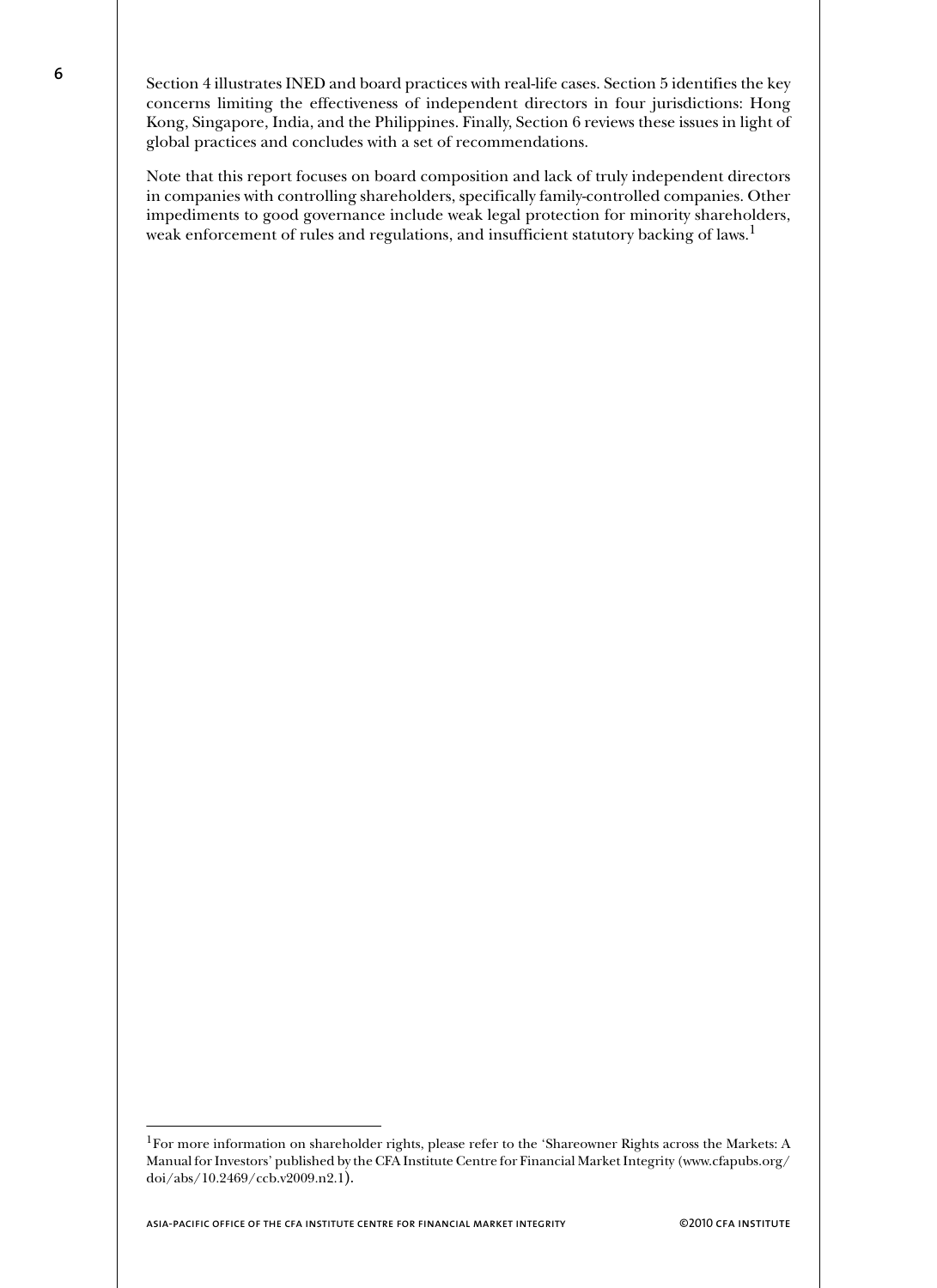## **SECTION 3: Why INEDs Are Important in Asia**

From the standpoint of good governance, independent non-executive directors are an important element of any corporate board. INEDs are even more significant in Asia because of the high ownership concentration among companies and the weak shareholder rights regimes that prevail in the region.

Evidence suggests that strong corporate governance practices and the appointment and presence of INEDs on the board can somewhat counteract the ability of controlling shareholders to expropriate minority shareholders**.** According to various studies, corporate governance practices and INEDs are particularly important for companies in Asia because these elements can

- increase share price performance/firm value,
- decrease the cost of capital—and consequently, financing costs—and
- increase foreign investment in local companies.

In this section, we provide a literature review of these issues that is focused on the Asian countries of Hong Kong, Singapore, India, and the Philippines but includes other countries in the South East and East Asia regions.

## **SEPARATION OF OWNERSHIP AND CONTROL IS KEY**

As first described by Berle and Means (1932), the typical UK/US (that is, Western) company exhibits separation of ownership and control. Western companies are generally widely held, meaning they have a diffuse ownership base, and they are ultimately controlled by managers who have little to no equity ownership. A principal–agent conflict arises in these companies because of the misalignment of interests between managers (agents) and shareholders (principals) and because managers are in a position to abuse their powers.

Western ownership structures are very different from the common ownership models in Asia. An ownership structure in which the majority or a high proportion of shares are concentrated in the hands of a single group of shareholders, typically the company's founding family, is common throughout Asia. Families often secure control of companies via complicated ownership structures, such as pyramids or cross-holdings. Pyramid structures are a common feature in Hong Kong and Singapore; they allow the founding family to exert a lot of control for little ownership. When ownership is defined as cash flow rights and control as voting rights, control of voting rights clearly outweighs cash flow rights.

Pyramid structures are illustrated in **Figure 1**.

One of the fundamental differences between companies with a controlling shareholder and those without is the identity of the insider, or the group that outside investors need protection from (Bebchuk and Hamdani 2009). In companies with a controlling shareholder, the principal–agent conflict is between controlling shareholders and minority shareholders; in addition, the executive management staff and the board often consist of members of the controlling family.<sup>2</sup> Controlling shareholders should be in a good position to monitor management because their financial interests are somewhat aligned with outside shareholders. Where separation of ownership and control exists, however, controlling shareholders often have interests that do not overlap with those of minority shareholders and they can use their power to exert control and advance their own interests. In these situations, controlling shareholders have the power to expropriate from the minority shareholders (Jensen and Meckling 1976; La Porta, Lopez-de-Silanes, and Shleifer, 1999).

 $^{2}$ La Porta, Lopez-de-Silanes, and Shleifer (1999) found in their sample of more than 600 companies that at least 69 percent of the time, the controlling family was also part of management.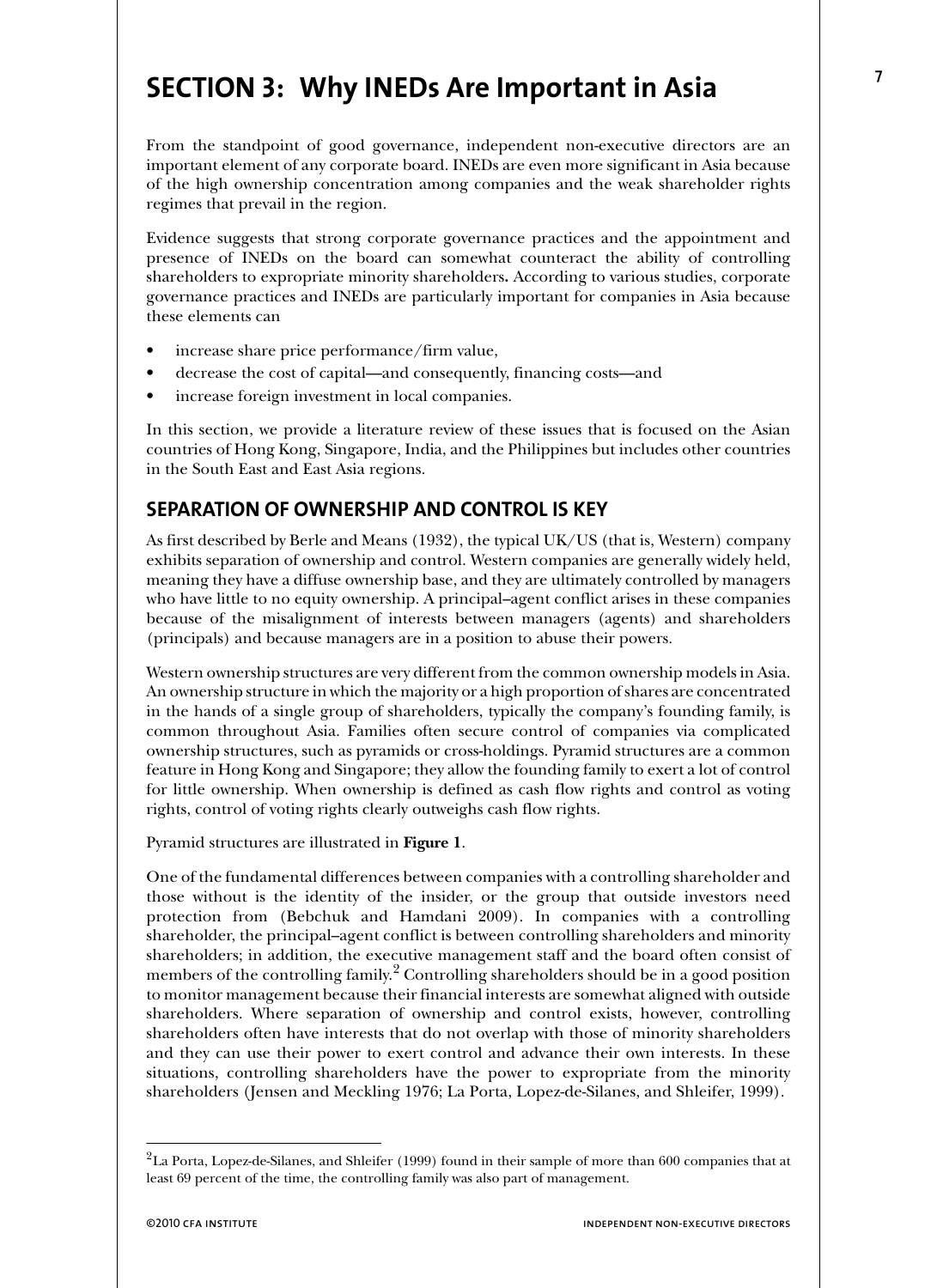

*Source*: Adapted from Claessens, Djankov, and Lang (2000).

For example, assume that a family owns 51% of Company A, which owns 20% of Company B.

The family owns  $10\%$  (51%  $\times$  20%) of the cash flow rights and controls  $20\%$  of the voting rights of Company B.

Assuming, firms A and B are listed, there are no cross-holdings and there are no deviations from one-share-one-vote.

Corporate managers do not always act in the best interests of shareholders. The typical agency problems affecting companies are as follows:

- *Entrenchment*: Managers can entrench themselves in the business to secure their positions and make themselves costly to replace (Shleifer and Vishny 1989).
- *Hubris*: Managers may exhibit hubris—that is, be overconfident in their abilities— which leads to managers engaging in unprofitable and extravagant projects. This phenomenon, also called 'empire building', is a way in which managers increase their control (Jensen 1986).
- *Perquisite consumption*: Managers increase their private benefits through the consumption of 'perks' (Jensen and Meckling 1976). These perks may include extravagant gifts, holidays, use of private corporate jets, and even fraud and embezzlement.

Agency costs in the typical widely held company are often reduced because managers tend to be effectively monitored through regulations, shareholder protection, an active board, high levels of disclosure and transparency, and an active and competitive market for corporate control. In Asia, however, many of these mechanisms to reduce agency costs are not prevalent, making companies there more susceptible to abuse from controlling shareholders/management.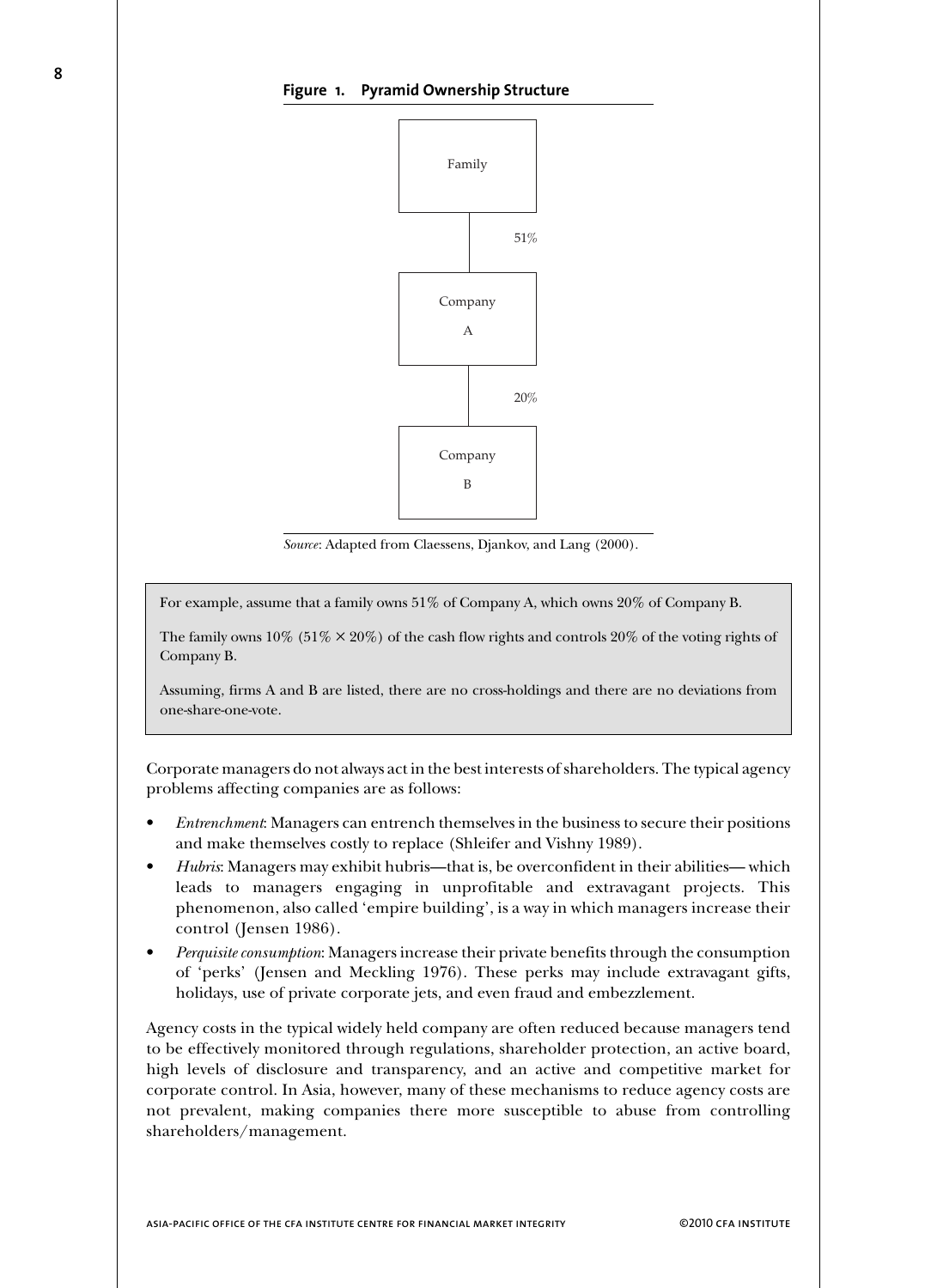The major principal–agent issue in Asia is expropriation of minority shareholders' wealth by reducing the value of the firm. The complex ownership structures, such as pyramids, are a good example of manager entrenchment and empire building. The structure enhances the owner-manager's control and is often a strong takeover defence because a hostile takeover would be costly to achieve. Often, those in control also have significant outside business interests, which are either part of the pyramid structure or part of separate business groups. These outside business interests provide another avenue to divert firm value. For example, a common abuse of minority shareholder rights is the misuse of related-party transactions (RPTs). These transactions, depending on the type, may be examples of any of the agency costs listed here, but they are most often used to help empire building; the RPT is a mechanism to transfer wealth to the future generation.<sup>3</sup>

## **RELATIONSHIP BETWEEN OWNERSHIP STRUCTURE AND FIRM VALUE**

The effects of corporate ownership structures on firm value have been extensively studied. A negative relationship has been found between concentrated ownership and firm value, indicating that firms with controlling shareholders have lower values than firms that are more widely held.

To study this relationship, Lins (2003) focused on companies from 18 emerging markets—including Hong Kong, the Philippines, and Singapore. The key finding is that when a management group is the largest blockholder of shares and has controlling rights that exceed cash flow rights, as in a pyramid structure, firm value is lower than otherwise. Lemmon and Lins (2003) found similar results in their study of East Asian companies during the 1997 financial crisis.

Interestingly, Lins (2003) also found evidence that large non-management blockholders have a *positive* effect on firm value and can effectively reduce the valuation discount associated with management blockholders. Unfortunately, the study by La Porta et al (1999) of companies from 27 wealthy economies—including Hong Kong, Singapore, Japan, and South Korea—found that controlling shareholders are usually not monitored by other large shareholders.<sup>4</sup>

According to Claessans, Djankov, Fan, and Lang (2002), family control has a significant adverse effect on firm value. Their study of companies in eight East Asian markets suggests that the separation of ownership and control is associated with lower firm values.<sup>5</sup> The study also showed, however, that as the cash flow rights of the controlling shareholder increase, so does firm value. The reason is that the ability and incentive of the controlling shareholders to monitor management increases as their financial interests become aligned with other shareholders. Lei and Song (2008) and Lemmon and Lins (2003) found similar results.

## **WEAK LEGAL PROTECTION EXACERBATES THE ISSUE**

Another major problem in Asia is weak legal protection for minority shareholders. Given the high concentration of family ownership and the incentives for expropriation of funds, the protection of minority shareholders' rights is essential. Many of the studies of ownership structure and corporate governance in Asia have also examined the level of investor protection and the legal environment in the countries. Investor protection is usually defined as the efficiency of the legal system (ie, enforcement), the level of shareholder rights and activism, and legal origin (ie, the background of the legal system, whether English, French, or socialist).

 ${}^{3}$ For a detailed study of RPTs in Asia, see CFA Institute (2009).<br><sup>4</sup>The study found that in 71 percent of cases, family controlling shareholders do not share power with another large shareholder.

<sup>5</sup>The markets were Hong Kong, Indonesia, South Korea, Malaysia, the Philippines, Singapore, Taiwan, and Thailand.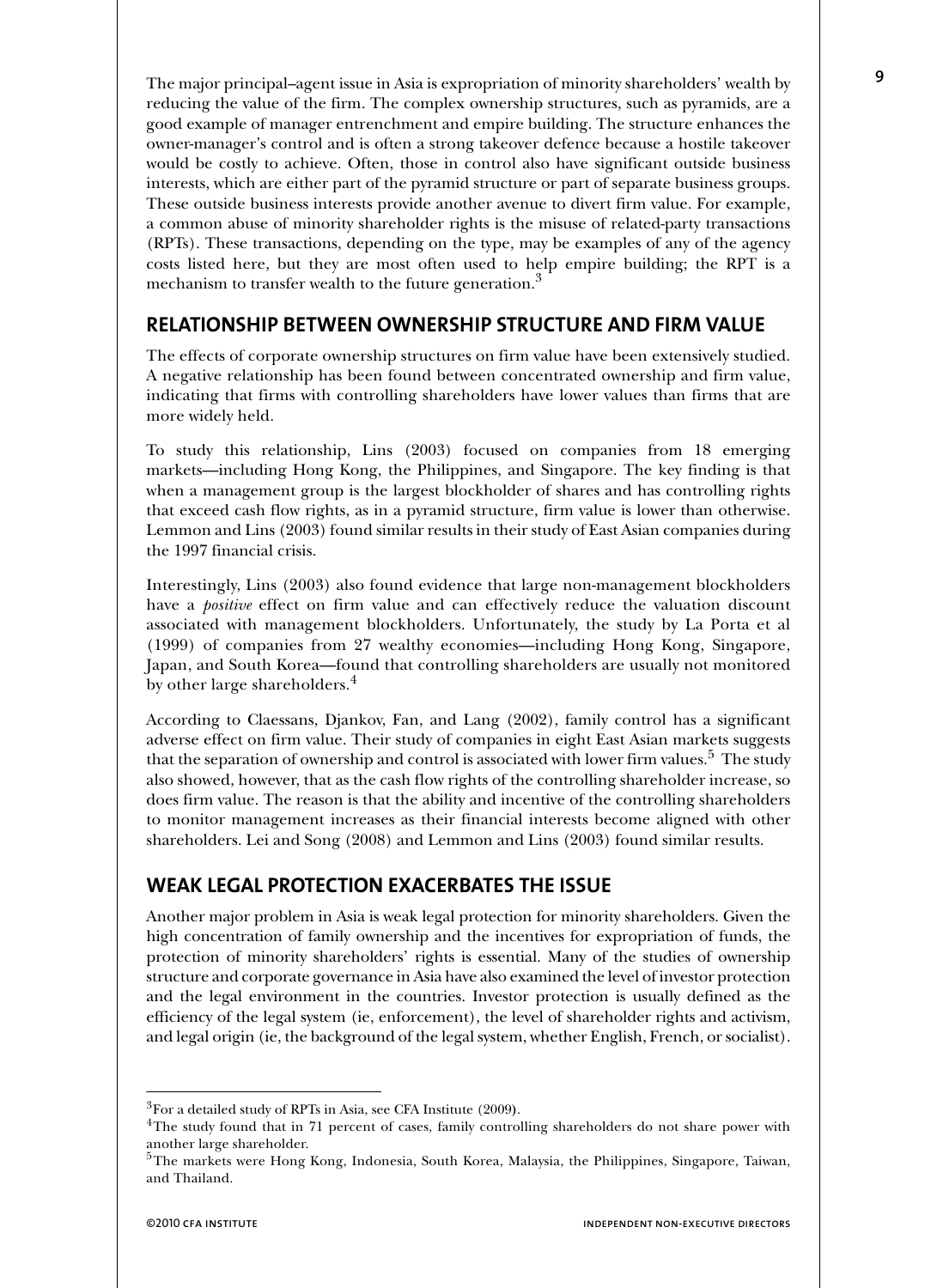**10** La Porta et al (1999) suggested that high ownership concentration may be a reflection of poor shareholder protection because they found a strong negative relationship between concentration of ownership and quality of legal protection in a country. The authors also argued that family-controlled companies are more common in countries with poor shareholder protection. This finding is important because it indicates that minority shareholders' rights are lowest in the countries that need them the most. The concentration of control may also have damaging effects on the evolution of the countries' legal systems. Part of the reason may be that having control of the corporate sector in the hands of a few families gives these families the ability and incentive to lobby governments for preferential treatment (Claessens et al 2000).

> The effect of weak legal protection exacerbates the negative relationship between controlling shareholders and firm value. According to Lins (2003), companies with controlling shareholders have significantly lower firm value when they are in countries with few shareholder protections. If the controlling shareholder is not part of the management team, however, the shareholder is perceived as a substitute for external corporate governance measures, so in low-protection countries, non-management controlling shareholders are more positively related to firm value.

## **GOOD CORPORATE GOVERNANCE EQUALS HIGHER FIRM VALUE**

The need for good corporate governance is particularly important when controlling shareholders have the ability to expropriate and legal protection is weak. In a study of companies in 14 emerging economies—including Hong Kong, India, Singapore, and the Philippines—Klapper and Love (2004) found a strong positive relationship between good corporate governance practices and firm value/operating performance. They also found that the relationship is strongest in countries with weak legal systems. Therefore, corporate governance is important for companies in countries with weak investor protection.

Cheung, Connelly, Limpaphayom, and Zhou (2005) examined the corporate governance practices in the 168 largest companies in the Hong Kong market and, like Klapper and Love (2004), found a positive relationship between firm value and corporate governance practices. Balasubramanian, Black, and Khanna's 2009 study of 296 companies in India also supports this key finding.

Other studies have found that good corporate governance can improve firm value by reducing the cost of capital. Chen, Chen, and Wei (2003) studied the effect of disclosure and non-disclosure corporate governance mechanisms on the cost of capital. They defined disclosure mechanisms as the abilities of outsiders to assess the true position of the company and non-disclosure mechanisms as management discipline, board independence, accountability of management to the board, board effectiveness, and fairness towards minority shareholders. The authors used data from nine emerging markets in Asia.<sup>6</sup> The results showed that as companies improved their non-disclosure corporate governance (for example, as board independence and accountability increased), their costs of capital decreased. This relationship was stronger than the relationship between disclosure practices and the cost of capital. The findings suggest that good corporate governance—in particular, board practices—has the ability to lower a firm's cost of capital, thereby lowering its external financing costs and improving its value. Essentially, investors are willing to pay a premium for companies with good corporate governance in emerging markets where the chance of expropriation by insiders is great.

Good corporate governance can not only increase the performance of companies but can also raise foreign investment in a country. Foreign investors experience higher information costs when investing in companies in countries with poor shareholder protection and low disclosure and transparency. In a recent study, Leuz, Lins and Warnock (2009) found that U.S. investors have lower ownership in foreign companies with poor corporate governance, such as high family ownership, few shareholder protection rights, and little disclosure.

 $^6$ The markets were Hong Kong, India, Indonesia, South Korea, Malaysia, the Philippines, Singapore, Taiwan, and Thailand.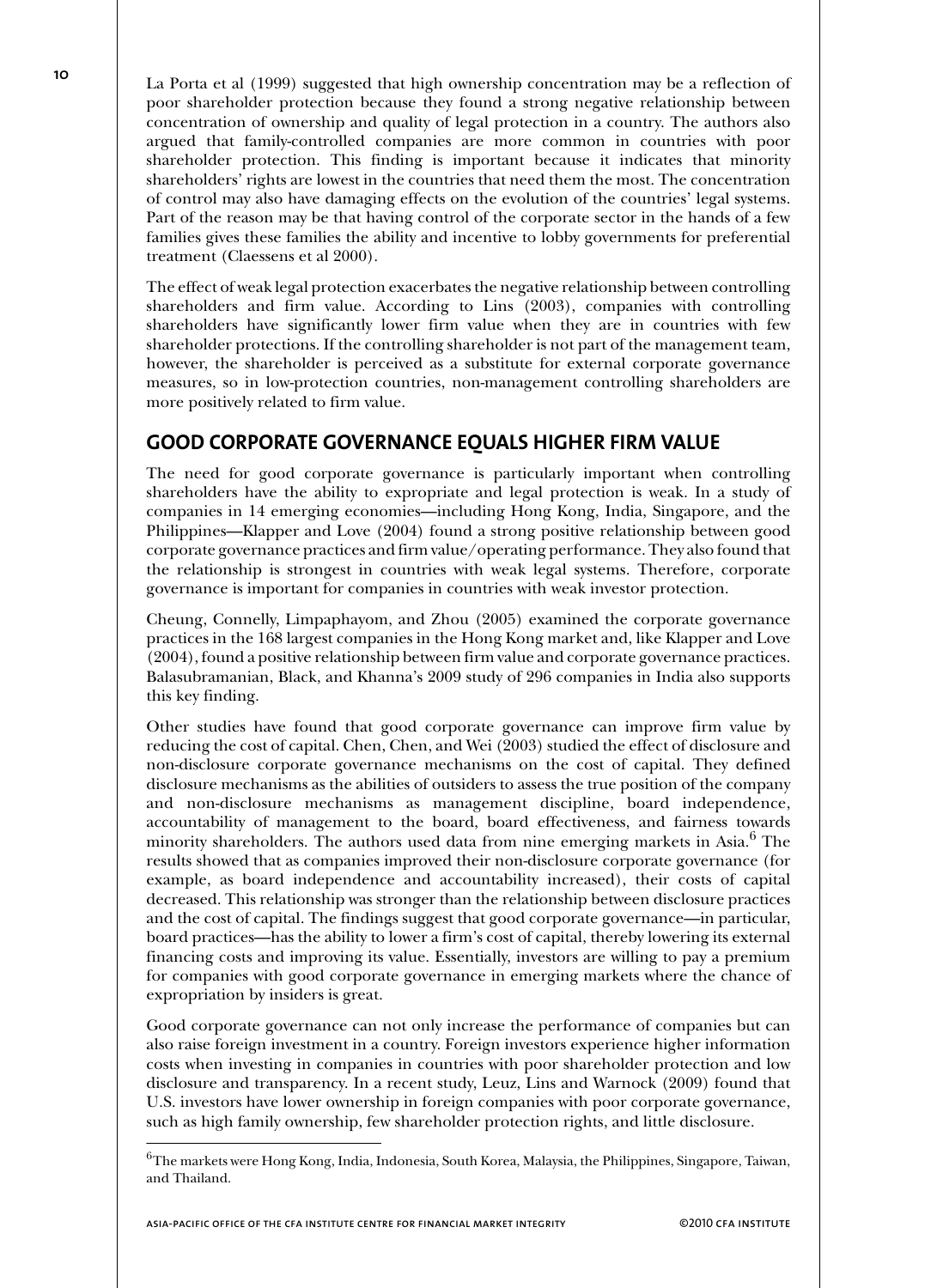## **THE PRESENCE OF INEDS EQUALS HIGHER FIRM VALUE**

Given the evidence supporting the financial benefits of strong corporate governance practices, the next question is: Does the presence of INEDs on corporate boards add value? Growing empirical evidence suggests that the appointment and presence of INEDs on a board of directors is strongly related to greater firm value. The appointment of INEDs on boards in Asia should thus increase investor confidence and signal to shareholders that dominant shareholders are being monitored. Mak, Sequeira, and Yeo (2003) focused on stock market reactions to board appointments and found that the appointment of non-executive directors is viewed favourably by the market. Their study of the listed equity market in Singapore also found overwhelming evidence that the appointment of family-related directors is viewed negatively by the stock market. Black, Jang, and Kim (2006) analysed the South Korean equity market to determine whether corporate governance was able to predict firm value. Like other researchers, these authors found a strong correlation between board composition and firm value. Specifically, they found that South Korean companies with 50 percent outside directors have higher firm value.

Nowland (2008) also found evidence to support the importance of INEDs on corporate boards in his study of seven East Asian countries.<sup>7</sup> His research indicates that board independence is positively related to profitability but negatively related to family ownership and to the separation of ownership and control. These results suggest that family-controlled companies or companies controlled through pyramid structures tend to have fewer INEDs. Lei and Song (2008) researched corporate governance, board independence, and firm value. They found that firm value is positively related to board independence. They also found a strong positive effect on firm value if no family members were on the board. This key finding suggests that an independent board increases firm value in firms with concentrated shareholdings. Therefore, even if companies have a blockholder, an independent board assumes the monitoring role necessary to help ensure that managers and large shareholders are acting in the best interests of all shareholders.

Research by Dahya, Dimitrov, and McConnell (2006) uncovered a similar relationship between INEDs and firm value. This study of board independence in companies with a dominant shareholder in 22 countries found a positive relationship between the two variables and also found that the relationship is stronger in countries where shareholder protection is weak.<sup>8</sup> As mentioned earlier, in countries where legal rights are weak, appointing INEDs to a board is a way to help assure minority shareholders that their rights are being looked after. Dahya et al also found evidence that the occurrence of RPTs decreases as the number of INEDs on the board increases. Therefore, greater independent monitoring by INEDs should reduce the abusive use of RPTs.

In summary, corporate governance factors such as board independence are important for monitoring management and controlling shareholders because good corporate governance minimises opportunities to expropriate minority shareholders' wealth. In particular, the presence of INEDs gives shareholders confidence in the board and its ability to monitor management.

<sup>&</sup>lt;sup>7</sup>Hong Kong, Indonesia, Malaysia, Singapore, South Korea, Taiwan, and Thailand.

 ${}^{8}$ The study included the Asian markets of Hong Kong, India, Japan, and Malaysia.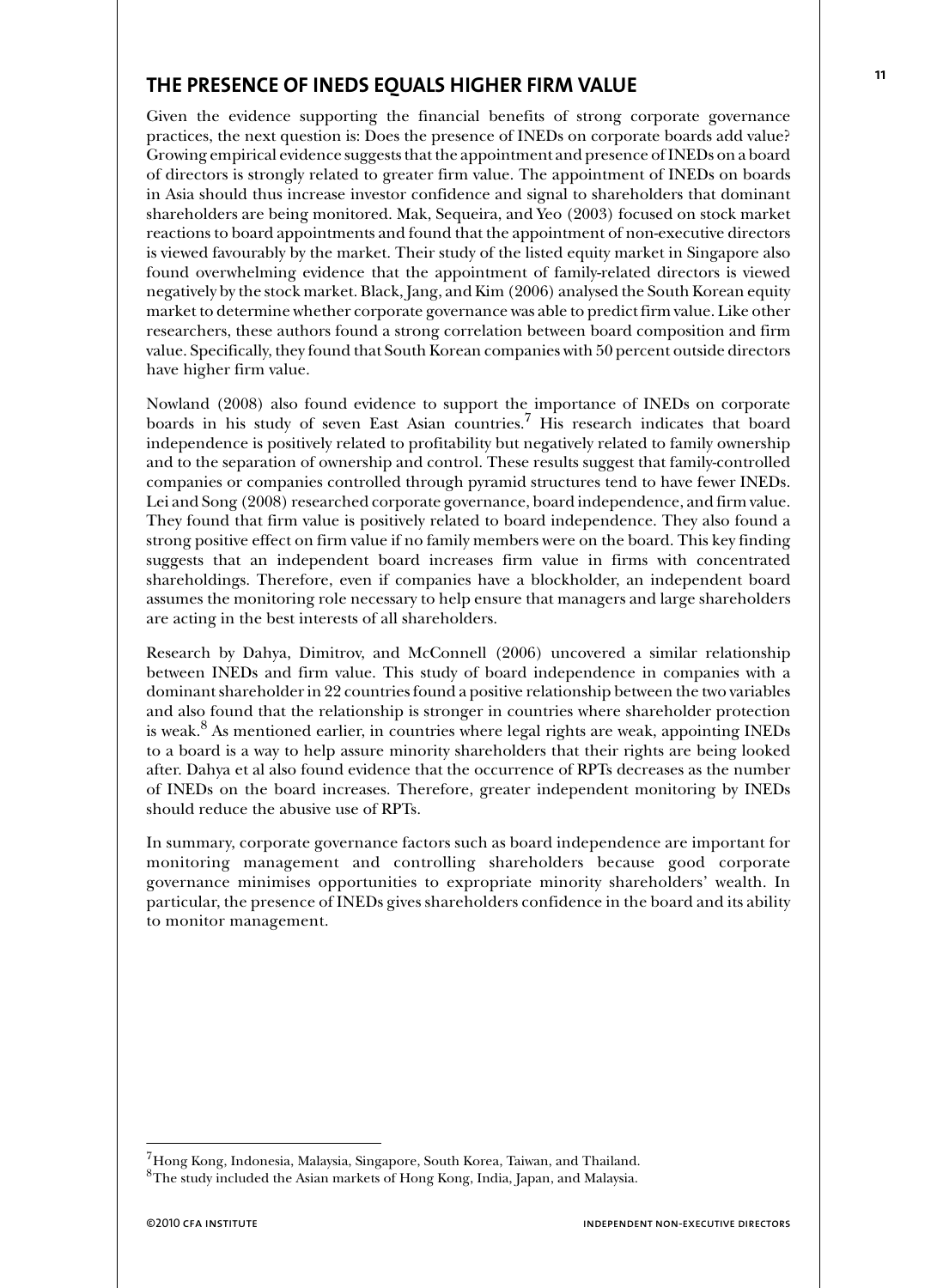## **<sup>12</sup> SECTION 4: Cases**

This section contains cases from Singapore, Hong Kong, and India that illustrate real boardroom practices. These real-life situations show independent non-executive directors acting with independent and objective judgement. In some cases, their efforts are overruled by the controlling shareholder, but in other situations, the INEDs do not protect minority shareholder rights but, apparently, succumb to pressure from the controlling shareholder.

We examine four areas:

- 1. removal of INEDs by minority shareholders,
- 2. removal of INEDs by a substantial minority shareholder,
- 3. INED resignations, and
- 4. questionable performance of corporate boards.

## **1. REMOVAL OF INEDS BY MINORITY SHAREHOLDERS**

## **Isetan Singapore Limited** *(listed in Singapore)*

On 29 November 2006, 43 minority shareholders asked the board of Singaporean retailer Isetan for an extraordinary general meeting (EGM). The minority shareholders holding more than 10 percent of issued capital wanted the opportunity to vote on the removal of incumbent INEDs and replace them with shareholder-nominated INEDs.<sup>9</sup>

Over the years, minority shareholders had raised several concerns at annual general meetings (AGMs), but these concerns were never fully addressed. The major concern was the company's reluctance to use the S\$60 million tax credit balance that was due to expire in December 2007. At the current corporate tax rate, the tax credit balance translated to S\$305 million in franked dividends (dividends with no tax attached to them) to shareholders.

Isetan is controlled by Isetan Japan, which holds 61 percent of the company. Market watchers believed that the company had not used the tax credits because Isetan Japan was never in favour of doing so. Japan has a higher tax rate than Singapore, and a large franked dividend payment would have disadvantaged the major shareholder because of its large tax bill.

The minority shareholders had the view that the INEDs were aligned with management and were not thinking about the interests of the other shareholders. They were also concerned because two of the three INEDs were brothers, had been on the board since Isetan listed in 1981, and had family ties to the founders of Isetan (Shyan 2007a).

Unfortunately for the minority shareholders, the resolutions to remove the directors were voted down at the EGM on 10 January 2007. The company did state, however, that it was committed to addressing the tax credit issue at the next AGM in April (Shyan 2007b).

On 7 February 2007, the company announced it was working with advisers to find a solution, and on 27 February, it announced a S\$1.50 dividend per share that included a 7.5 cent final dividend and a \$1.42 special dividend (Buenas 2007). Shareholders were not happy with the amount because it was considerably less than what the company could have paid.

 $9$ <sup>o</sup>'Isetan Confirms Call . . .' (2006).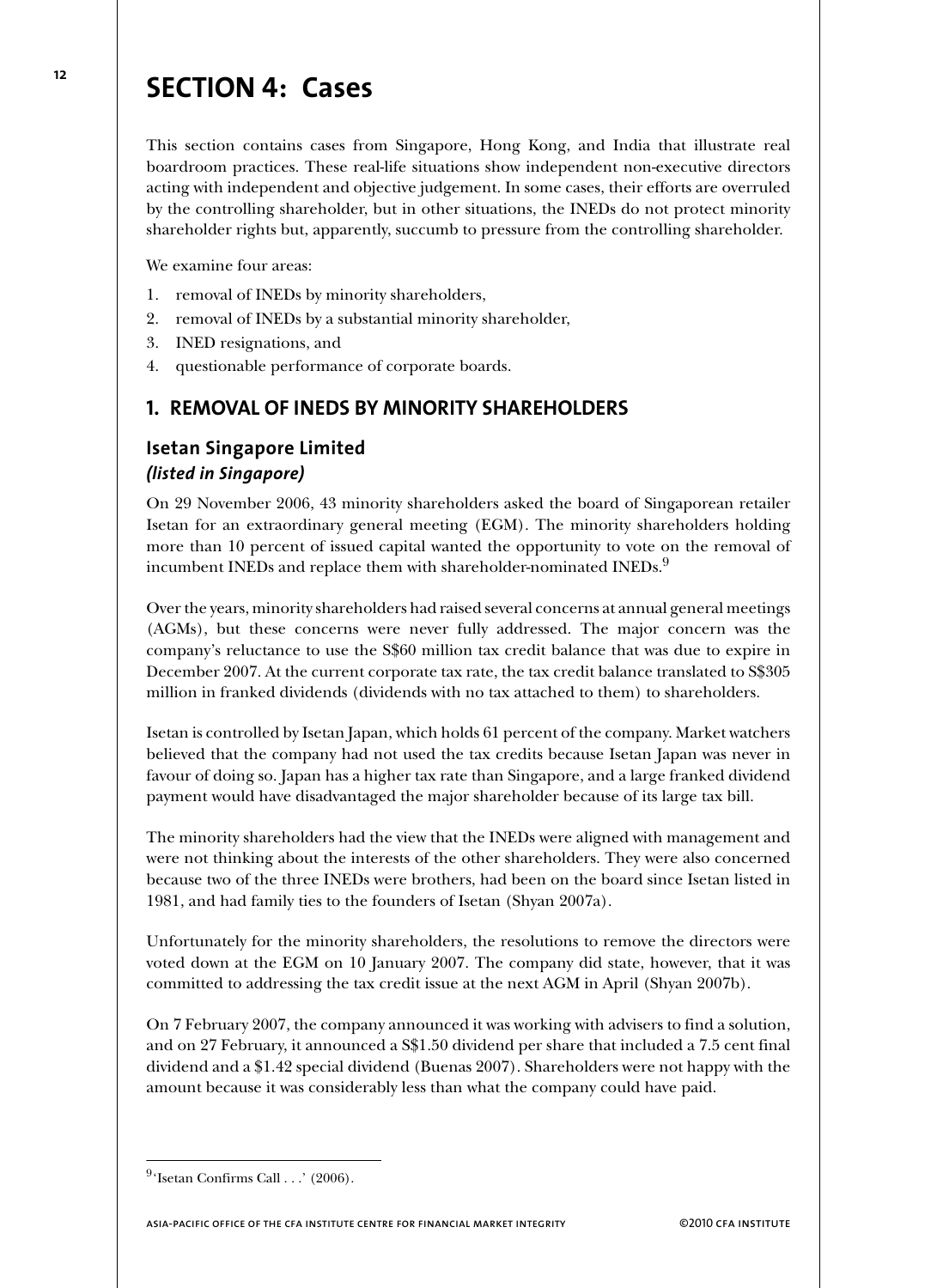#### **Issues**

This case illustrates how investors have the ability to take action if they believe directors are not acting in their best interests. Here, the shareholders lost the battle to remove the directors but the company did use the tax credits, which is ultimately what the shareholders wanted. Another benefit of the investor activism is that over the period of engagement, the Isetan share price increased 41 percent—from S\$4.72 to S\$6.65 per share (Butler 2007).

The shareholders had a right to be concerned about the independence and objectivity of the INEDs. One has to question how independent the brothers were after serving 25 years on the board and having a family relationship with Isetan. As of 31 December 2008, the brothers and Chan Pengee were still listed by the company as INEDs serving on the Isetan board.

### **2. REMOVAL OF INEDS BY A SUBSTANTIAL MINORITY SHAREHOLDER**

## **Kian Ho Bearings Limited** *(listed in Singapore)*

On 6 March 2009, the managing director of Kian Ho Bearings Ltd, Teo Teng Beng, told independent director Tan Lye Huat that at a recent executive committee meeting, the committee decided that it wanted to bring a 'lawyer-independent director' onto the board and that Tan Lye Huat should resign as soon as possible.10

On 11 March 2009, Tan Lye Huat sent a letter to the chairman of the board stating '. . . in light of my fiduciary responsibilities and duties as a shareholder-elected and -appointed independent director, I regret that I am unable, in all good conscience, to accede to your request to submit my resignation. . . . '

According to Tan Lye Huat, several meetings followed in which managers, the chairman, and the other independent directors attempted to persuade him to resign. Tan Lye Huat did not accede to their persuasion, which eventually led to Teo Xian-Hui, the managing director's daughter and a substantial shareholder of Kian Ho, advising the company that she wanted to remove Tan Lye Huat as a director.<sup>11</sup> In the letter, dated 16 March 2009, she said that the board needed legal expertise and, essentially, that Tan Lye Huat was not adding as much value as the other two independent directors on the board.

On 13 March 2009, Tan Lye Huat wrote to the board seeking clarification of several issues regarding the request for his resignation and detailing his reasons for not acceding to the request for resignation. Tan Lye Huat specifically requested that the letter be released to the Singapore Stock Exchange (SGX) and shareholders before 17 April 2009 to give the public time to review the information before the AGM on 27 April 2009.

After several attempts by Tan Lye Huat, the SGX, and the Accounting and Corporate Regulatory Authority (ACRA) of Singapore to ensure that the letter was made available to shareholders in good time, the letter was not released until late Friday, 25 April 2009, two days before the scheduled AGM on Monday.

At the AGM, Tan Lye Huat was voted off the board of Kian Ho Bearings; majority shareholders representing about 50.5 million shares voted for the resolution for his removal, and only 1.45 million voted against. The majority shareholder Tat Hong Holdings, with an approximately 30.2 percent stake, abstained from the vote because it wanted the minority shareholders to have their voice heard (Huiwen 2009).

<sup>10</sup>Tan Lye Huat sits on the boards of a number of public/listed companies as well as not-for-profit organisations in Singapore. He is a member of the Institute of Directors (IoD, UK), the International Policy Governance Association, and the Australian Institute of Company Directors. Tan Lye Huat has also been accorded the title of Chartered Director of the IoD (UK) and is a founding member of the Policy Governance Association of the United Kingdom. He contributes to the corporate governance initiatives of a number of other prominent bodies (www.himgovernance.com.sg/about\_people8.html).

<sup>&</sup>lt;sup>11</sup>Teo Xian-Hui's shareholdings represented 13.32 percent of share capital of Kian Ho Bearings at the time.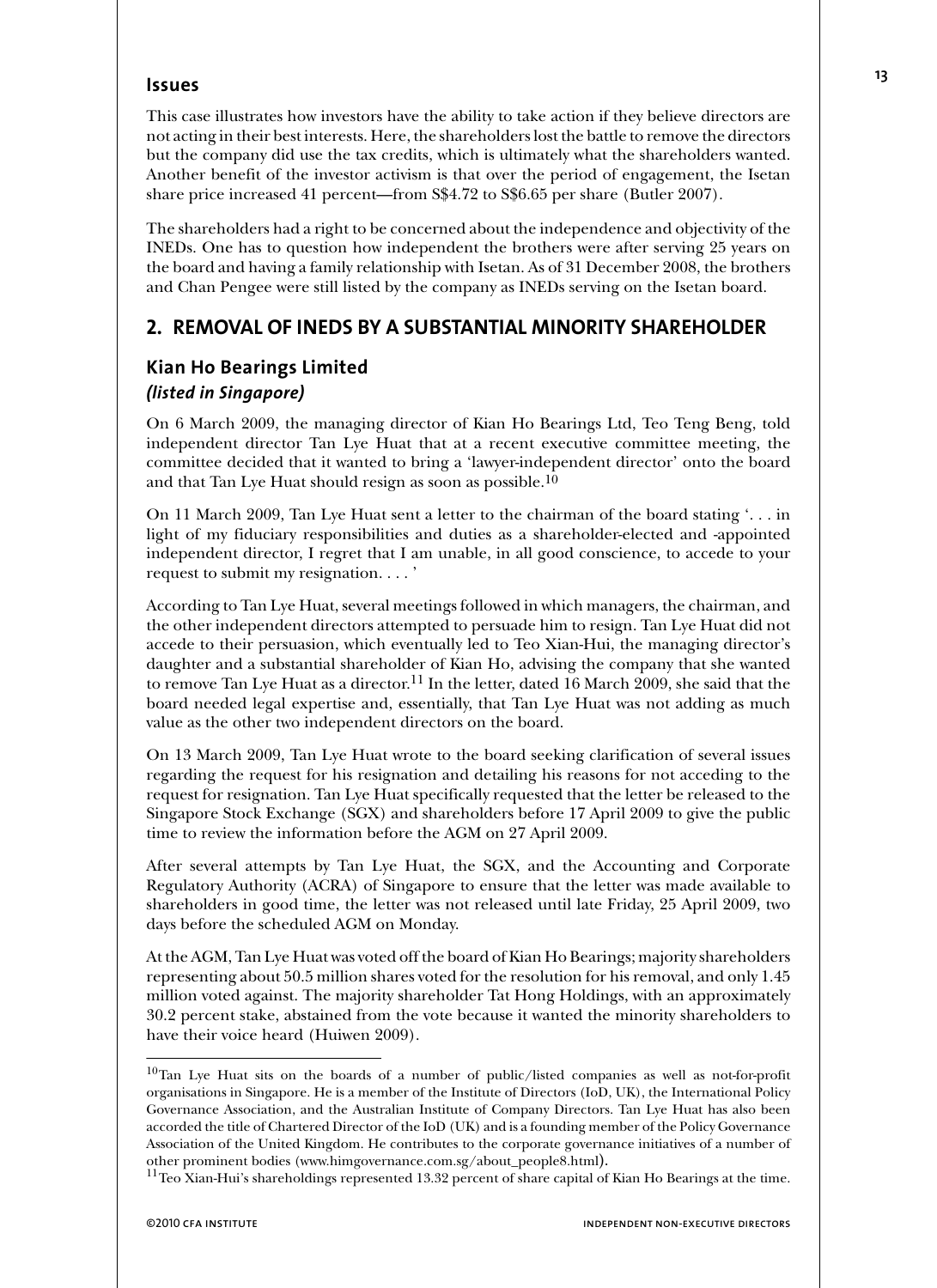**14** Even though he was voted out, Tan Lye Huat was quoted saying, 'The end game is not whether I'll be in or out. The end game is whether I've fully discharged my fiduciary duties as an independent director, and I'm happy I have done so' (Huiwen 2009).

#### **Issues**

Given that the formal request to remove Tan Lye Huat was made by a shareholder with more than 5 percent at an AGM, and the resolution was voted favourably by a majority of the votes at the meeting, the company did nothing wrong legally. From the standpoint of the treatment of INEDs and the rights of minority shareholders, however, several issues are notable**.**

Tan Lye Huat was one of three independent directors on the board, and although the other two INEDs were due for retirement at the upcoming AGM, he was not. Moreover, Tan Lye Huat never received any verbal or written communication about any misconduct, misbehaviour, or lack of contribution on his part.

According to Tan Lye Huat, 'Several subsequent attempts by the managing director and independent director, Lee Joo Hai, were made to pressure me to resign.  $\ldots$ <sup>12</sup>

Tan Lye Huat acted in the best interests of all shareholders by not bowing down to the request of the majority shareholders, corporate managers, and the board. Instead, he fought to keep shareholders informed of his situation and his concerns, thereby leaving the choice in their hands.

## **3. INED RESIGNATIONS**

## **Automated Touchstone Machine Limited** *(delisted from SGX in September 2008)*

The resignations of independent directors were a regular occurrence at Automated Touchstone Machine (ATM), a maker of automatic teller machines, during 2007 and 2008. INEDs Wong Joo Wan, the chairman of the audit committee, and Goh Sze Hui, a member of the audit committee, announced their intention to resign in September 2007. The two directors issued a joint statement that they had been unable to review the effectiveness of the company's internal controls because no internal audit had been carried out. Neither director was able to confirm the consolidated financial statements. In this letter, they recommended the appointment of a qualified chief financial officer and other finance personnel as well as the immediate outsourcing of the internal audit duties.13 Goh Sze Hui and Wong Joo Wan were appointed INEDs on 20 April 2007 and resigned on 15 October 2008.

Problems with internal audits had been an issue at ATM from before Goh Sze Hui and Wong Joo Wan's time on the board. In fact, these men were appointed after two other INEDs, Tan Hong Huat and U Kean Seng, resigned for similar reasons on 18 April 2007. Tan Hong Huat and U Kean Seng were slated for removal as directors (together with another director) at an EGM on 20 April, but they resigned before the meeting. The third non-executive director was ousted at the EGM.

Tan Hong Huat and U Kean Seng received notice on 19 March 2007 from Wang Jia, the CEO and chairman of ATM, acting on behalf of the controlling shareholder Advent Time Ltd.<sup>14</sup> The notice called for their 'voluntary resignation' with threat of forced removal'.15 The directors' joint resignation letter stated that management made false allegations about their ability to discharge their duties as INEDs, accusations they both denied.

<sup>&</sup>lt;sup>12</sup>Tan Lye Huat, letter to board of directors, Kian Ho Bearings, 'Re: Request for resignation by the Exco and proposed removal as director' (25 March 2009).

<sup>&</sup>lt;sup>13</sup>Wong Joo Wan and Goh Sze Hui, letter to shareholders, 'Statement by Independent Directors' (14 September 2007).

 $14$ Wang Jia is the founder and also the controlling shareholder of ATM; he had a deemed interest of 50.1 percent in ATM through Advent Time Ltd as of 30 August 2007.

<sup>&</sup>lt;sup>15</sup>Tan Hong Huat and U Kean Seng, letter to shareholders, 'Joint Statement of Independent Directors' (20 April 2007).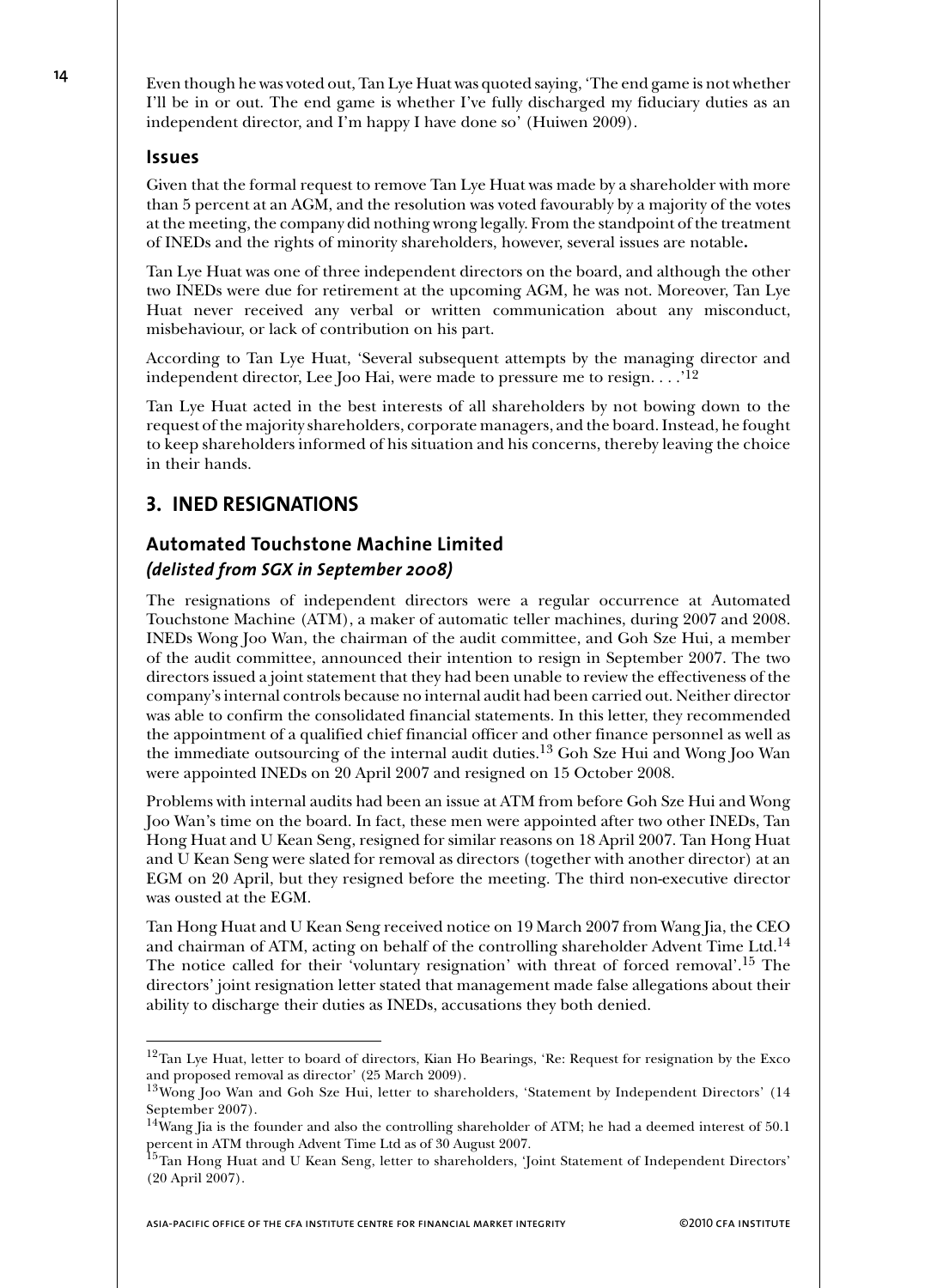The directors went on to explain in the letter their views on why management asked for their removal. They believed the incumbent management was not happy with the recommendation of the audit committee (which they were both members of) to appoint special auditors to review significant internal control and audit issues. This recommendation was ultimately vetoed by management. The management later disagreed with the directors' views because the audit committee meeting in question took place more than one week after 19 March.<sup>16</sup>

Tan Hong Huat and U Kean Seng brought the issue to the SGX in early April, and the exchange directed the company under the listing rules to appoint special auditors.

#### **Issues**

Tan Hong Huat and U Kean Seng discharged their duties as INEDs by not submitting to pressure from the CEO or the controlling shareholder. They made the governing stock exchange aware of the problems with the internal audit process in the company and then, in their resignation letter, alerted minority shareholders to the situation.

Similarly, Wong Joo Wan and Goh Sze Hui, when they decided they could not effectively discharge their duties as INEDs on the audit committee, also resigned.

In both situations, the INEDs gave reasons for their resignations, thereby bringing the problems in the company to the attention of minority shareholders.

## **China Aviation Oil (Singapore) Corporation Limited** *(listed in Singapore)*

After serving on the board of China Aviation Oil (Singapore) Corporation (CAO) for more than two years, Mrs Lee Suet Fern suddenly resigned as an INED on the CAO board in April 2008. Mrs Lee Suet Fern stated in her resignation letter, which was immediately released to the public, that 'as a result of the company's approach to information flow and the management of decision-making, review, and oversight, [it is] increasingly difficult for me to properly discharge my duties as an independent director of the company'.17

It later became apparent that Mrs Lee Suet Fern had been thinking about resigning from the board for some time. She questioned the independence of certain board members, and she felt as though she was alone in discharging her duties as an INED, although two other supposedly independent directors were on the board. These were chairman Lim Jit Poh and Liu Fuchun, who was based in China (Quah 2008).

Part of Mrs Lee Suet Fern's concern was Lim Jit Poh's remuneration, which was over and above the director's fee. After a near collapse of Civil Aviation Oil in late 2004, the CEO was suspended and in the absence of a suitable replacement, Lim Jit Poh took over the management function of the CEO. At this time, the company introduced a special corporate governance committee to improve and advise on corporate governance, management structure, and systems. Mrs Lee Suet Fern was an active member of this committee.

#### **Issue**

As in the case of ATM, Mrs Lee Suet Fern believed she was no longer able to discharge her duties as an INED. She had been on the board for more than two years, and she had been involved in reviewing many of CAO's corporate governance practices. Her departure and the statement she made in her resignation letter signalled to shareholders that she had concerns about the company's corporate governance and internal board practices.

<sup>16</sup>Wang Jia, letter to shareholders of ATM, 'Automated Touchstone Machines Limited—Joint Statement of the Executive Directors in Response to the Independent Directors' (20 April 2007).

<sup>&</sup>lt;sup>17</sup> Resignation letter to chairman and vice-chairman of China Aviation Oil (Singapore) Corporation, 23 April 2008.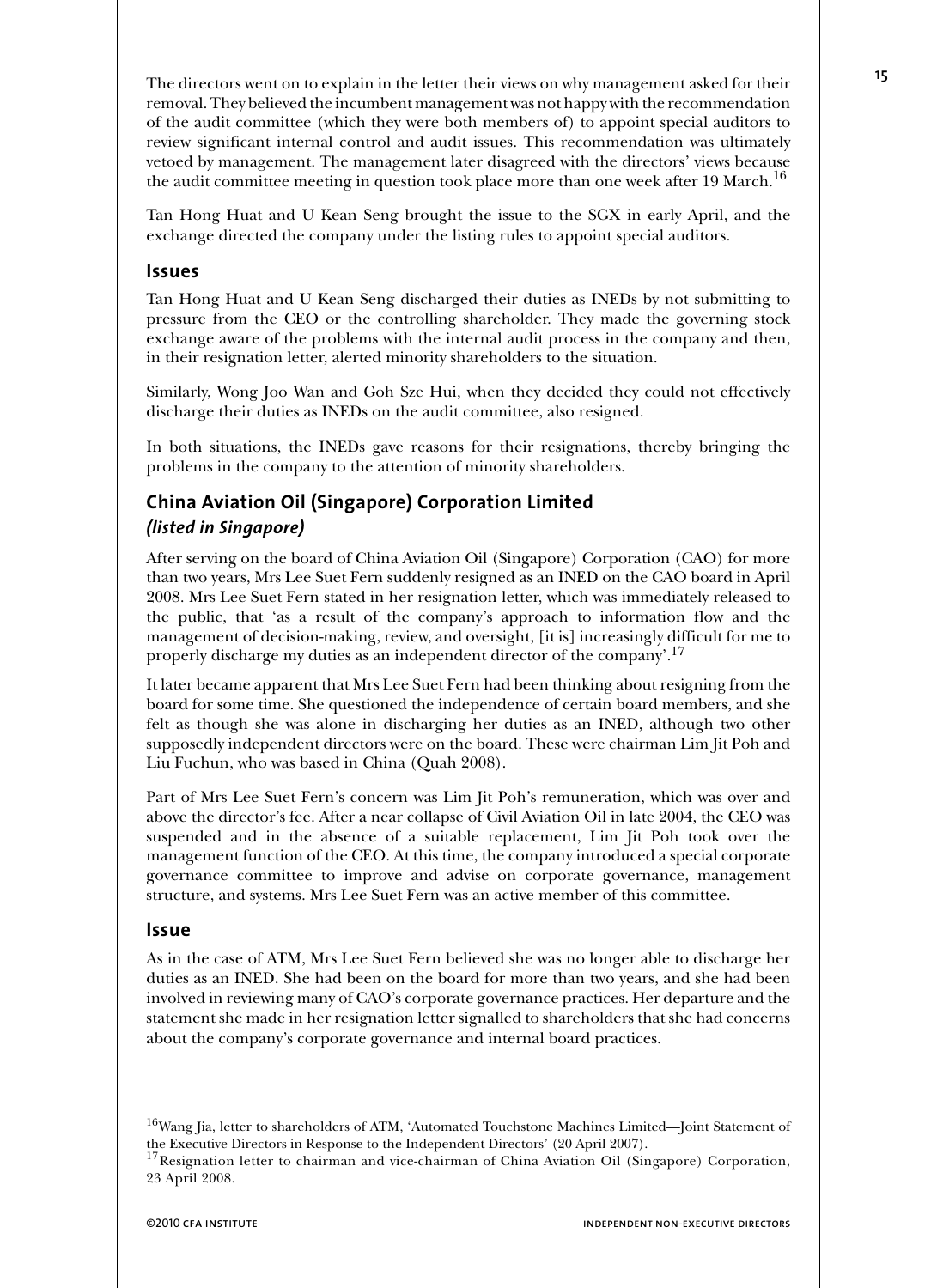## **<sup>16</sup> Swissco International Limited** *(listed in Singapore)*

In March 2008, two INEDs resigned from Swissco International, a marine service provider listed in Singapore. Both were former Members of Parliament. Chiang Hai Ding (also a former ambassador) and Rohan Kamis (an accountant) wrote separate resignation letters stating that they resigned because they were unable to discharge their responsibilities as INEDs.

Their decisions came after a board meeting on 27 February 2008 at which the executive chairman, Yeo Chong Lin, who is also the majority shareholder and founder, said he wanted all INEDs to serve one-year terms with renewal at the discretion of the chairman.<sup>18</sup>

Both INEDs were shocked that the board tenure was being revised because the new terms were not in line with the three years stipulated in the company's Memorandum and Articles of Association. The company adopted a new board renewal process in 2006 that was to be implemented in 2008 whereby 'the tenure of each director should not be less than two years and not more than five years'. Exceptions were allowable 'only under special circumstances' (Loh 2008). The convention for board tenure in Singapore is that directors are elected for a term of three years (except for directors over the age of 70, for which the term is one year).<sup>19</sup> Rohan Kamis also highlighted in his letter that he was not happy with the structure of the bonus payments made to the chairman and the CEO (the chairman's son). **Figure 2** provides a timeline of the events in February–April 2008 related to the change in INED tenure and subsequent events.

#### **Issues**

This case illustrates several corporate governance problems:

• No conditions should be put on directors regarding their election or re-election that could affect their independence. Conditions would compromise their independence



#### **Figure 2. Timeline of Events from February 2008 to April 2008**

18Yeo Chong Lin and his son Yeo Kian Alex (who was also CEO of the company) had a deemed interest of 54.91 percent of Swissco International through Yeo Holdings Private Ltd as of 18 March 2008. 19Companies Act, Chapter 50, s153, Singapore.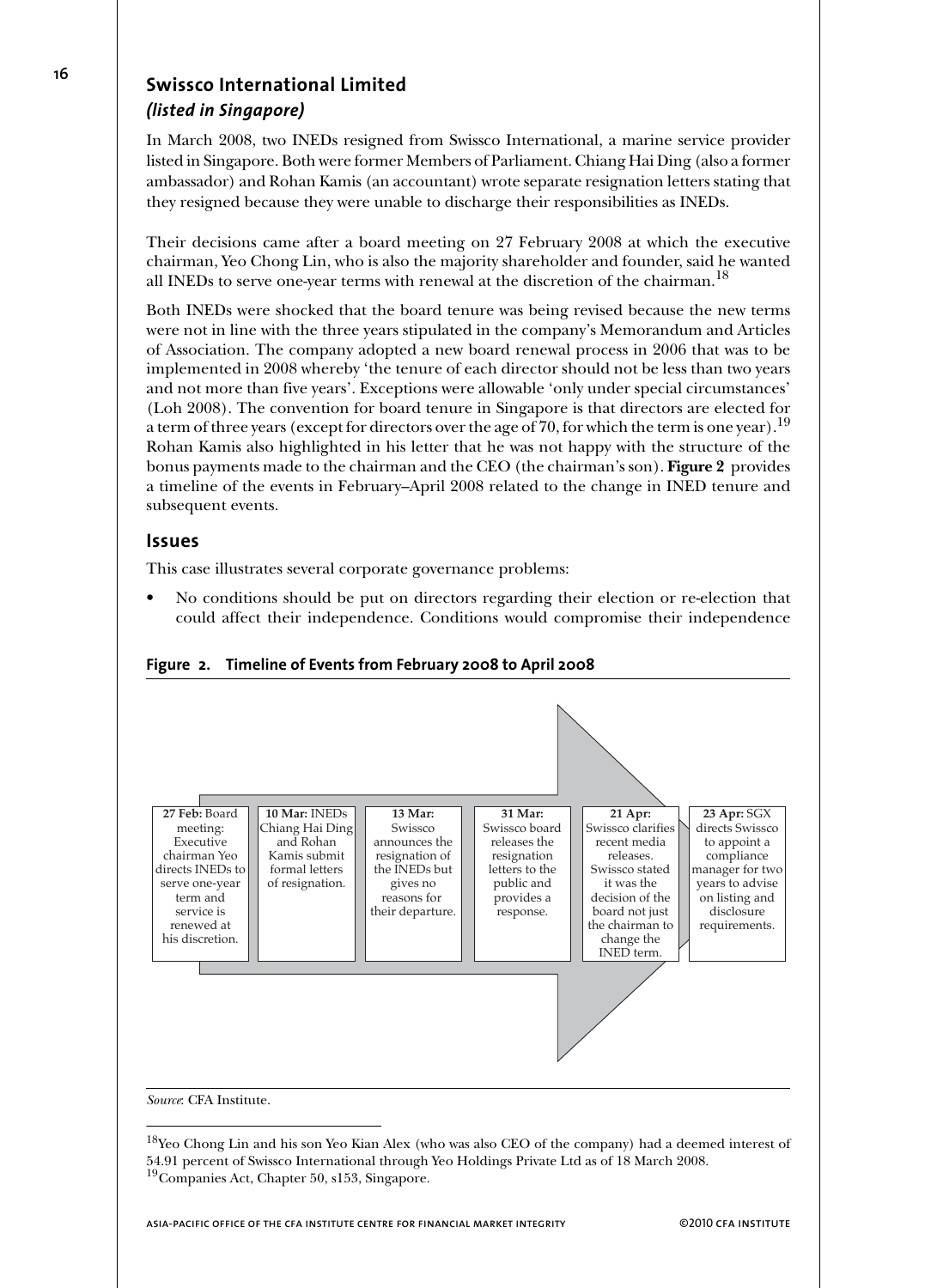and put minority shareholders at risk. As stated by Chiang Hai Ding in his resignation letter, 'Requiring independent directors to serve one-year terms, with continuation at the discretion of the company chairman, undermined their independence'.<sup>20</sup>

- Re-election should be assessed by the nomination committee, not the chairman alone. The directors should not be accountable to company management nor the majority shareholder but to all shareholders.
- Swissco did not make the letters public until 31 March 2008 'in response to a request to clarify an earlier announcement,<sup>21</sup> despite the fact that the company announced the INEDs' resignations on March 13 and both INEDs asked for the letters to be released to the public as soon as possible.

The INEDs followed good corporate governance practices:

- They both wrote resignation letters and gave reasons for resigning in accordance with the requirement set out in the listing rules. They also asked for the letters to be made public.
- The directors chose to resign rather than continue on the board. In this way, they sent a message to investors and the public about the state of corporate governance practices at Swissco. The INEDs chose to 'rock the boat' at the risk of not being elected on to other corporate boards.

## **4. QUESTIONABLE PERFORMANCE OF CORPORATE BOARDS**

### **Satyam Computer Services Limited**

### *(listed on the Bombay Stock Exchange, National Stock Exchange of India, and as American Depositary Receipts on the NYSE)*

Satyam Computer Services Ltd, one of India's largest providers of software services, had an amazing fall from grace between December 2008 and April 2009, when it made an announcement that resulted in its share price falling 78 percent, the resignation of its chairman and founder, and eventually, sale of the company.22 After being awarded a Golden Peacock by the World Council for Corporate Governance in September 2008, Satyam was thought of as a company with strong corporate governance practices. Its golden age did not last long, however, as it was stripped of the award in January 2009 (Behan 2009).

The story began when Ramalinga Raju, chairman and founder of Satyam, tried to pass an abusive, expropriating minority shareholder RPT worth US\$1.6 billion as a deal that would 'deliver greater shareholder value'.23 Satyam wanted to buy Maytas Properties Ltd and a controlling interest in Maytas Infra Ltd. Ramalinga Raju and his brother Rama Raju, CEO of Satyam, together owned more than 20 percent of Maytas Infra, and Ramalinga Raju's immediate family owned more than  $35$  percent of Maytas Properties. $^{24}$  It was later found that the deal, estimated to be worth only US\$225 million (Fontanella-Khan 2009), was a last-ditch effort by the chairman to 'fill the fictitious assets with real ones'.<sup>25</sup>

 $^{20}\rm{Resignation}$  letter to board of directors of Swissco (10 March 2008).

<sup>21</sup>Swissco board, 'Clarification on the Recent Resignation of Two of Our Independent Directors' (31 March 2008, p. 1).

 $22$ This is the fall in price on the NYSE from the date of the announcement to 13 April 2009 when Tech Mahindra submitted the highest takeover bid for Satyam.

<sup>&</sup>lt;sup>23</sup>Bloomberg, transcript of Satyam analyst conference call in which Ramalinga Raju is quoted (16 December 2008).

 $^{24}$ The Raju brothers had a deemed interest of 8.31 percent in Satyam through SRSR Holdings Private Ltd as of 31 March 2008.

 $^{25}$ Ramalinga Raju's resignation letter to the board of directors (7 January 2009).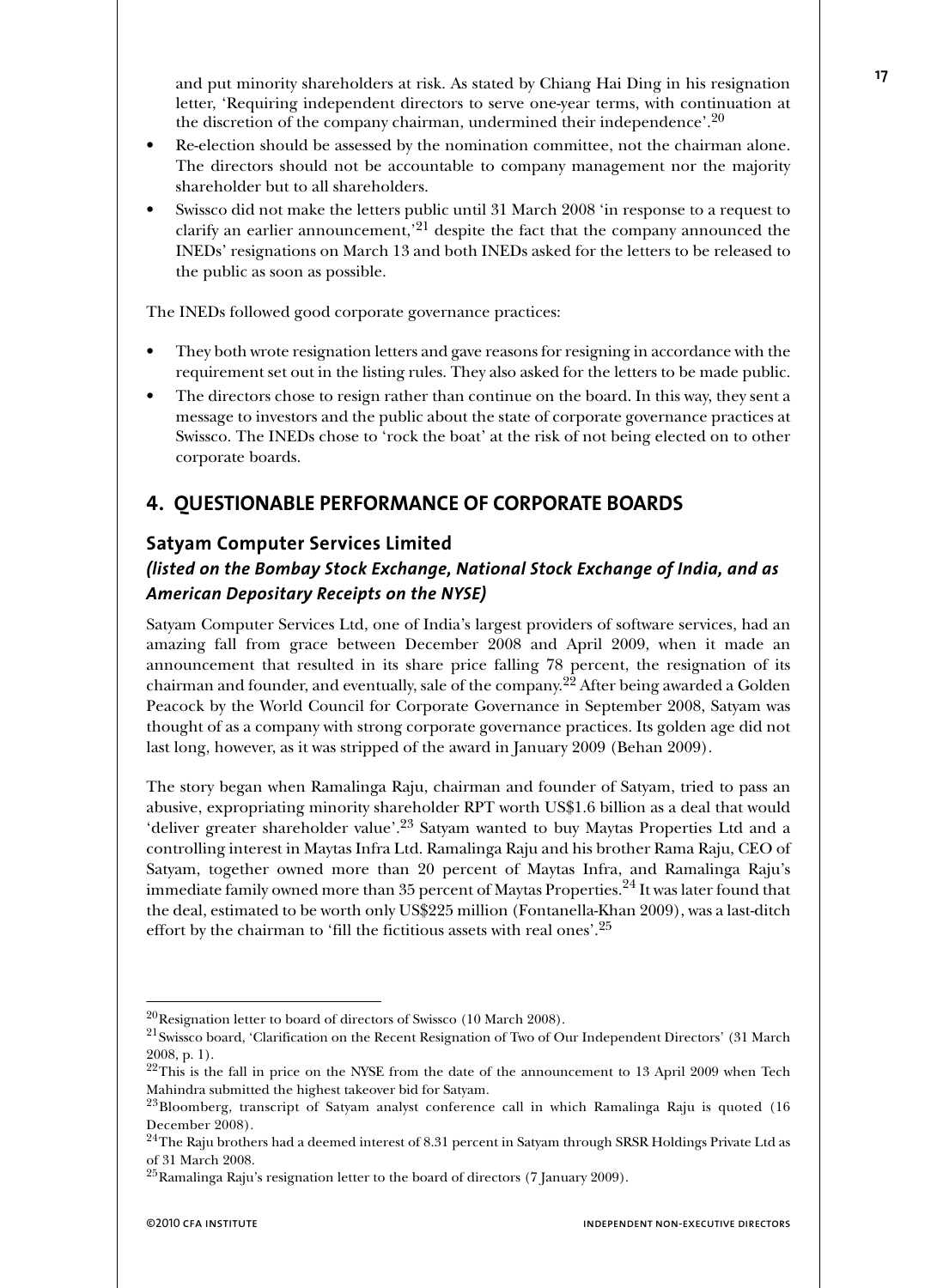**18** Investors knew something was not right when the company announced the deal because

- the purchase of property and infrastructure assets was completely unrelated to the current business operations;
- the board unanimously approved the deal without shareholder approval, even though it was a RPT; $^{26}$  and
- the company, which was very evasive on the conference call after the announcement, did not even release the name of the adviser to the deal.

The timeline of events is provided in **Exhibit 1**, and **Figure 3** shows the effect of the events on Satyam's stock price. As of August 2009, Ramalinga Raju and his brother were still in jail awaiting trial on fraud and other charges.

| 2008                                                                                                                                                                                                                                                                                                                                                                                                                                                   | 2009                                                                                                                                                                                                                                                                                                                                                                                                                                                                                                                                                          |                                                                                                                                                                                                                                                                                                                                                                                                                                                                                                                     |
|--------------------------------------------------------------------------------------------------------------------------------------------------------------------------------------------------------------------------------------------------------------------------------------------------------------------------------------------------------------------------------------------------------------------------------------------------------|---------------------------------------------------------------------------------------------------------------------------------------------------------------------------------------------------------------------------------------------------------------------------------------------------------------------------------------------------------------------------------------------------------------------------------------------------------------------------------------------------------------------------------------------------------------|---------------------------------------------------------------------------------------------------------------------------------------------------------------------------------------------------------------------------------------------------------------------------------------------------------------------------------------------------------------------------------------------------------------------------------------------------------------------------------------------------------------------|
| <b>16 Dec:</b> Satyam board<br>$\bullet$<br>approves the purchase of<br>100% of Maytas Properties<br>Ltd for US\$1.3 billion and<br>51% of Maytas Infra Ltd for<br>US\$300 million.<br>17 Dec: Satyam share price<br>falls 30% on the Bombay<br>Stock Exchange as share-<br>holders dump the stock.<br>The deal is called off less<br>than 12 hours after its<br>announcement.<br>26–29 Dec: Three of the five<br>INEDs on the Satyam board<br>resign. | <b>7 Jan:</b> Chairman Ramalinga Raju<br>resigns after admitting to falsify-<br>ing the financial statements to<br>create a fictitious cash balance of<br>more than US\$1 billion.<br>9 Jan: Police arrest Ramalinga<br>and Rama Raju on charges of<br>forgery, cheating, and fraud. The<br>Indian government's Company<br>Law Board removes the<br>remaining directors.<br>16 Jan: The Indian government<br>appoints an independent board<br>to oversee the company.<br><b>24 Jan:</b> Police arrest the<br>implicated Pricewaterhouse-<br>Coopers auditors. | 27 Jan: The board<br>announces its intention<br>to sell Satyam.<br><b>7 Apr:</b> Police file charges<br>of cheating and forgery<br>against former chairman<br>Ramalinga Raju and eight<br>others, including his<br>brother and the auditors.<br>13 Apr: Tech Mahindra<br>submits highest bid, at<br>58 rupees per share, for<br>Satyam.<br>16 Apr: The Company<br>Law Board approves Tech<br>Mahindra Ltd's proposal<br>to buy a controlling stake<br>in Satyam.<br>22 Jun: Satyam is re-<br>named Mahindra Satyam. |

**Exhibit 1. Timeline of Events from December 2008 to June 2009**

*Sources*: Adapted from Anand (2009); CFA Institute.

#### **Issues**

This case highlights inadequacies in corporate governance practices, especially as to the role of INEDs on company boards.

At the time of the 16 December 2008 Satyam board meeting that approved the two RPTs, five of the nine directors on the board were INEDs and the audit committee consisted of four members, all of which were INEDs.<sup>27</sup> Board minutes show that at least three INEDs raised questions about the motivation for the deals and the valuation of the target companies, but the end result was still unanimous approval for the two acquisitions. Three of the five INEDs subsequently, between one to two weeks after the board meeting, resigned without giving any reason.

 $^{26}$ Currently, in India, the Companies Act 1956 and Clause 49 of the Listing Agreement on RPTs require only board approval; the approval of independent shareholders is not required.

<sup>&</sup>lt;sup>27</sup>According to the 2008 annual report, five directors were INEDs, two were executive directors, and one was a non-executive director. The non-executive director was not classified as independent because he received a professional service fee that was over and above the director's fee.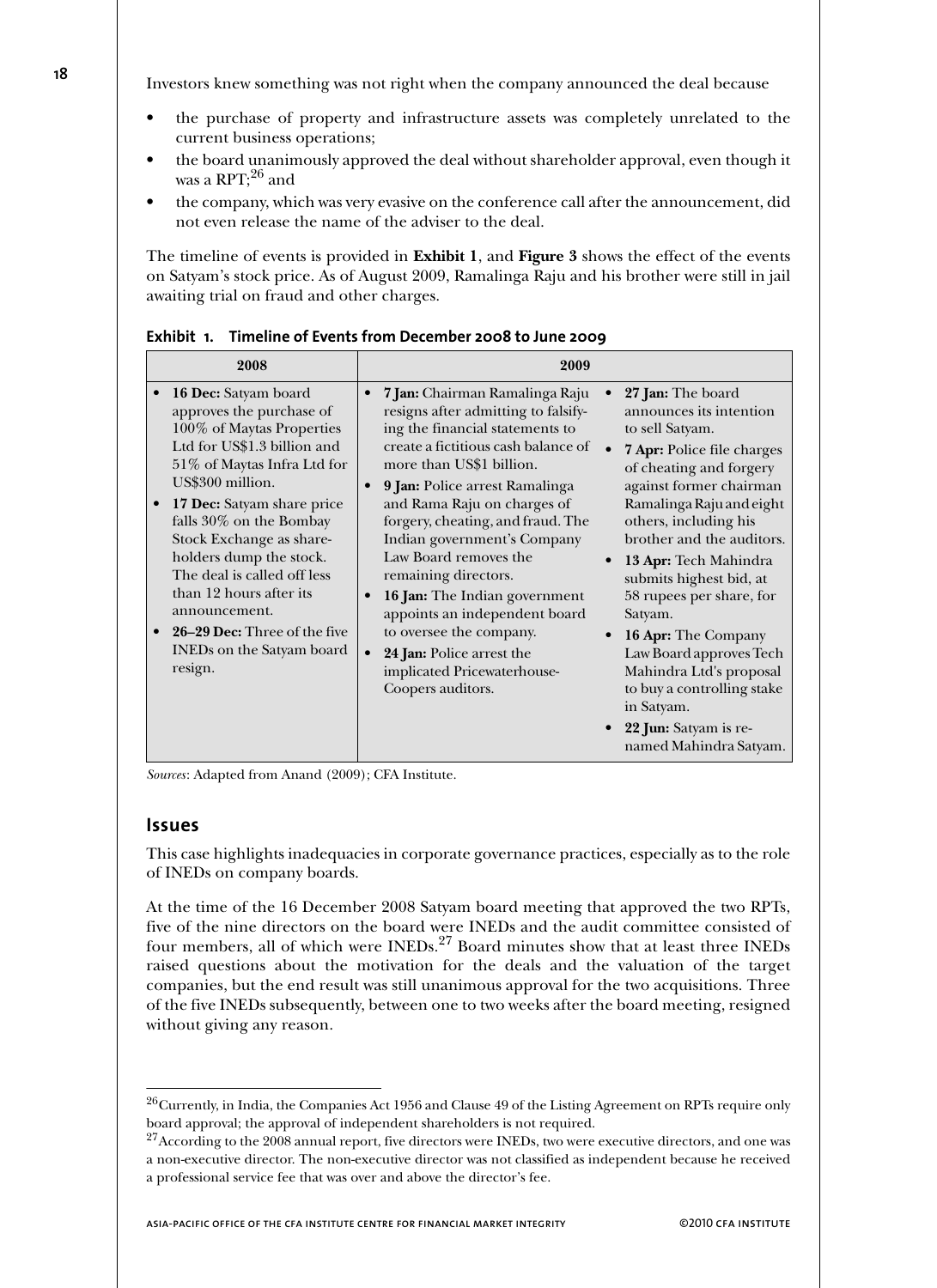



*Sources*: Based on data from the National Stock Exchange of India; CFA Institute.

The representation of INEDs on the Satyam board and audit committee was consistent with India's Clause 49 of the Listing Agreement on RPTs and with best practice in Asia. Nevertheless, the actions of the INEDs are questionable because they overlooked the obvious holes in the deal and gave it their full support.

Mangalam Srinivasan, an INED on the Satyam board, suggested in the meeting that board members should have been informed and involved in the process from the beginning to 'avoid the impression that the board is used as a rubber stamp to affirm the consequence or decisions already reached'.<sup>28</sup> This comment was timely and appropriate, but rubber stamping is effectively what Mangalam Srinivasan and the other board members did. So, the questions about the role of the INEDs on the board and whether they were acting in the best interest of shareholders remain.

## **CITIC Pacific** *(listed in Hong Kong)*

On 20 October 2008, two senior CITIC Pacific executives resigned after the company announced foreign exchange (forex) losses in excess of HK\$15 billion. The finance director, Leslie Chang Li-hsien, and financial controller, Chau Chi-yin, resigned as directors of CITIC Pacific. CITIC Pacific is a Hong Kong–listed subsidiary of the Beijing-listed CITIC Group, which is China's largest state-owned investment company.<sup>29</sup>

The company bought forex contracts to fund an iron-ore mine in Australia. Using forex accumulator contracts, the company wanted to hedge its exposure to the rising Australian dollar (A\$). Problems arose, however, when the U.S. dollar appreciated sharply against the Australian dollar.

Larry Yung, chairman of CITIC Pacific, raised the following issues in his statement released on 20 October:

- CITIC Group's hedging policies were not followed.
- Senior finance executives did not obtain the appropriate approvals before undertaking the contracts.

<sup>28</sup>Satyam board minutes of 16 December 2008:4.

<sup>29&#</sup>x27;Hong Kong Probes CITIC Pacific . . .' (2008).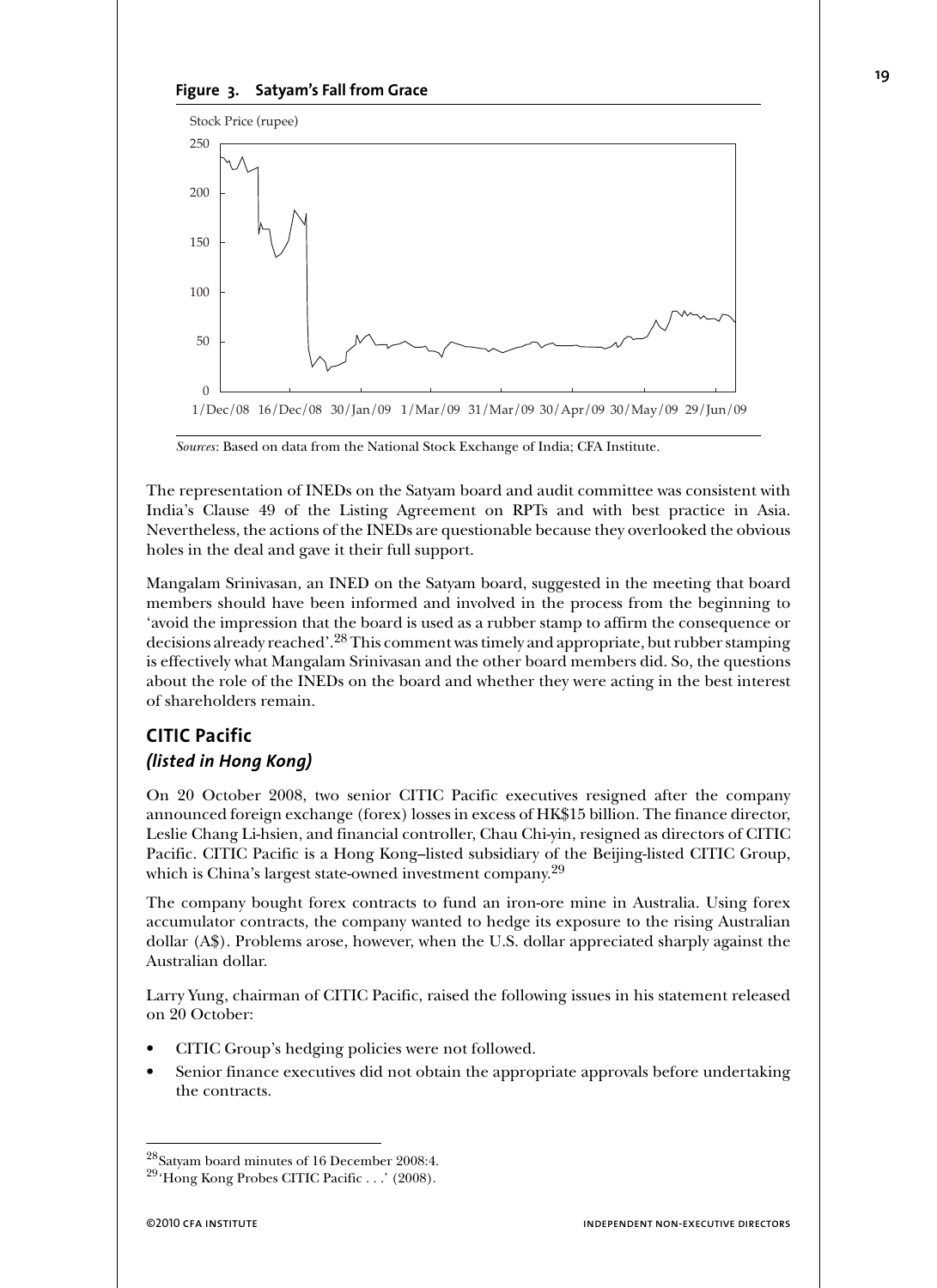**20** The major problem was that the company learned about the forex exposure on 7 September 2008 but the board did not disclose the losses until six weeks later, on 20 October. This gap raised many questions from shareholders and the regulators that induced the Hong Kong Securities and Futures Commission (SFC) to launch a formal investigation into the currency transactions, including investigations into the entire board.

> Another issue that has been raised concerns a statement in an announcement made by CITIC Pacific on 12 September 2008 in regards to an unrelated acquisition. The statement read, 'The directors are not aware of any material adverse change in the financial or trading position of the group since Dec. 31 2007'.

> The company later announced that the realised and potential losses from the contracts had risen to HK\$18.6 billion (US\$2.38 billion). CITIC Group came to CITIC Pacific's rescue in late December 2008 when CITIC Pacific completed a deal to issue a convertible bond to its parent, thereby increasing the group's stake in CITIC Pacific from 29.4 percent to 57.6 percent in return for CITIC Pacific to have access to a HK\$11.6 billion (US\$1.5 billion) loan facility and transferring some of the forex liabilities to CITIC Group.<sup>30</sup>

> After the share conversion, Larry Yung's shareholdings in CITIC Pacific were diluted to 11.5 percent from 18.4 percent and the holdings of the managing director of CITIC Pacific, Henry Fan, fell to 1.4 percent from 2.3 percent.

> Larry Yung and Henry Fan resigned from their positions on 9 April 2009, a week after the Commercial Crime Bureau (CCB) of Hong Kong executed a search warrant of the company's offices. The CCB began investigating allegations of false statements by directors and/or a conspiracy to defraud, and as of August 2009, the SFC and CCB investigations continued.<sup>31</sup> The effect of the scandal on CITIC Pacific's share price is shown in **Figure 4**.





*Sources*: Based on data from the Hong Kong Exchange and Clearing; CFA Institute.

#### **Issues**

The most obvious issue is the failure of the board to disclose the forex exposure to the public sooner than they did. So, the question is: When did they find out?

• The company said it became aware of the situation on 7 September 2008, but the statement made on 12 September 2008 states that the directors were not aware of 'any material adverse changes' to its financial position. Something is not right here.

 $^{30}$ CITIC Pacific news release, 'CITIC Set to Move Forward with Support of CITIC Group' (12 November 2008).  $31$ <sup>c</sup>CITIC Pacific Reshuffle . . .' (2009).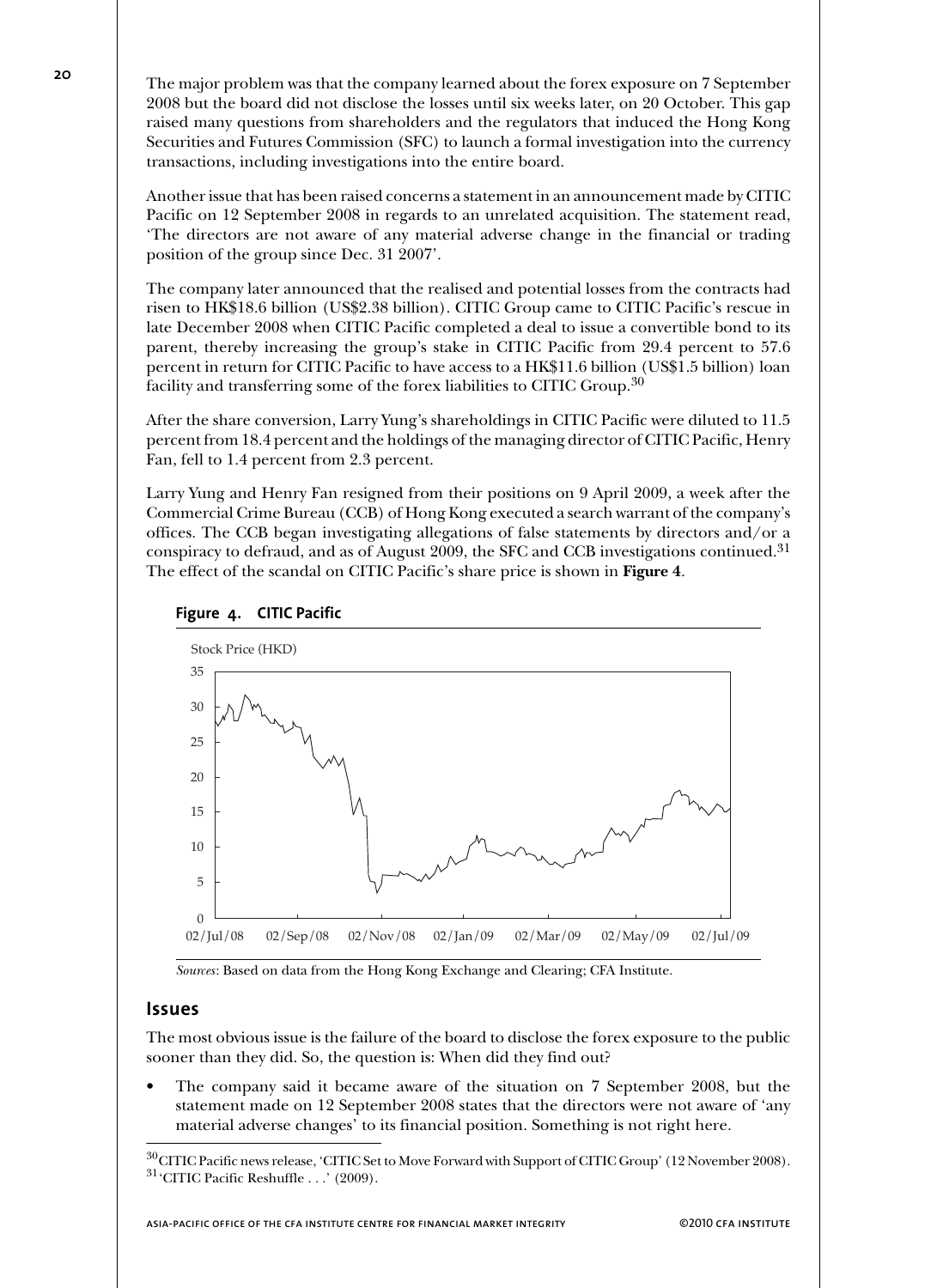- In his statement of 20 October 2008, chairman Larry Yung said that the transactions were not authorised. Therefore, the board did not know of their existence or CITIC Pacific's exposure. Several people, however, have questioned the board's ignorance. On the one hand, if the board did not know of the exposure, then the company had a lack of internal controls and risk management procedures. On the other hand, if the board *did* know, why were the forex deals not stopped?<sup>32</sup>
- At the time of the initial release of information, there were four INEDs on the CITIC Pacific board. Again, the questions are: When did they find out? And why did they not push for more timely disclosure?

The big problem confronting shareholders in this case is that investors who bought and sold shares in the six-week period during which the company was silent could not make fully informed decisions because they were unaware of significant, material financial information. As Figure 4 shows, over the six-week period, CITIC Pacific's share price lost 44 percent and it fell a further 55 percent when trading resumed after the announcement on 20 October. Investors who purchased CITIC Pacific shares in this period were significantly affected.

Whether the directors (including the INEDs) are liable remains to be decided.

 $^{32}$  CITIC Pacific Reshuffle . . . ' (2009).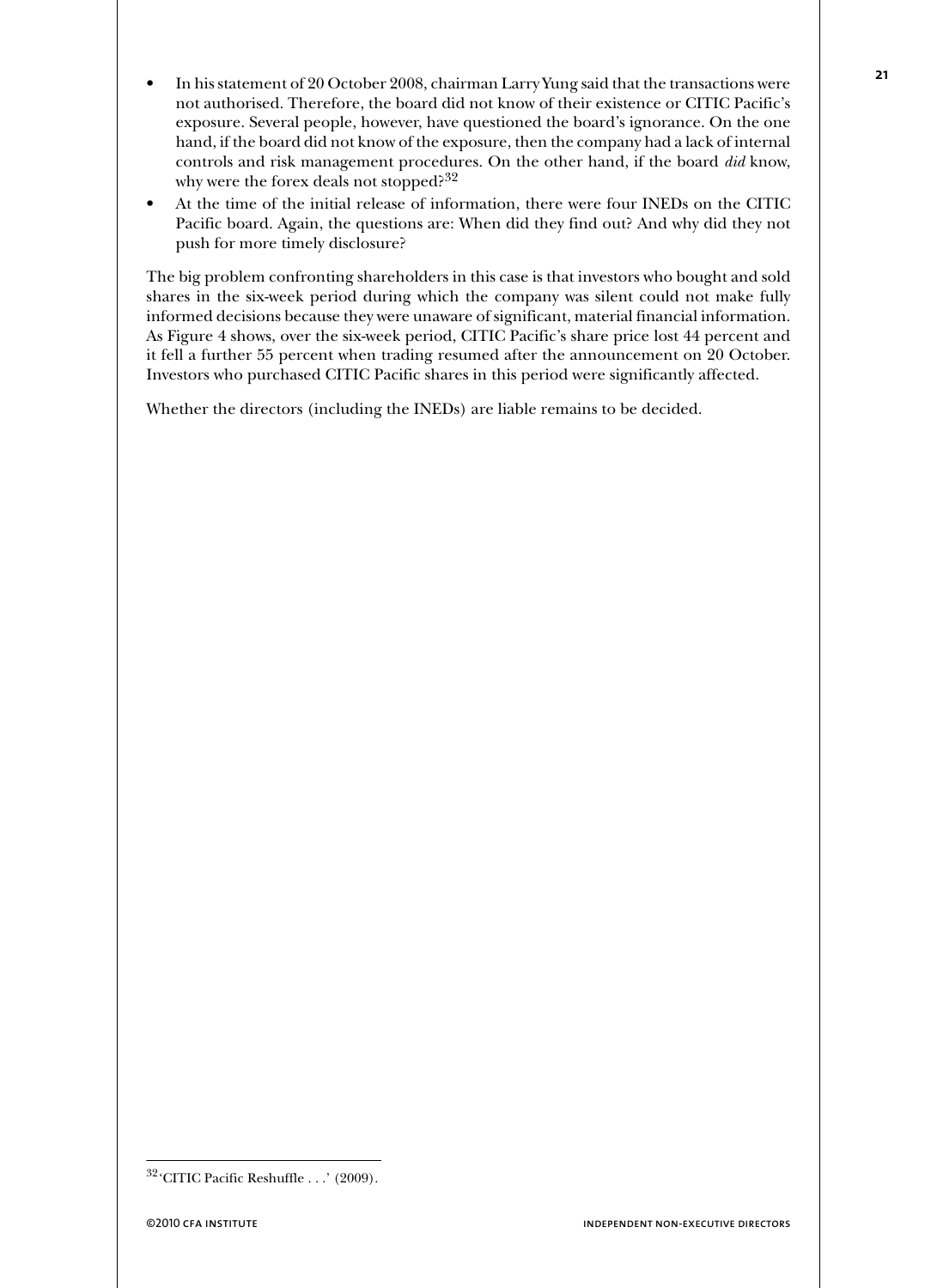## **<sup>22</sup> SECTION 5: Country Analyses**

In this section, we provide a description and comparative analysis of the regulations regarding independent non-executive directors in Hong Kong, Singapore, India, and the Philippines, with a focus on the corporate governance codes. We have identified the following four key corporate governance areas that we believe need to be improved to increase director independence in Asia:

- 1. Director nomination and appointment
- 2. The concept of independence
- 3. Director training and qualification
- 4. The number of independent non-executive directors on a board

We open the section by providing an overview of the legal and regulatory landscape and the corporate ownership structures within these jurisdictions.

## **LEGAL AND REGULATORY LANDSCAPE**

The legal systems in Hong Kong, Singapore, and India are all based on British common law, whereas in the Philippines, the legal system is based on French civil law. One of the main differences between these legal systems is that civil law relies on legal scholars to formulate statutes and comprehensive codes whereas common law is shaped by precedents from judicial decisions (La Porta, Lopez-de-Silanes, Shleifer, and Vishny 1998). In all these jurisdictions, a form of corporate law governs all companies and listed companies are bound by the listing rules of the exchanges.

Under corporate law, directors and senior managers are subject to civil and criminal liability. Non-statutory regulations, however, such as listing rules, represent only a contract between the exchange and the client (the issuer). Therefore, because these rules have no legal basis, non-compliance with listing rules produces only public censure and potential delisting. A related issue is that shareholders have a limited ability to seek redress under the listing rules because they are not privy to the contract.

The relevant country laws and corporate governance codes are detailed in **Exhibit 2**.

## **CODES OF CORPORATE GOVERNANCE**

All four countries have corporate governance codes that outline best practices for matters relating to boards of directors, including board composition, independence, director qualifications, and member duties and responsibilities. The codes also describe the role of the auditors, other internal controls, and procedures for timely disclosure and transparency.

The codes in the Philippines and India are non-statutory but mandatory. In India, most items stipulated in Clause 49 are mandatory, but some, such as regular director training, are only recommended. In Hong Kong, some elements of the code have been incorporated into the listing rules and are, therefore, mandatory; an example is the criteria for independence and directors' duties.

Hong Kong and Singapore have adopted the 'comply or explain' approach to raising corporate governance standards. In this approach, companies need to *comply* with the given guidelines in the code of corporate governance or *disclose* and *explain* in the annual report why they have not complied.

Rule 3.25 of the HKEx Main Board Listing Rules describes a two-tier approach for companies in Hong Kong. The first tier includes minimum standards of board practice, and any deviation from these standards requires the company to disclose and explain it in the annual report. The second tier includes recommended best practices, and non-compliance with these recommendations does not need to be explained.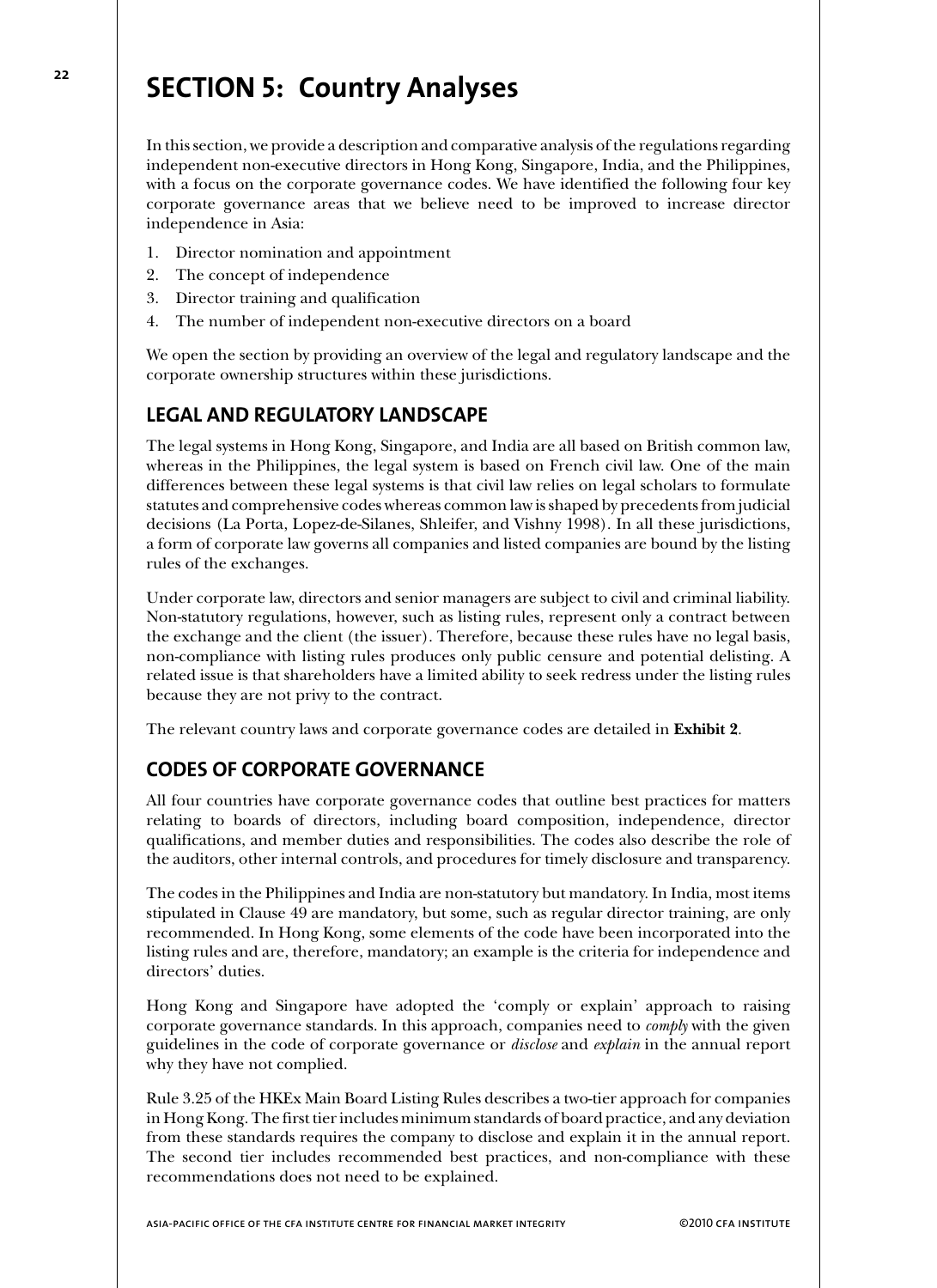| Exhibit 2.         | Laws and Regulations for Hong Kong, India, the Philippines, and Singapore                                                                                           |
|--------------------|---------------------------------------------------------------------------------------------------------------------------------------------------------------------|
| <b>Hong Kong</b>   | • Governing corporate law: Hong Kong Companies Ordinance                                                                                                            |
|                    | Regulator: Companies Registry                                                                                                                                       |
|                    | <b>Other laws:</b> Securities and Futures Ordinance and listing rules*<br>٠                                                                                         |
|                    | Regulator: Securities and Futures Commission (SFC) and Hong Kong<br><b>Exchange and Clearing</b>                                                                    |
|                    | <b>Official corporate governance codes or guidelines:</b> Code of Corporate Governance<br>(Appendix 14, HKEx Main Board Listing Rules) 2005 ('HK Code')             |
| India              | Governing corporate law: Companies Act 1956**                                                                                                                       |
|                    | Regulator: Ministry of Corporate Affairs                                                                                                                            |
|                    | <b>Other laws:</b> Securities Contract (Regulations) Act 1956 and Securities and<br>٠<br>Exchange Board of India (SEBI) Act 1992 and listing rules                  |
|                    | Regulator: SEBI<br>$\blacksquare$                                                                                                                                   |
|                    | <b>Official corporate governance codes or guidelines:</b> Clause 49 of Listing Rules (revised<br>March 2005) ('Clause 49')                                          |
| <b>Philippines</b> | Governing corporate law: Securities Regulation Code 2000 and Corporation Code<br>of the Philippines                                                                 |
|                    | Regulator: Securities and Exchange Commission<br>$\blacksquare$                                                                                                     |
|                    | <b>Official corporate governance codes or guidelines:</b> Code of Corporate Governance,<br>Memorandum Circular No. 6, 2009 ('Philippines Code') and other circulars |
| <b>Singapore</b>   | <b>Governing corporate law:</b> Companies Act of Singapore (Chapter 50)                                                                                             |
|                    | Regulator: Accounting and Corporate Regulatory Authority (ACRA)<br>$\blacksquare$                                                                                   |
|                    | <b>Other laws:</b> Securities and Futures Act and listing rules<br>٠                                                                                                |
|                    | Regulator: Monetary Authority of Singapore (MAS) and Singapore Exchange<br>Ltd $(SGX)$ ***                                                                          |
|                    | <b>Official corporate governance codes or guidelines:</b> Code of Corporate Governance, July 2005<br>('Singapore Code')                                             |

\*The listing rules are enforced by both the HKEx and SFC.

\*\*A new Companies Bill 2008 is tabled in the Indian Parliament; if passed, it will replace the Companies Act. \*\*\*The listing rules are enforced by both the SGX and MAS.

*Source*: See Appendix A.

The Singapore Code is structured as principles, guidelines, and commentaries. Rule 710 of the SGX Listing Rules requires companies to explain deviations from the guidelines. As with the second-tier recommendations in Hong Kong, the commentaries do not require explanation but serve to encourage best practice.

The benefit of having codes rather than statutes is that they are easier to change because they avoid long legislative processes. They are also less prescriptive and give more flexibility to companies. Giving companies more flexibility, however, is not always a good thing. Flexibility can result in companies complying with only what is absolutely necessary—ticking boxes—rather than complying with the spirit of the code.

A lot of discussion has focused on whether the comply or explain approach is appropriate in these markets. The non-statutory status of these guidelines reduces their effectiveness because they are harder to enforce than statutes and because shareholder redress if a company breaks a code is low. Civil claims are expensive, class actions are unavailable, and derivative suits are hardly worth shareholders' time or effort because if the plaintiff wins, financial gains go to the company, not the individual shareholders. Therefore, the comply or explain approach may work better in jurisdictions with strong shareholder activism and developed media (Coombes and Wong 2004). In those jurisdictions, companies have an incentive to comply with the guidelines because they risk public criticism and backlash from shareholders if something goes wrong.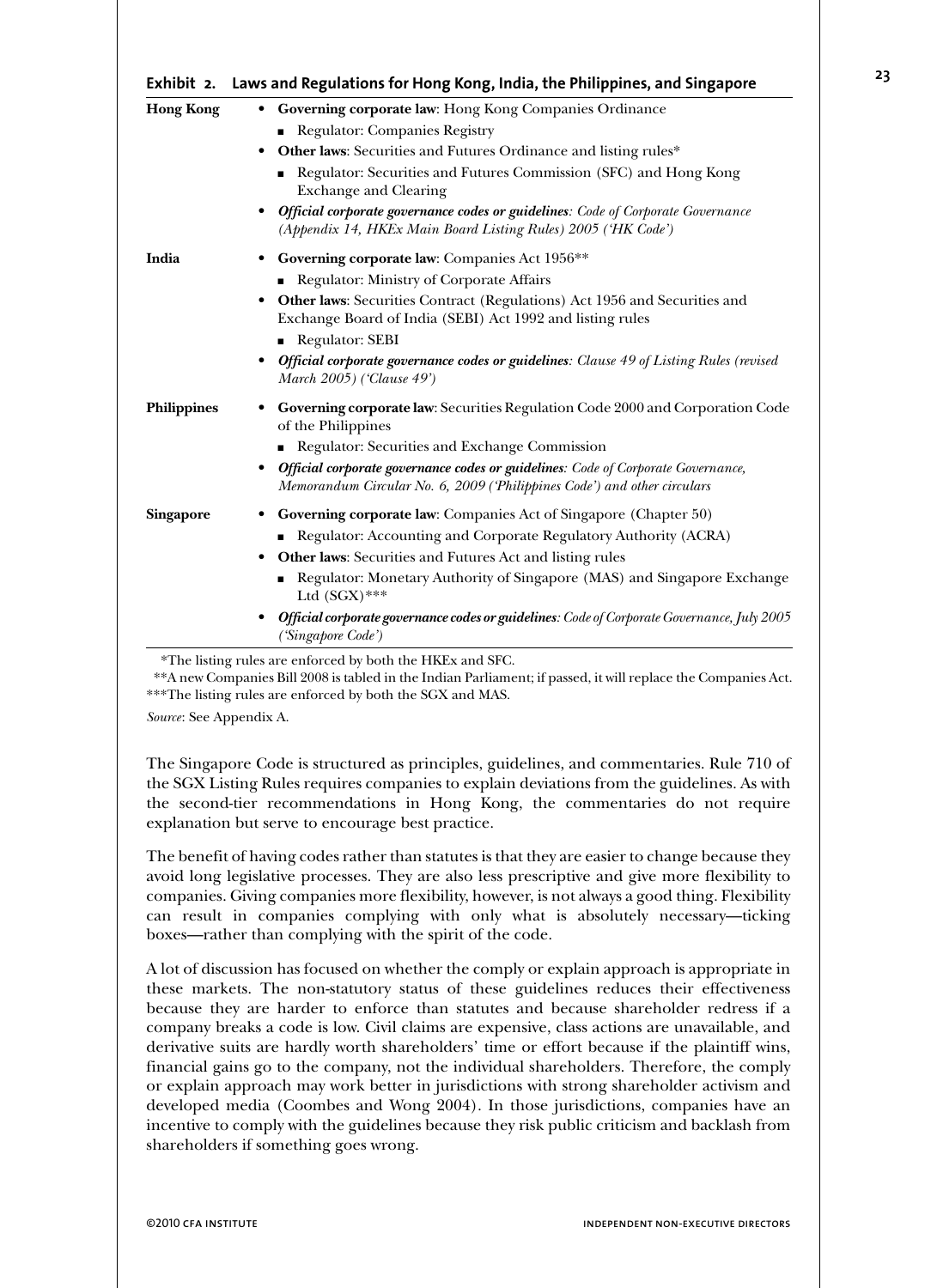## **<sup>24</sup> OWNERSHIP STRUCTURE**

Family ownership is common in all four jurisdictions. It is not unusual for the founding family to be the largest shareholder in many companies by owning shares directly and indirectly through pyramid structures. For family members to be actively involved in company management—from day-to-day operations to the positions of chairman and CEO—is also quite normal. Generally, shareholdings of family members are also counted and voted collectively (Ho 2003).

The founding family is often the controlling shareholder, but control is not always exercised by owning a majority of the company shares. Hong Kong and Singapore recognise that shareholders do not need more than 50 percent to effectively control a company and have incorporated this conclusion into their listing rules. In both jurisdictions, a controlling shareholder is not limited to a shareholder who owns a certain proportion of voting shares but is also a shareholder who is in a position to control the composition of the board or exercise some control over the company.<sup>33</sup>

As explained in Section 3, minority shareholders are at a greater risk of expropriation when there is a controlling shareholder and voting rights outweigh cash flow rights. This situation is a regular outcome of pyramid ownership structures. **Table 1**, based on Claessens et al (2002), illustrates that in 1996, family ownership was the predominant ownership type in Hong Kong (69 percent) and Singapore (53 percent) and almost predominant in the Philippines (45 percent). A recent study of companies in India shows that more than 50 percent of companies listed on the Bombay Stock Exchange (BSE) are family owned/ promoted (Saravanan 2009).<sup>34</sup>

|                    |                                     |                                                      |                 |                       | Percentage of Companies with Ultimate Control*                           |
|--------------------|-------------------------------------|------------------------------------------------------|-----------------|-----------------------|--------------------------------------------------------------------------|
| Economy            | Number of<br>Companies<br>in Sample | Percentage of<br>Companies with<br>Dispersed Control | Family<br>Owned | <b>State</b><br>Owned | Owned by a Widely<br>Held Corporation or<br><b>Financial Institution</b> |
| <b>Hong Kong</b>   | 225                                 | 8%                                                   | 69%             | $1\%$                 | 23%                                                                      |
| Indonesia          | 132                                 | 6                                                    | 70              | 8                     | 16                                                                       |
| Malaysia           | 171                                 | 11                                                   | 70              | 11                    | 9                                                                        |
| <b>Philippines</b> | 77                                  | 19                                                   | 45              | $\mathbf{1}$          | 34                                                                       |
| Singapore          | 176                                 | 9                                                    | 53              | 24                    | 14                                                                       |
| South Korea        | 281                                 | 41                                                   | 52              | $\theta$              | 7                                                                        |
| Taiwan             | 129                                 | 29                                                   | 47              | 1                     | 24                                                                       |
| Thailand           | 110                                 | 6                                                    | 68              | $\overline{5}$        | 20                                                                       |
| Total              | 1,301                               | 18%                                                  | $60\%$          | $6\%$                 | 16%                                                                      |

#### **Table 1. Control of East Asian Corporations by Owner Type and Economy, 1996**

\*20 percent cut-off for effective control of the largest shareholder.

*Source*: Based on Claessens et al (2002), p. 2750.

<sup>33</sup>HKEx Main Board Listing Rules, Chapter 1: Interpretation; SGX Mainboard Listing Rules, Definitions and Interpretations.

 $34$ In India, a promoter is a person or entity that was involved in the formation of the company.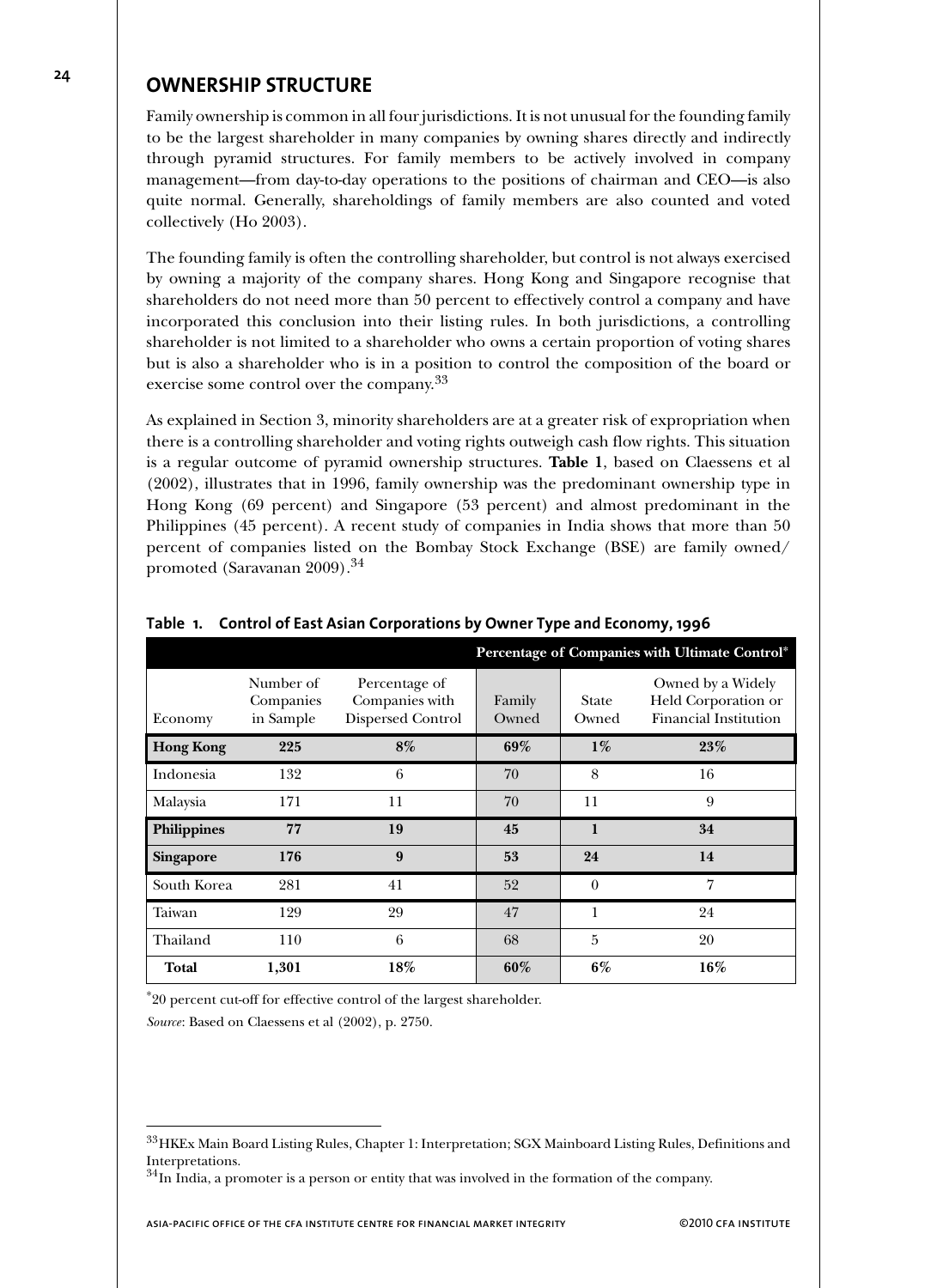## **CURRENT OBSTACLES TO INDEPENDENT BOARDS**

How can INEDs help minimise the possibility of shareholder expropriation in concentrated ownership structures? In this section, we try to address this question by looking at the current rules and regulations in Hong Kong, India, the Philippines, and Singapore. For this purpose, we first reviewed the publication *Asia: Overview of Corporate Governance Frameworks in 2007* published by the Organisation for Economic Co-operation and Development and local regulations. We identified key areas in the OECD principles that we believe are important for the role of an effective INED.

#### **OECD CORPORATE GOVERNANCE PRINCIPLES**

- I. Ensuring the Basis for an Effective Corporate Governance Framework
- **II. The Rights of Shareholders and Key Ownership Functions**
- III. The Equitable Treatment of Shareholders
- IV. The Role of Stakeholders in Corporate Governance
- V. Disclosure and Transparency
- **VI. The Responsibilities of the Board**

Of the OECD Corporate Governance Principles, we focus on Principles II and VI.<sup>35</sup> The summary table in Appendix B is a comparative overview of these two key areas for the four Asian markets in our study.

We have identified four main areas that we believe are important for minimising the possibility of shareholder expropriation in Asia:

- 1. Director nomination and appointment
- 2. Concept of independence
- 3. Director training and qualification
- 4. Board composition

Information about these four areas is important for understanding the current state of regulations and the consequent effectiveness of INEDs in these markets. Each area will be discussed in detail.

## **1. Director nomination and appointment**

All the jurisdictions in our study give shareholders the right to nominate candidates for board positions, although this right is rarely exercised by minority shareholders (see Appendix B). Differences between markets lie in the thresholds required for shareholders to be granted this entitlement and the ability shareholders have to place nominations directly on the slate.

Generally, the nomination of directors is the responsibility of the board. The concept of a nomination committee of the board is gaining acceptance in the more developed markets. These committees are widely used in the United Kingdom, United States, and Australia. The nomination committee usually has the task of reviewing the size and composition of the board, identifying suitable directors for nomination, planning for succession to the CEO and chairman positions, and assessing the independence of the INEDs.

Nomination committees are a comply or explain requirement in Singapore but only a recommended best practice in Hong Kong. They are mandatory in the Philippines, but India's Clause 49 makes no actual reference to a nomination committee at all. The only committee that is mandatory in all four jurisdictions is the audit committee.

 $35$ The Principles are non-binding standards and best practices that help to guide the process for developing strong corporate governance practices within countries (OECD 2004).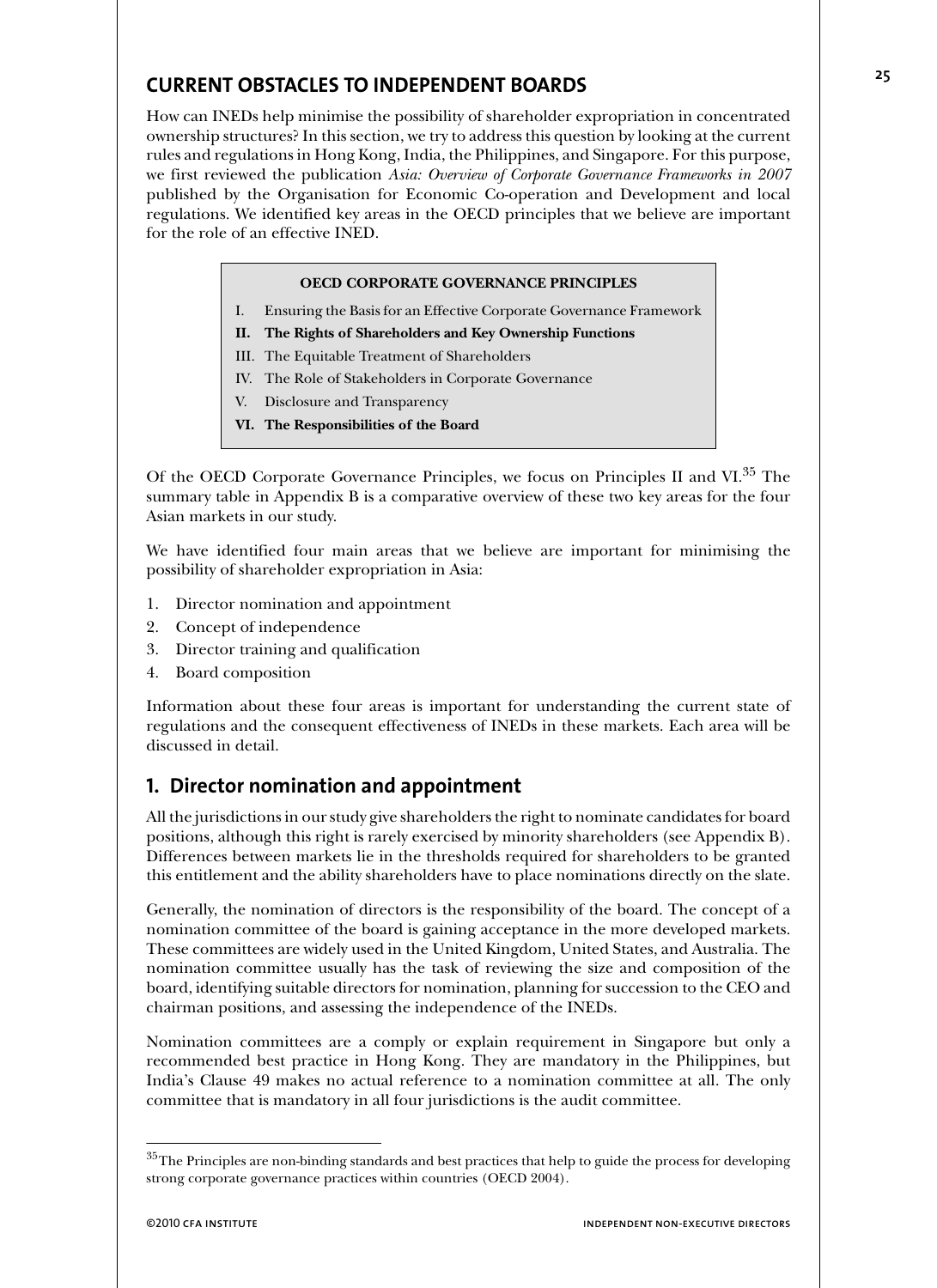**26** If companies in Hong Kong and Singapore have a nomination committee, at least a majority of the members are required to be independent. In the case of Singapore, the chairman of the committee must be independent. In the Philippines, nomination committees need to have at least three members on the committee but only one member is required to be independent.

## **Disclosure of details about directors**

Another concern is the quantity and quality of information disclosed about directors up for election or re-election. All jurisdictions require some level of disclosure, but some requirements are better than others because of the depth of disclosure they require. Disclosure of biographical details such as professional experience, directorships, and the presence of significant relationships with management/shareholders is of most importance to shareholders at the time of elections.

In Singapore, Appendix 7.5.1 of the SGX Mainboard Listing Rules mandates the disclosure in the announcement of the director's appointment biographical details, including academic and professional qualifications, past and present directorships, and any significant relationship with management and/or substantial shareholders. In addition, the Singapore Code recommends that the information be included in the annual report with the names of directors up for election and re-election.

In Hong Kong, listing rules mandate the inclusion of similar information in the annual report, the notice of an AGM or the accompanying circular to shareholders, and in a notice of appointment.<sup>36</sup> In India, Clause 49 states that shareholders must be presented with information about a director's expertise and shareholdings as well as other directorships and relationships among directors in the notice of appointment. In the Philippines, the Final List of Candidates and Information Statement prepared by the nomination committee must include background information on the nominees as required under the Securities Regulation Code.<sup>37</sup>

The disclosure of director information in Hong Kong is widespread, and the quality is high, as would be expected because it is a mandatory requirement under the listing rules. For the same reason, the inclusion of biographical information in the announcement of appointment for Singaporean companies is widespread. Our understanding is that the quality of disclosure (if any) in India and the Philippines is low. In some cases, the announcement of appointment made to the stock exchange consists of only one or two lines. In the Philippines, shareholders are not sent the information but need to download it themselves.

## **Key problems:**

**Independence of the nomination committee is questionable.** Our first concern is the independence of the nomination committee. If the board does not have a nomination committee that is composed of at least a majority of independent directors and if there is a majority shareholder on the board, then appointing truly independent directors will be problematic**.** Boards in Asian companies have traditionally had few outside directors, and in those companies that do, the independence of the so-called INEDs is questionable. Typically, the majority shareholder or CEO (who is sometimes one and the same) nominates directors from his 'old boys' club' regardless of the nominees' experience or qualifications. This practice effectively builds up support for the controlling shareholder on the board. The situation contains a potential conflict of interests because the INED has been nominated and appointed by the CEO but the CEO is the person the INED was hired to monitor.

**The nomination and appointment process tends to exclude minority shareholders.** Our second concern is the actual nomination and appointment process. Not all jurisdictions give shareholders the ability to directly nominate candidates. For example, the process is controlled by the nomination committee in the Philippines. India has no official regulation for a nomination committee at all; therefore, the board/controlling shareholder there has total

<sup>&</sup>lt;sup>36</sup>See Chapter 13 of the HKEx Main Board Listing Rules.  $37$ Part IV(A) of Annex 'C' of SRC Rule 12 and SRC Rule 38 No. 8D.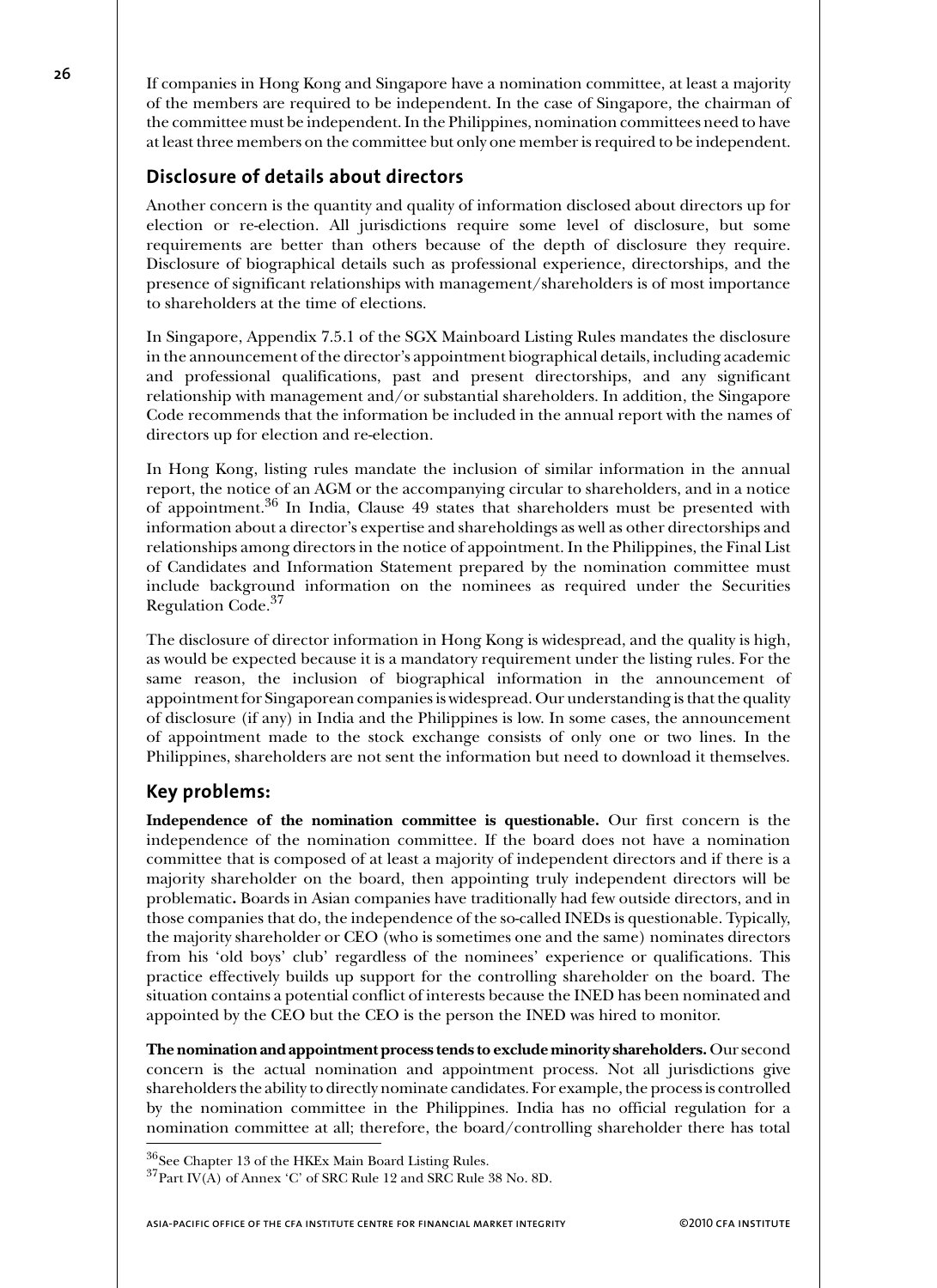control. In countries that do give shareholders the right to directly nominate directors, such as Hong Kong and Singapore, there is no guarantee that these nominees will be appointed because controlling shareholders will always be able to out vote the minority shareholders.

**The quality of disclosure of directors' biographical details at the time of election/re-election is low.** The current level of disclosures highlighting the background of candidates up for election does not help shareholders assess whether or not candidates are independent. Therefore, this information does not give shareholders the opportunity to make fully informed decisions before they vote.

## **2. Concept of independence**

The four jurisdictions have slightly different ways of defining independence. All call for an independent element of the board of directors, and they all (except India) refer to the need for INEDs to be able to 'exercise independent judgement'.

They all specify different relationships or financial interests that may inhibit a director's ability to exercise independent judgement and, as a consequence, be deemed independent. In each of the jurisdictions discussed in this report, to be considered independent a director must NOT

- be a current or past employee/director of the company or its subsidiaries,
- be connected to the management/board of the company or its subsidiaries,
- *be a substantial shareholder, be connected to, or represent a substantial shareholder*,
- be a partner, director, or employee of a professional company that currently provides or has recently provided services to the company or its subsidiaries or has a business relationship with the company/subsidiaries or a related party, or
- have received financial assistance from the company, or a related party, other than the director fee.

Singapore has the only governance code that is silent on substantial shareholders in its guidelines on independence. For the purpose of determining independence, a holding of 2 percent of voting shares is considered substantial in India and the Philippines; in Hong Kong, the defining level is an interest of 5 percent or more.<sup>38</sup> The remaining relationships are included in all four definitions of independence, but there are some variations on 'coolingoff periods'—that is, the time period after a relationship has ended and when a person is deemed independent again.

An example of a loosely defined guideline is the objectivity test for independence for business relationships in Singapore. Guideline 2.1(d) of the Singapore Code states, 'As a guide, payments aggregated over any financial year in excess of S\$200,000 should generally be deemed significant'. The sum of S\$200,000 over a year could equate to a large proportion of the company's revenue, which could significantly affect the director's ability to make independent judgements on the board. RiskMetrics Group, which provides proxy research on companies worldwide to a global client base, uses US\$20,000 (about S\$27,000) as a threshold. The other three jurisdictions use the word 'material' to explain when a business relationship impedes independence but do not provide a substantive definition of material.

## **Independence exemption**

In Hong Kong and Singapore, a director can be deemed independent despite the existence of specific relationships or external factors creating ties to the company. In both jurisdictions, the nomination committee (if present) is responsible for assessing the independence of directors.

 $38$ See India's Clause 49, the Philippines' SRC Rule  $38$  of the Amended Implementing Rules and Regulations of the Securities Regulation Code, and Rule 3.13(1) of the HKEx Main Board Listing Rules.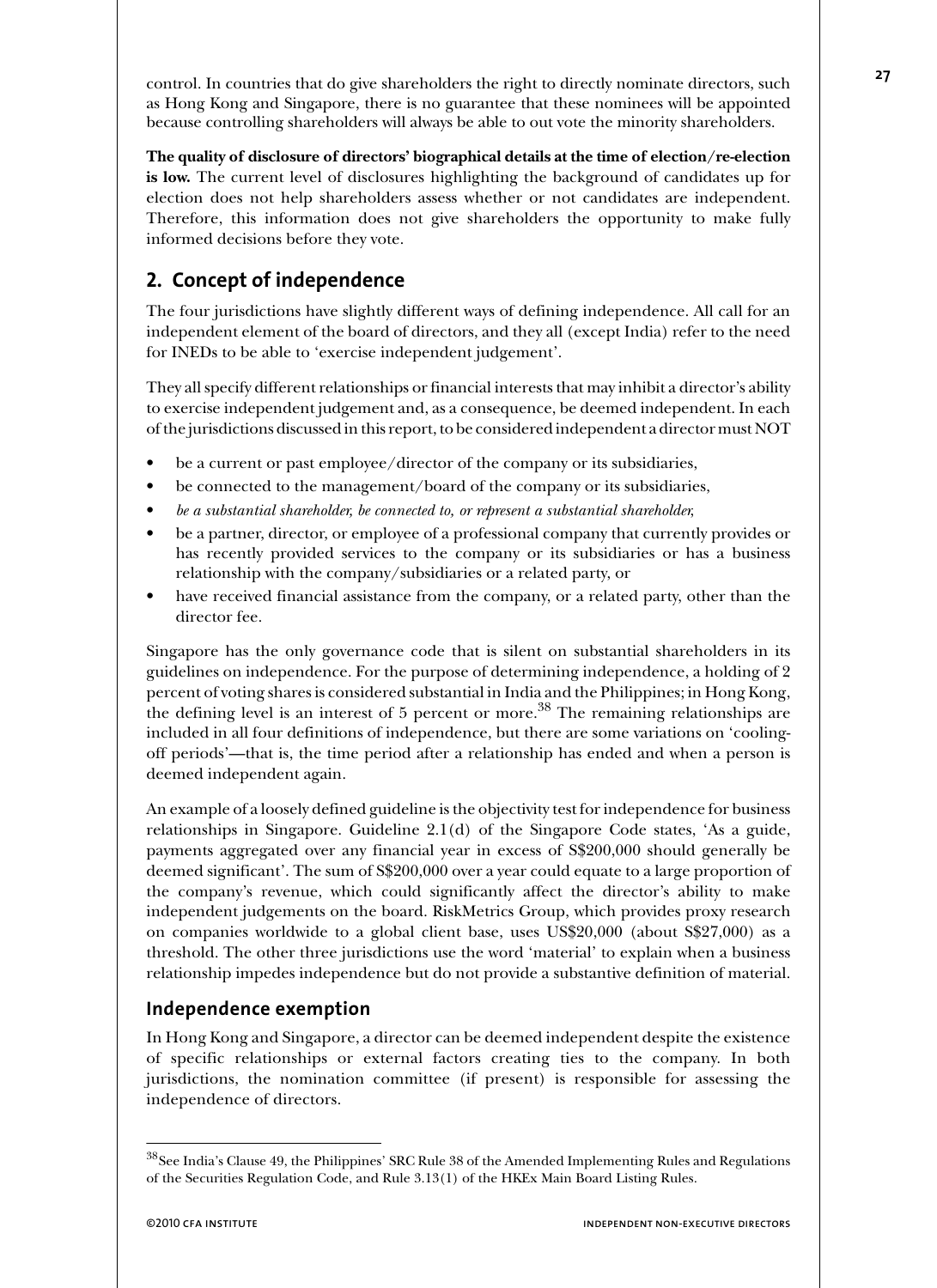**28** In Hong Kong, a detailed definition of independence is incorporated in the HKEx listing rules. If a director fails to meet the guidelines for independence, however, he/she can still be deemed an INED if the company demonstrates to the exchange that the person is independent and gives reasons in the announcement of the director's appointment and in the next annual report. The director must also submit a written confirmation to the exchange of the factors that make the director independent and notify the exchange of any changes to his/her circumstances.<sup>39</sup>

> In Singapore, a less prescriptive approach is taken: The definition of independence is stated only in the Code of Corporate Governance, not the listing rules. Moreover, Guideline 2.2 of the Singapore code states that the relationships are 'not intended to be exhaustive' and that 'in spite of one or more of the relationships', the director can be considered independent. Therefore, directors who would not normally be deemed independent may be considered independent at the discretion and responsibility of the company as long as the company makes appropriate disclosures and explanations.

## **Separation of the role of chairman and CEO**

All jurisdictions recommend that the role of the chairman and the CEO be performed by different people. In both Hong Kong and Singapore, non-compliance needs to be disclosed and explained. These two jurisdictions also require the company to disclose in its annual report the nature of any relationship between the chairman and CEO. In addition, the Singapore Code states in its commentary that companies may appoint a lead independent director when the chairman and the CEO are related or when they are both executives.

In the Philippines, the separation is recommended but compliance is not mandatory. India's Clause 49 contains no specific requirement for separation, but if the chairman is an executive chairman or promoter**,** the number of INEDs required to be on the board increases from at least a third to at least half.

## **Key problems:**

**The definition of independence is subjective.** Based on the information presented in the corporate governance codes, considerable discretion is given to the nomination committee and board as to whether a director is independent or not. This flexibility may create problems if the nomination committee is biased and/or the committee does not have an appropriate definition of independence. A board may believe that a relationship could not reasonably be perceived to interfere with a director's independent and objective judgement, but the perception of investors may be different. Giving an exemption to certain directors is not in the best interest of shareholders. The perception of independence by outsiders, such as investors and other stakeholders, is important for the company and the market. Lack of trust and confidence in the nomination process, the directors, and the board is not beneficial to the company.

**The separation of chairman and CEO does not equal independence**. The provisions in current codes allow for the physical separation of the two roles, but none of the codes state that the role of the chairman should be separate from management (other than the position of CEO) or controlling shareholders. In many circumstances, the chairman is part of the executive management team or is related to the CEO or the controlling shareholder. Given that many companies in Asia are controlled by founding families, having a chairman who is not independent from the CEO can exacerbate the problems that are already present within the board, such as a lack of objectivity and accountability.

<sup>39</sup>Rule 3.14 of HKEx Main Board Listing Rules.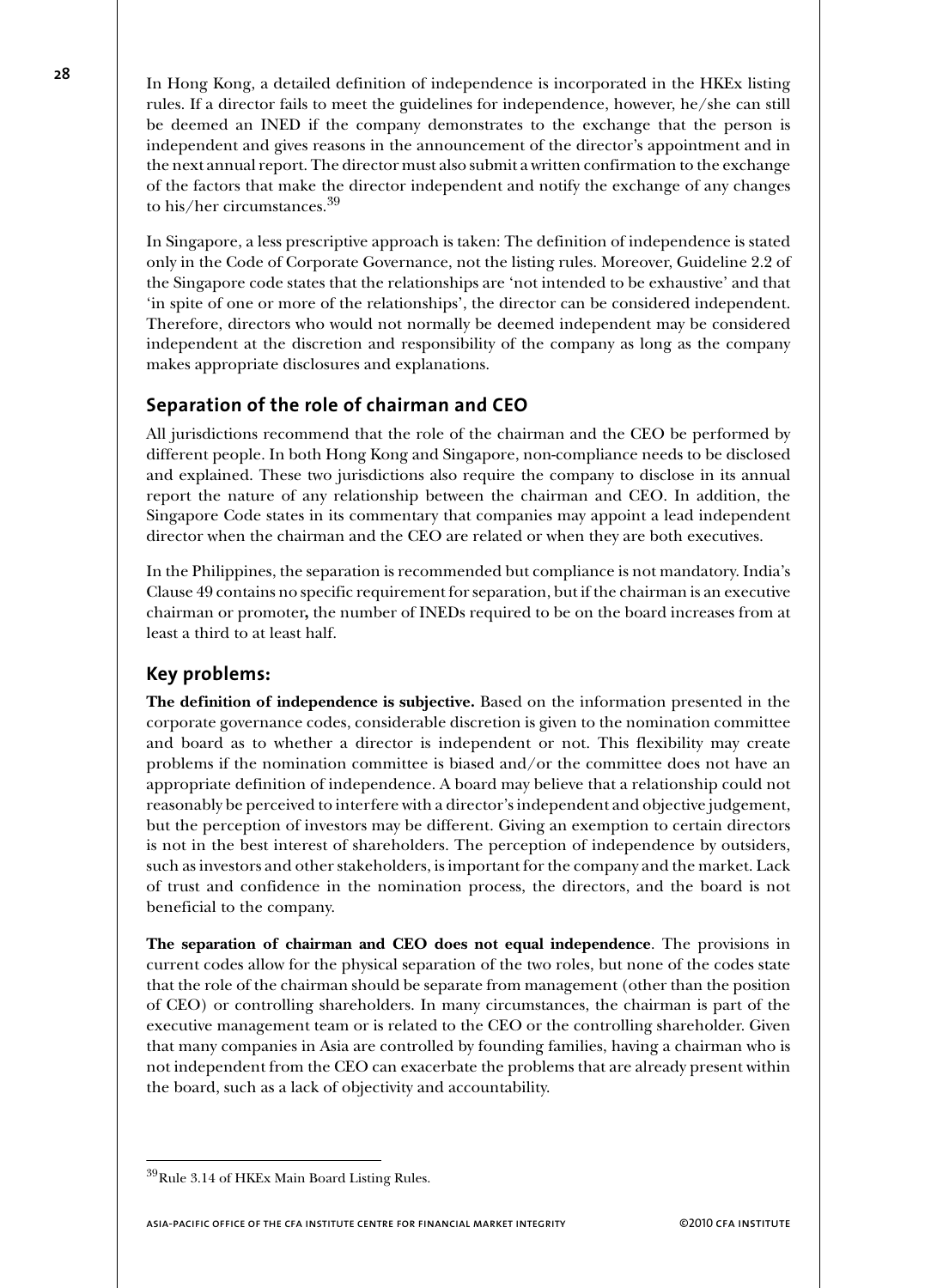## **3. Training or professional requirements**

With the exception of India, all jurisdictions refer to induction or orientation programmes for directors when they are first appointed to the board. Training board members about the business, the risk profile of the company, and their responsibilities and duties as directors is listed as a non-mandatory requirement in Clause 49 in India. In Singapore and Hong Kong, the codes require newly-appointed directors to undergo appropriate training in the form of a 'comprehensive, formal and tailored induction' (Hong Kong) or orientation programme (Singapore). The training is designed to ensure that directors have an understanding of the company's operations and governance as well as the applicable legal and regulatory framework. The HK Code also recommends that all directors participate in continuous professional development, but this training is not a formal requirement. The Singapore Code also encourages companies to provide training for first-time directors. The Securities and Exchange Commission of the Philippines encourages corporate directors to undergo one day of corporate governance training, whereas the Central Bank of the Philippines mandates a two-day course for directors of banking institutions.

None of the codes have any explicit requirement that attendance at director training be disclosed in annual reports.

## **Key problems:**

**With no requirement or encouragement for formal training—for example, a certificate the nomination committee, shareholders, and other stakeholders have little knowledge about a director's suitability for the role.** Identifying a pool of qualified candidates is thus difficult, which makes the nomination process more difficult for the board.

## **4. Board composition**

The minimum number of INEDs required on a board is similar in the four jurisdictions, from two (or 20 percent) in the Philippines, a third in Singapore and India, and at least three in Hong Kong.<sup>40</sup> In fact, India mandates that if the chairman is an executive or a promoter, the proportion of INEDs must increase to at least 50 percent. A majority of independent directors on the board would be considered international best practice.<sup>41</sup> None of the countries in our sample reach this threshold.

In analysing independence of boards, board size and the number of board committees in the various jurisdictions are also important. The Philippines is the only country that sets a maximum of 15 members. India, Hong Kong, and Singapore do not limit the size of the board. Boards generally implement between one and three committees; so, with less than a majority of directors on the board independent, independent (or majority-independent) representation on each committee may be difficult to have.

## **Key problems:**

**Prescribing an absolute number of INEDs on the board as a requirement is difficult because of varying board sizes, number of committees, and the underlying issue of concentrated ownership.** In countries that essentially have unlimited board sizes, setting a minimum *percentage* of independent non-executive directors is more effective than establishing a minimum absolute *number* because a prescribed percentage does not give companies the option of stacking the board with executive directors.

 $^{40}$ Rule 3.10 of the HKEx Main Board Listing Rules requires at least three independent non-executive directors on a board. In addition, the HK Code (Rule A.3.2) recommends as best practice that independent, nonexecutive directors represent at least one-third of the board.

<sup>&</sup>lt;sup>41</sup>A majority of independent directors is required in the United States and is recommended in the UK Combined Code on Corporate Governance and the Australian Stock Exchange recommendations.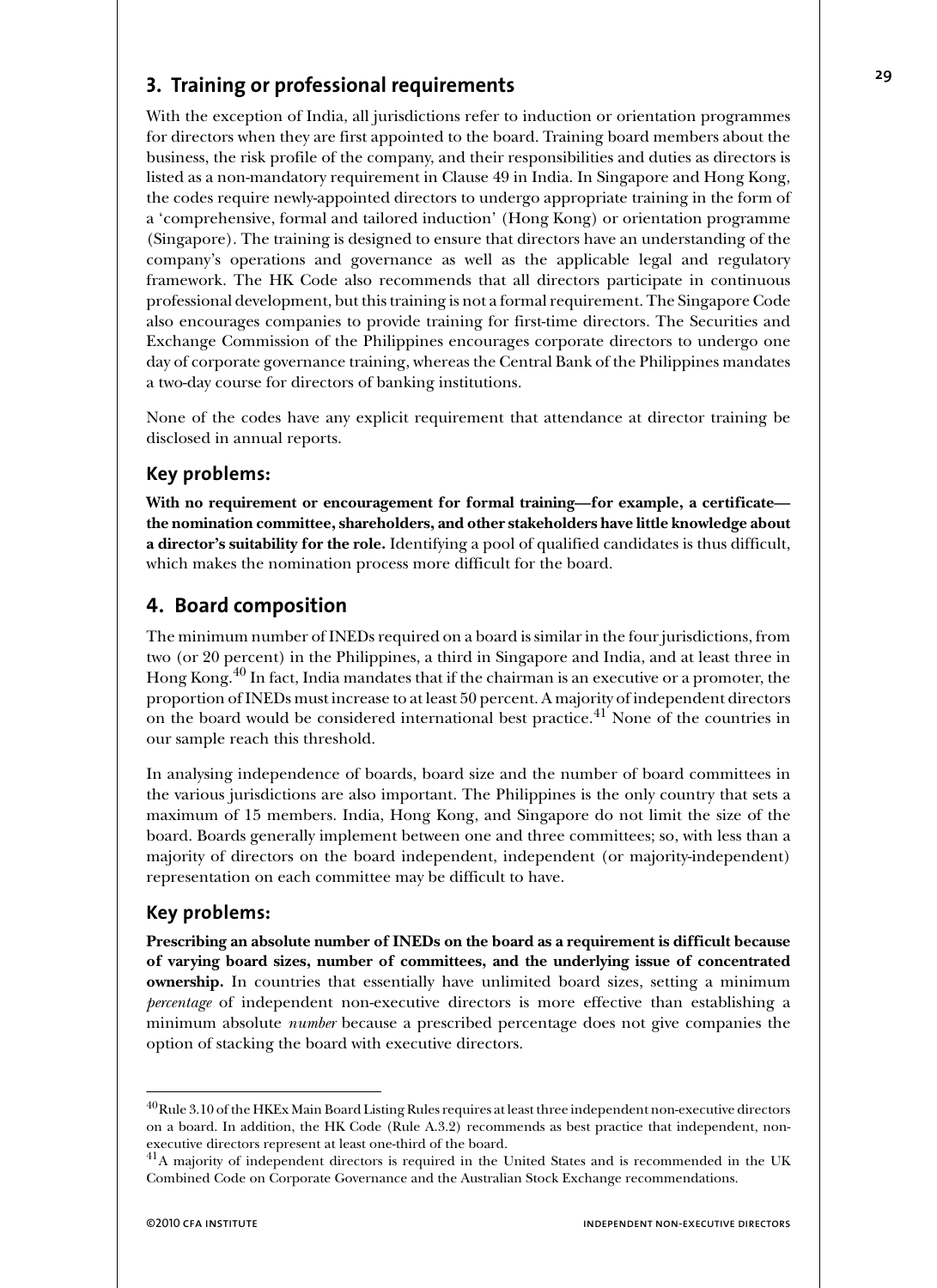**<sup>30</sup>** When boards are less than majority independent, the collective voice of the incumbent independent non-executive directors is diminished, as is their value on the board. The directors are also more likely to be stretched for time because fewer independent members must share the load of committee work.

## **WHAT IS HAPPENING IN PRACTICE**

After focusing our previous discussion on the state of the current regulations and corporate governance prescriptions in all four countries, we now turn to how some of these prescriptions are being implemented. **Table 2** provides information on three of the areas mentioned in the preceding material: the nomination committee, separation of the chairman and CEO, and number of INEDs on the board.

We also examined the percentage of INEDs on corporate boards in selected countries and report our findings in **Figure 5**. On average, Singapore's corporate boards are majority independent, but all four of our countries fall below the average of the sample, which is 55 percent. One could argue that Singapore's high representation of INEDs on the board is a result of the high percentage of foreign companies listed in Singapore; such companies are competing in a global market, and international investors see majority-independent boards as the benchmark.

In summary, our review of the regulations and practices in Hong Kong, Singapore, the Philippines, and India identified areas that need to be improved. We believe improvements in the areas of director nomination/election, the concept of independence, the training and professional requirements of directors, and composition of the board are essential for improving independence of boards and strengthening investor protection. We consider ways to address these issues in the following section.

| Category                                                                         | Hong Kong                            | India      | Philippines   | Singapore                               |
|----------------------------------------------------------------------------------|--------------------------------------|------------|---------------|-----------------------------------------|
| Percentage of companies with<br>a nomination committee*                          | 51%<br>(83% majority<br>independent) | Not common | Common        | 94%<br>$(81\%$ majority<br>independent) |
| Percentage of companies<br>where the role of chairman<br>and CEO are separated** | 75%                                  | 59%        | Not available | 59%                                     |
| Percentage of companies<br>complying with stated rules<br>on number of INEDs     | $69\%$                               | $87\%$     | $70\%$        | 95%                                     |
| Average board size                                                               | 10                                   | 10         | $9 - 10$      | $7 - 8$                                 |

#### **Table 2. Corporate Governance in Practice**

\*Hong Kong: Numbers reflect companies in the HSCI for 2008; see Grant Thornton (2009). Singapore: Numbers reflect SGX Main Board companies in 2006 (see Mak 2007). Philippines: Numbers are based on comments from practitioners in the Philippines.

\*\*Hong Kong: Numbers reflect companies in the HSCI for 2008; see Grant Thornton (2009). India: Numbers reflect companies in the BSE 200 in 2006; see Balasubramanian et al ( 2009). Singapore: Numbers reflect SGX Main Board companies in 2006; see Mak (2007).

\*\*\*Hong Kong: Numbers reflect companies in the HSCI for 2008; see Grant Thornton (2009). India: Numbers reflect companies within the BSE 200 in 2006; see Balasubramanian et al (2009). Philippines: Numbers are from a 2003 survey by the World Bank (2006). Singapore: Numbers reflect SGX Main Board companies in 2006; see Mak (2007).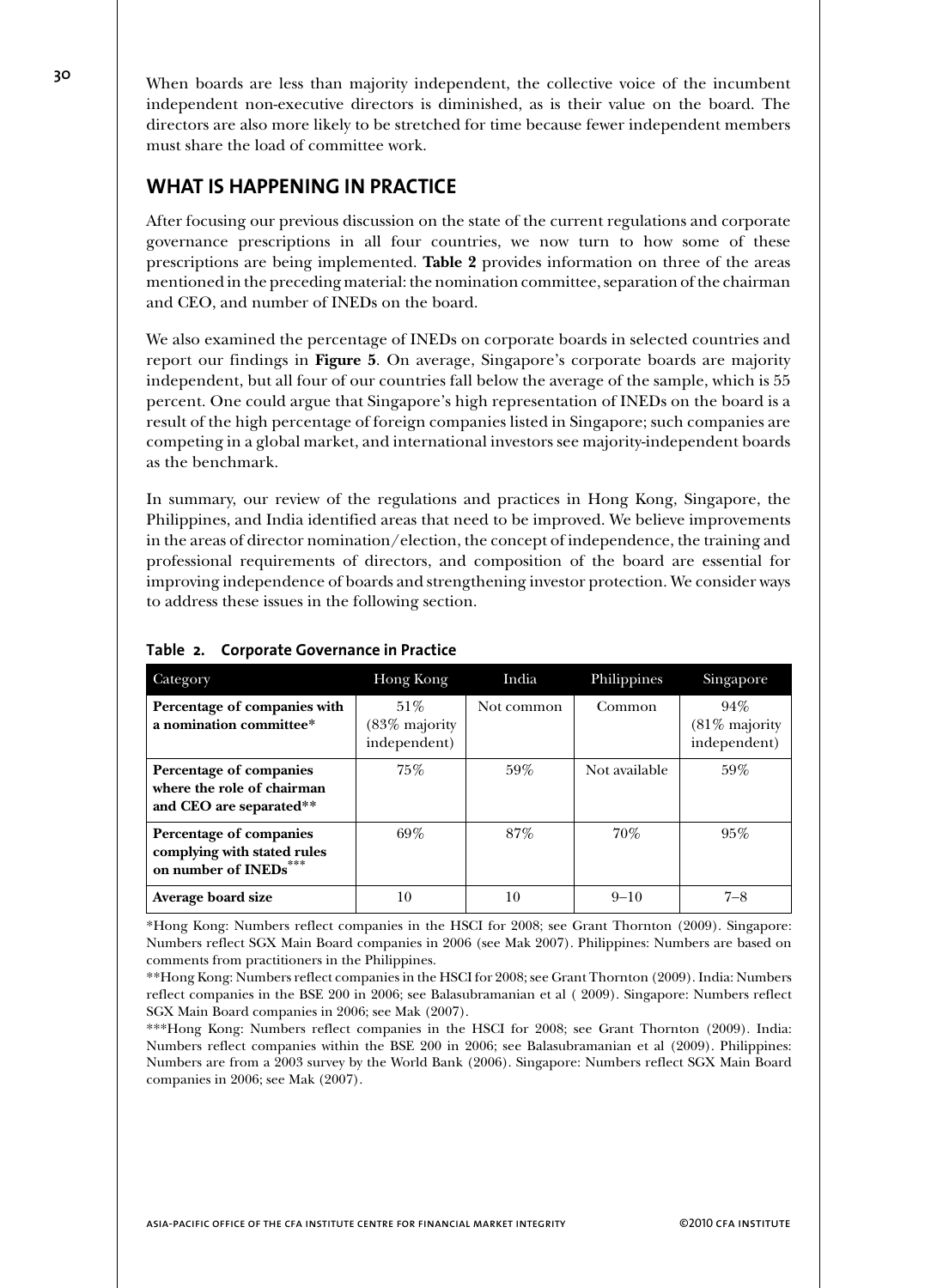



*Note*: The average percentage of independent directors in the Philippines is based on a sample size of only four companies covered by GovernanceMetrics International (GMI).

*Source*: Based on GMI (June 2009).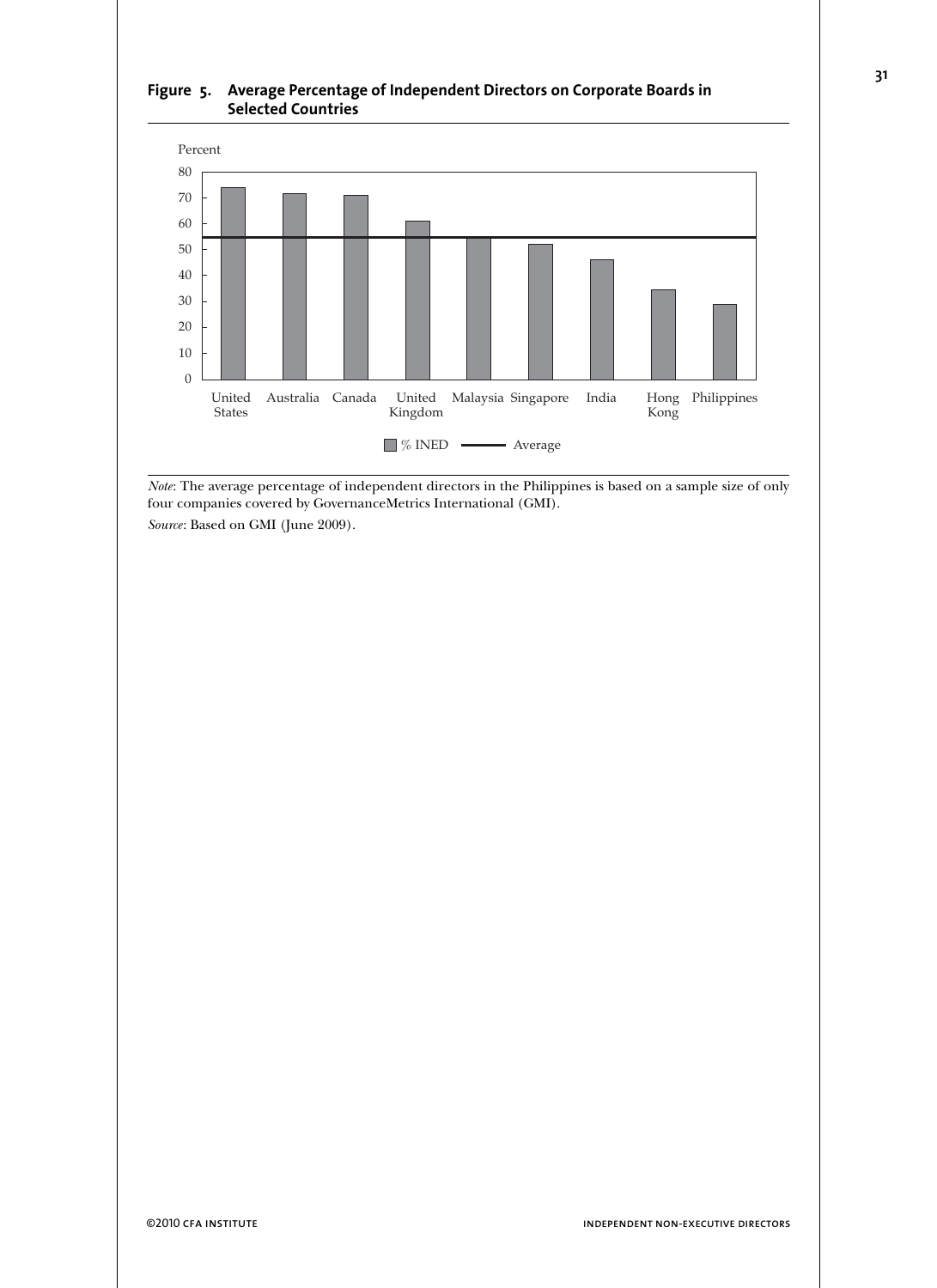## <sup>32</sup> **SECTION 6: How We Can Improve the Effectiveness of INEDs**

In this section, we present potential solutions and recommendations for each of the four areas of concern identified in Section 5—namely, director nomination and appointment, the concept of independence, director training and qualification, and board composition.

## **NOMINATION AND APPOINTMENT OF INEDs**

Key areas:

- Nomination/appointment process
- Quality of information disclosed before election

## **Nomination and appointment process**

The nomination committee is charged with the responsibility of selecting independent nonexecutive directors and putting together an objective slate. In an ideal situation, the nomination committee would be made up of truly independent directors who were appointed in an objective process. In the presence of a controlling shareholder, however, the actions of the nomination committee are questionable because of the following:

- 1. The INEDs (who usually make up the majority of the nomination committee) may not be truly independent.
- 2. The process the nomination committee uses may not be objective. The controlling shareholder often controls the voting process as well as who is placed on the slate.

We believe that to get truly independent directors, we first need to improve the nomination and election process. Only then can the nomination committee work in the way it was originally intended.

Monks (2006), a strong advocate of corporate governance and independent directors and the founder of Institutional Shareholder Services (acquired by RiskMetrics in 2007), encapsulated the issue of independence in three points:

- 1. Independent directors are essential to good governance.
- 2. Directors selected in a self-selecting process cannot be considered in any meaningful way to be independent.
- 3. Therefore, good governance requires something other than a board of self-selected directors (Monks 2006, p. 35).

In Asia, INEDs who are appointed to the board by a self-selected board are often loyal to the person who gave them the post, and they have an unstated appointment to serve that person. According to Monks (2006): 'There is always a reluctance to confront, embarrass and combat someone who has conferred a favour, there is always reluctance to join a club just to attack it, irrespective of the issues involved' (p. 34).

Discussions with independent directors also show that it is very hard for independent directors to voice an opinion that differs from the majority. To be heard, independent directors need to be strong willed and not easily influenced or bullied. In any case, the controlling shareholder has the power to appoint and dismiss INEDs at will regardless of the director's experience or skills. This, in turn, perpetuates the tendency to not rock the boat and diminishes the value of INEDs. Such a situation was clearly evident in the case of Tan Lye Huat's removal from the board of Kian Ho Bearings by a substantial minority shareholder (see Section 4).

Ultimately, the problem comes down to the power the controlling shareholder can exert in the nomination/appointment process.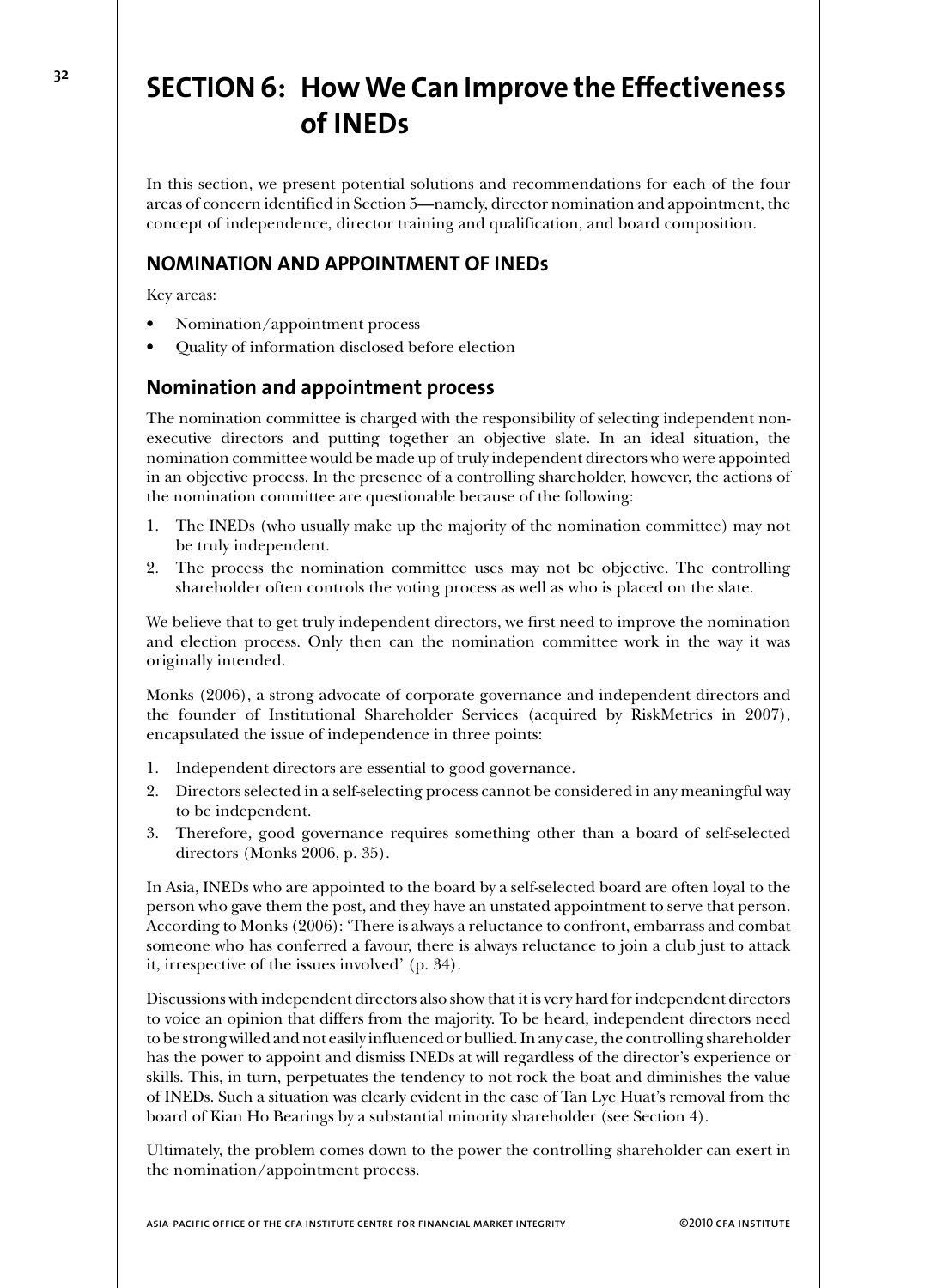We use case studies from different countries to examine three potential mechanisms to improve the nomination and appointment process for INEDs. The cases illustrate three approaches:

- A. Allowing minority shareholders to *vote* for a proportion of the INEDs
- B. Giving minority shareholders the ability to *nominate* directors to the board
- C. Cumulative voting

#### **A. Allowing minority shareholders to** *vote* **for a proportion of the INEDs**

We first examine cases of mandatory representation of minority shareholders on the board of directors in Chile and Italy.

*Mandatory representation of minority shareholders on the board of directors: Chile*

#### **Chile42**

A typical board in Chile has between seven to nine members, of which three are part of the directors committee (DC), which is essentially a typical audit committee. The current law requires that the DC be majority independent unless there are not enough independent directors on the board. Independent directors are defined solely as directors who are elected without the votes of the controlling shareholder.

Given the loose requirements for electing independent directors, Chile has put forward a new proposal that **requires all corporations with a net worth in excess of US\$38 million and relevant minority shareholder interest of at least 12.5 percent to have at least one independent director.**<sup>43</sup> To nominate a director, shareholders are required to hold at least 1 percent of capital. To be considered independent, the candidate must be independent in judgement and have no conflict of interests with the corporation (and subsidiaries), management, or controllers. There are also some rules that assume lack of independence on the basis of the activities and ties of the candidate with the company, the management, or the controlling group within the previous 18 months.

In its original form, the bill maintained the existing rule that requires that the votes from the controller not be considered in the election of independent directors. Community opposition may result in this portion of the bill being overturned, thereby allowing the controller to participate in the vote. The bill also proposes, however, that even if only one independent director gets elected to the board, he or she will chair the board and have control over the DC. These directors will be considered independent, and once elected, they must act independently, in such a way that they do not represent the group that elected them.

The bill is currently with the Senate of Chile, and the hope is that it will be passed by year-end.

The biggest similarity between Chile and the Asian markets is the concentrated ownership structure among companies, and as in Asia, ownership through pyramid structures is also very common. Ownership concentration can be 60–70 percent or even higher for the less liquid stocks. Relative to other Latin American nations, the Chilean equity market is highly developed; **Figure 6** shows that it has a market capitalisation ratio (market capitalisation to GDP) similar to those in the more developed markets worldwide.

There is one main difference between Chile and the Asian markets: Pension funds play an important role in the growth of the stock market and the development and implementation of corporate governance practices in Chile. They are the most dominant institutional investor in the Chilean market and in 2007, represented 64 percent of GDP (see **Table 3**). According to the OECD, Chile was the second highest non-OECD nation when ranked on fund assets as a proportion of GDP, followed by Singapore (3rd), Hong Kong (5th), India (17th) and China (29th). The Chilean pension fund industry experienced significant growth from 1981, when a new pension reform mandated all workers to invest 10 percent of their income in a defined-contribution system.

<sup>&</sup>lt;sup>42</sup>The source for this case is personal communications from Hector Lehuede, adviser to the Minister, Ministry of Finance, Chile (2009).

 $^{43}$ If approved, this proposal will amend Law 18.046 (Corporations Law) and Law 18.045 (Securities Market Law). The legislation can be found at www.svs.cl/sitio/english/legislacion\_normativa/ legislacion\_valores.php.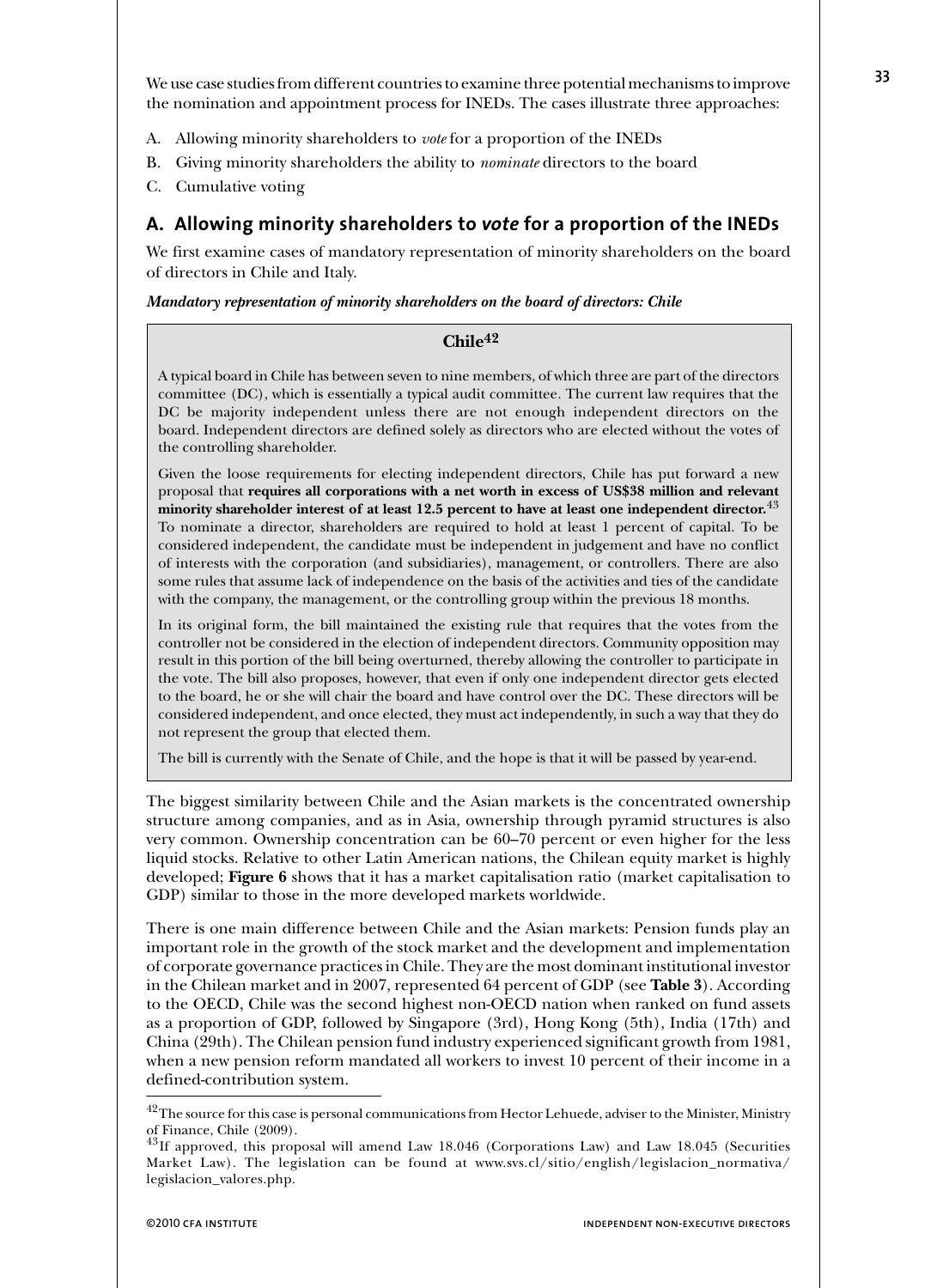



*Note*: The Hong Kong and Singapore ratios are inflated because of the high number of foreign listings in these two markets. In Singapore, foreign listings equated to approximately 35 percent of total SGX market capitalisation in 2007, and in Hong Kong, China stocks (H and Red shares) equated to 52 percent (this figure excludes other foreign listed stocks). With these adjustments, the ratio falls to 615 percent for Hong Kong and 219 percent for Singapore.

*Sources*: Based on data from the World Bank, World Development Indicators Database; World Federation of Exchanges; and Blume and Alonso (2007).

Pension funds are engaged investors in Chile because for more than 20 years, they have been managing a growing pool of compulsory savings and often take a long-term view of the market. Pension funds are also engaged because provisions in pension fund legislation mandate active ownership. In Chile, institutional investors, including pension fund administrators, have the ability to elect directors of listed companies.<sup>44</sup> Pension funds that collectively own 12.5 percent of votes are allowed to elect one director through cumulative voting as long as the director is not related to the controlling shareholder.<sup>45</sup> Consequently, pension funds already have board representation on 20-25 percent of the top 200 stocks traded on the Santiago Stock Exchange.

| Country          | <b>Fund Assets</b><br>(US\$ billions) | <b>Fund Assets</b><br>$(\%$ of GDP) |
|------------------|---------------------------------------|-------------------------------------|
| <b>Chile</b>     | 105.6                                 | 64.4%                               |
| <b>Singapore</b> | 90.7                                  | 56.2                                |
| <b>Hong Kong</b> | 64.6                                  | 31.2                                |
| India            | 63.6                                  | 5.4                                 |
| China            | 19.2                                  | 0.6                                 |

|  |  | Table 3. Pension Fund Assets for non-OECD Countries, 2007 |  |
|--|--|-----------------------------------------------------------|--|
|--|--|-----------------------------------------------------------|--|

*Note*: GDP measured in current U.S. dollars.

*Sources*: Based on data from OECD (2008); World Bank, World Development Indicators Database.

 $44$ Pension fund administrators are the individual(s) ultimately responsible for the operation and oversight

of the pension fund (see the OECD site at http://stats.oecd.org/glossary/detail.asp?ID=5268).<br><sup>45</sup>Pension funds are not able to own more than 7 percent, however, of any individual security. For more information, see Clarke (2007).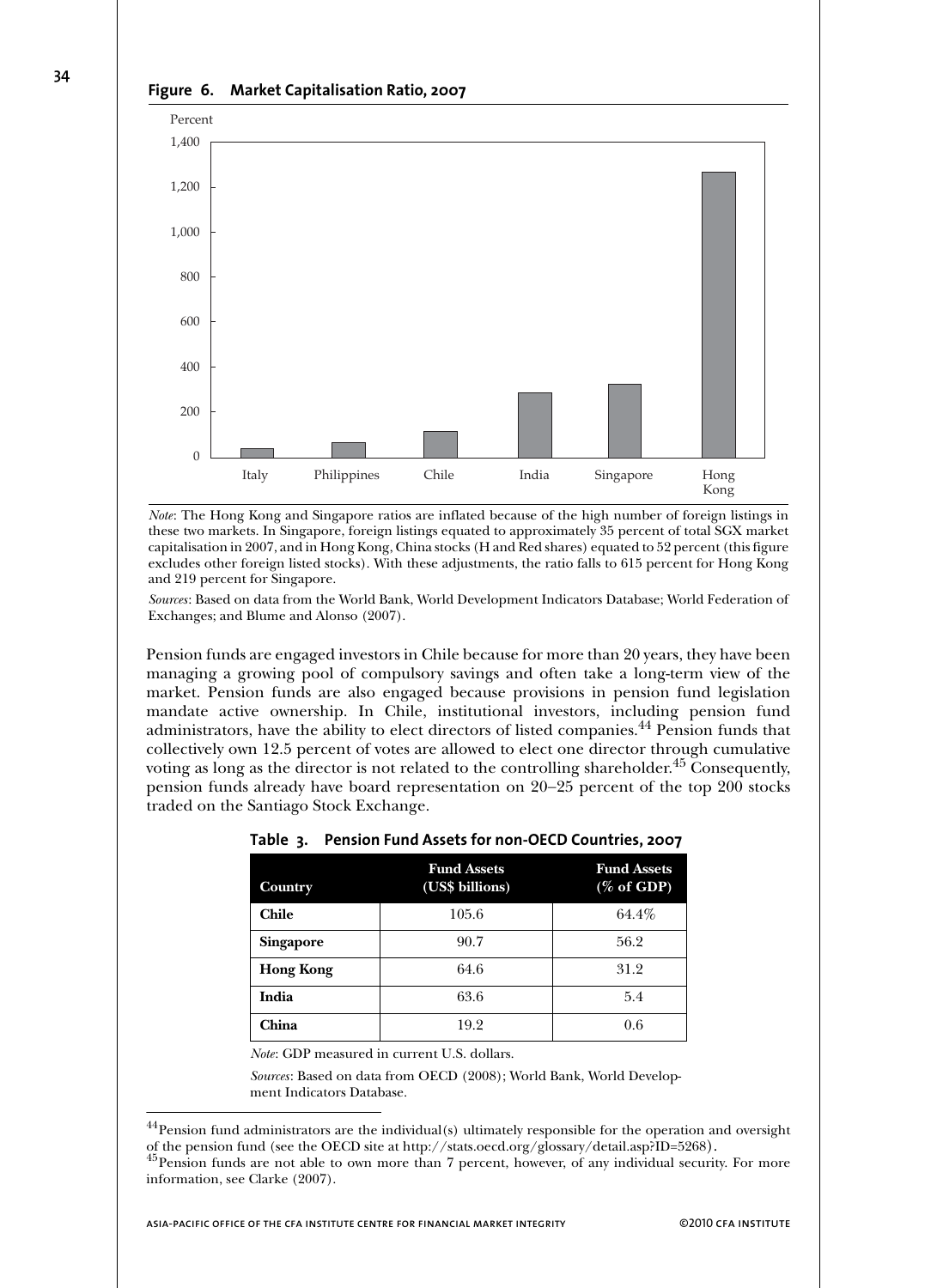#### *Mandatory representation of minority shareholders on the board of directors: Italy*

Another form of proportional voting is the electoral quotient system used in Italy.<sup>46</sup> This method differs from Chile's approach in that shareholders propose a slate of candidates rather than nominate a director to be included in the existing slate.

### **Italy<sup>47</sup>**

Italy adopted a new method for appointing board members as part of its 2005 regulatory reform**.** Under this reform, the bylaws of Italian corporations must allow for the appointment of at least one representative of minority shareholders to the board of directors through a proposal of alternative lists of candidates.

The 2005 reform states that this director is to be appointed from the minority slate that obtains the highest number of votes and is not in any way related to the majority slate.

Companies have to specify the participation threshold for minority shareholders, but it is not to exceed 2.5 percent of share capital.

For example, at Telecom Italia, both the board of directors and the board of statutory auditors use the electoral quotient system in which shareholders cast votes for competing lists of nominees. Shareholders who represent 0.5 percent of the ordinary share capital can submit a slate as long it is received in the specified time frame and has all the appropriate enclosures.<sup>48</sup>

Without going into the details, we can describe the system as follows: a majority of the directors are elected from the slate with the majority of votes (majority slate) and the remaining directors (at least one) are chosen from the other slates (minority slates).

At least one nominee on the slate must meet the independence requirements set out in the company's bylaws. The number of independent directors to be elected depends on the size of the board. If the minimum number of independent directors is not elected, then the votes are recalculated so that the independent director with the highest vote is appointed.

As in Chile and Asia, ownership is highly concentrated in Italy. It is typical for Italian listed companies to have a blockholder owning at least 55 percent of voting shares. The separation of control and ownership through pyramids is also quite common, with 20 percent of the 20 largest companies having this structure (Enriques and Volpin 2007).

Of the countries included in Figure 6, Italy has the lowest market capitalisation ratio, smaller than both the Chilean and Philippine markets.

### **B. Giving minority shareholders the ability to** *nominate* **directors to the board**

Monks (2006) proposed a process to increase minority shareholders' rights. His proposal suggested the inclusion of a new 'shareholder advisory committee' for listed companies. Shareholders who owned at least US\$10 million in market value of common shares would be able to establish a committee of three people that could put together a slate of nominees for the nomination committee. He included his proposal in the proxy form for Exxon Mobil at their 1992 AGM, but it was not approved.

In May 2009, the U.S. SEC put forward another proposal to allow shareholders to nominate up to 25 percent of the board of directors, with the percentage based on the size of the company. Under this proposal, shareholders of companies with a global market share of US\$700 million or greater would be eligible to nominate a director if they owned at least 1

 $^{46}$ For an explanation of electoral voting, see Fremond and Capaul (2003).  $^{47}$ This section is adapted from Malberti and Sironi (2007).

<sup>48</sup>See 'Board of Directors: Responsibilities, Independence and Work Procedure,' Telecom Italia: www.telecomitalia.com/cgi-bin/tiportale/TIPortale/ep/browse.do?tabId=4&pageTypeId=-12695&LANG= EN&channelId=-12792&channelPage=/ep/channel/default.jsp; retrieved June 2009.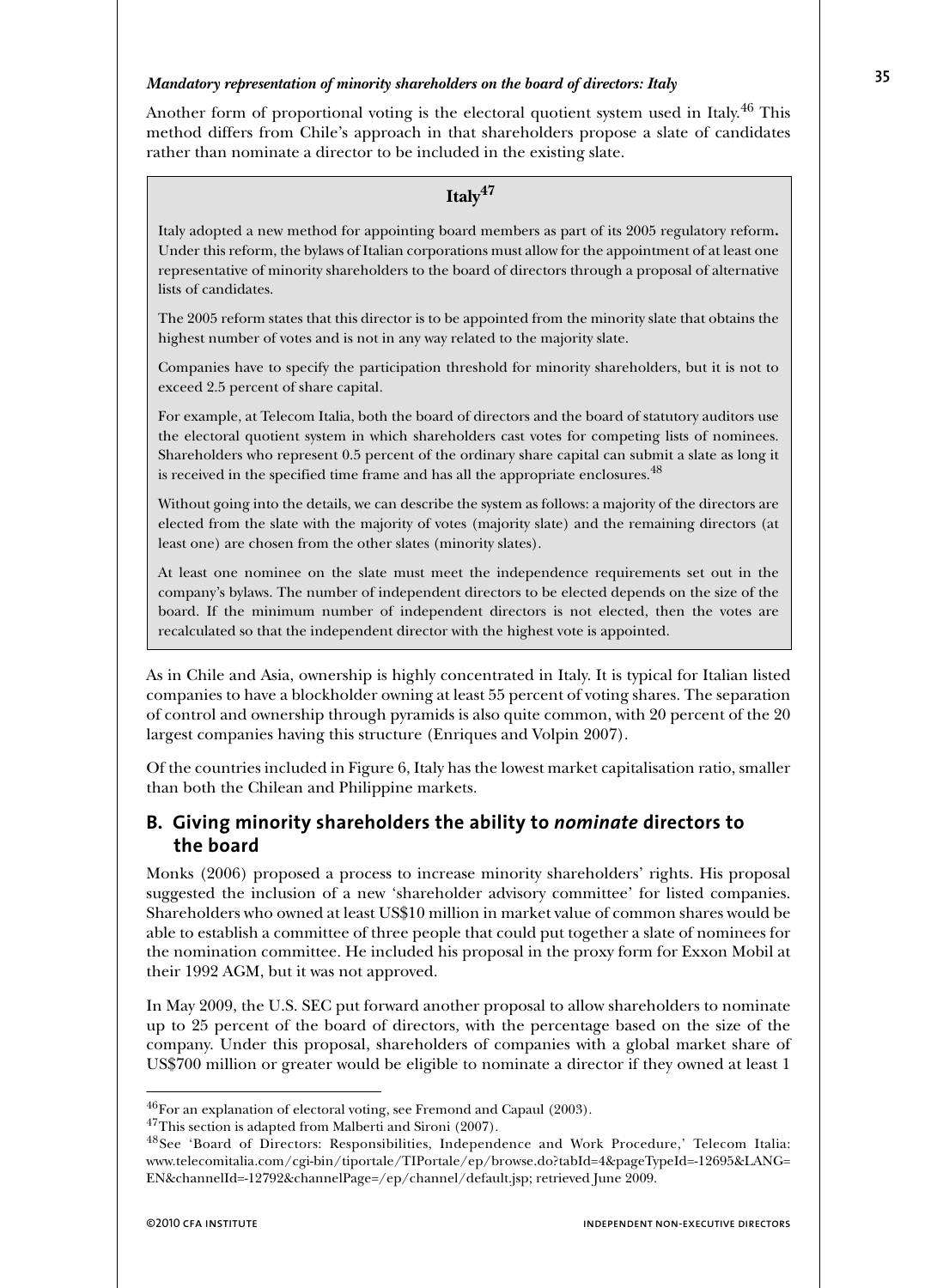**36** percent of the shares. The threshold would increase to 3 percent for medium-sized companies and 5 percent for small companies. Shareholders would be allowed to aggregate their holdings to meet the thresholds, but one condition is that shareholders would have to hold their shares for at least one year. They would also have to certify that they were not holding the stock simply to effect a change in control.

At the time of writing our paper, the proposal was still in consultation.

## **C. Cumulative voting**

Cumulative voting is used in countries around the world as a method to improve the voting rights of minority shareholders. It is currently used in Chile, Italy, Russia, and the United States, as well as in Asia, the Philippines, Taiwan, South Korea, and China. The Philippines is the only country we studied where cumulative voting is allowed and practiced.

### **What Is Cumulative Voting?**

Cumulative voting allows a shareholder to accumulate its votes for one candidate on the nomination slate, thus theoretically increasing the shareholder's chances of electing the shareholder's desired candidate.

The cumulative voting process is based on each shareholder having the ability to accumulate the shareholder's votes in such a way that the total number of votes for each shareholder equals the number of shares owned multiplied by the number of candidates up for election.

For example, suppose a shareholder owns 1 million shares. Each share is allowed one vote, so if 10 board members are up for election, this shareholder may cast 10 million votes for one director instead of 1 million votes for each individual director. Cumulative voting allows the shareholder to cast all the votes for one person or divide them between the candidates of the shareholder's choice.

The aim of cumulative voting is to increase a minority shareholder's ability to elect a director to the board. It can be an effective tool in contested board elections, but it is also useful in uncontested elections because it can be used to increase the number of 'no' votes for a nominee. Cumulative voting does not guarantee that the shareholder will be able to elect a preferred candidate, however, because of the following:

- Minority shareholders need to be able to co-ordinate their voting preferences amongst themselves for their votes to be effective. This co-ordination is difficult if the minority shareholder base is not large or cohesive. A good analogy is the organisation of football fans at home and away games. For the fans from the non-home team (minority) to make an impact and not be drowned out by the cheers of the home team (majority) fans, they need to be organised and sit together.
- Majority shareholders have the same right to accumulate their votes, and there is nothing to stop them from outvoting the minority.

Cumulative voting has been used in Chile for more than 20 years. This country's experience shows that cumulative voting does not always work in the way that it was primarily intended—that is, to protect minority shareholders. Chile has found that the controlling shareholder can accumulate shares more effectively than minorities; therefore, the controlling shareholder can still dominate the voting process. In the Philippines, the experience has been similar.

Nevertheless, cumulative voting can be a useful tool for minority shareholders if shareholder activist groups or large minority shareholders participate in cumulative voting and organise their votes to elect a preferred candidate.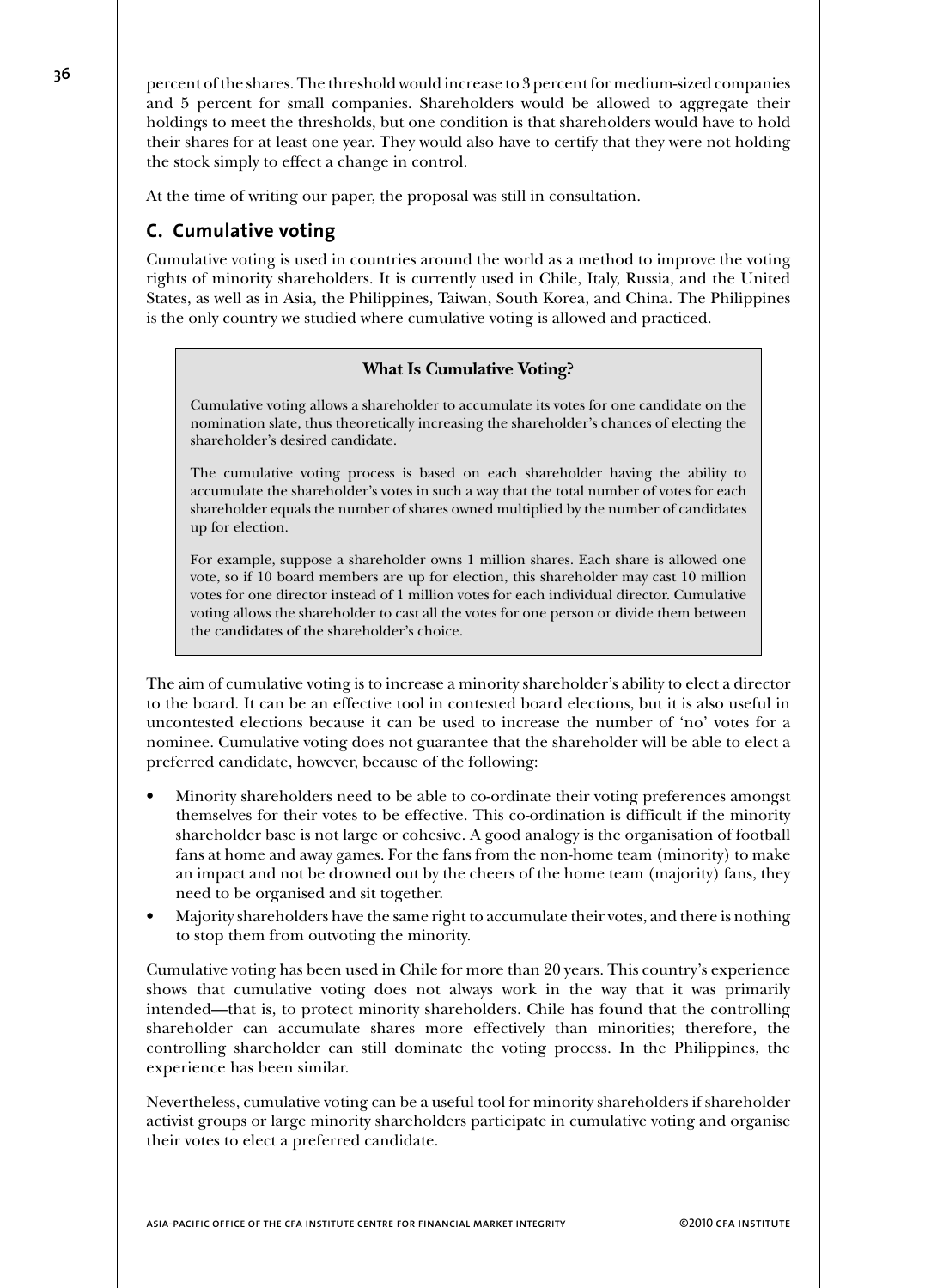#### **Recommendations**

**Minority shareholders should be given sufficient influence over the nomination and election of directors to have an impact.** Controlling shareholders effectively have the ability to control the nomination and election of all directors. The current process can be improved by first allowing minority shareholders who own a minimum threshold percentage of shares to directly nominate candidates for election and second by introducing cumulative voting.

Cumulative voting, which is not commonly practiced in Asia, allows shareholders to cast all of their votes for one board candidate. For example, if a shareholder owns one million shares, each share is allowed one vote. So, if 10 board members are up for election, that shareholder is able to cast 10 million votes for one director instead of one million votes for each individual director.

Cumulative voting improves the chances of a minority shareholder naming a representative to the board. It can be effective in contested board elections and also useful in uncontested elections because it can be used to increase the number of 'no' votes for a nominee. This recommendation will give minority shareholders a greater voice and will enhance the current nomination and election process for directors in Asia.

#### **Disclosure of a director's details in company announcements**

In the four jurisdictions we examined, the quality of the disclosure of director's details in company announcements varied. It is important that shareholders have access to the right information about candidates for a directorship at the right time. Disclosure of the biographical details of nominees is mandated only in Hong Kong and the Philippines. The quality and ease of access to this information by shareholders before a meeting is greater in Hong Kong.

#### **Recommendation**

**Companies should provide shareholders with full biographical details on all the directors/ nominees up for election or re-election in the Notice of the Annual General Meeting or other relevant shareholder circulars sufficiently in advance of meetings for shareholders to read the information.** The disclosures should include academic and professional qualifications, all previous and current directorships, all relevant experience, and the nature of any relationships that could potentially affect the person's ability to act objectively. Only by providing shareholders with all the relevant information in a timely manner can shareholders make informed decisions when it comes to vote for, or against, the appointment of directors. Increasing transparency and the quality of information disclosed to shareholders should improve the chances that an effective INED is appointed.

## **CONCEPT OF INDEPENDENCE**

Key areas:

- Definition of independence
- Independent exemption
- Separation of the role of chairman and CEO

#### **Definition of independence**

Low (2004) asked, 'How do we promote and thereafter sustain genuine independence of directors?' and in his answer he wrote, 'Unfortunately, reality is such that the question may itself defy any answer given the lack of a universal and clear consensus as to the meaning of "independence"' (p. 178).

Independence is highly subjective, and the definition differs in most jurisdictions. In the four countries we studied, we found five basic relationships that need to be considered before a director is considered independent. A director should not

- be a current or past employee/director of the company or its subsidiaries,
- be connected to the management/board of the company or its subsidiaries,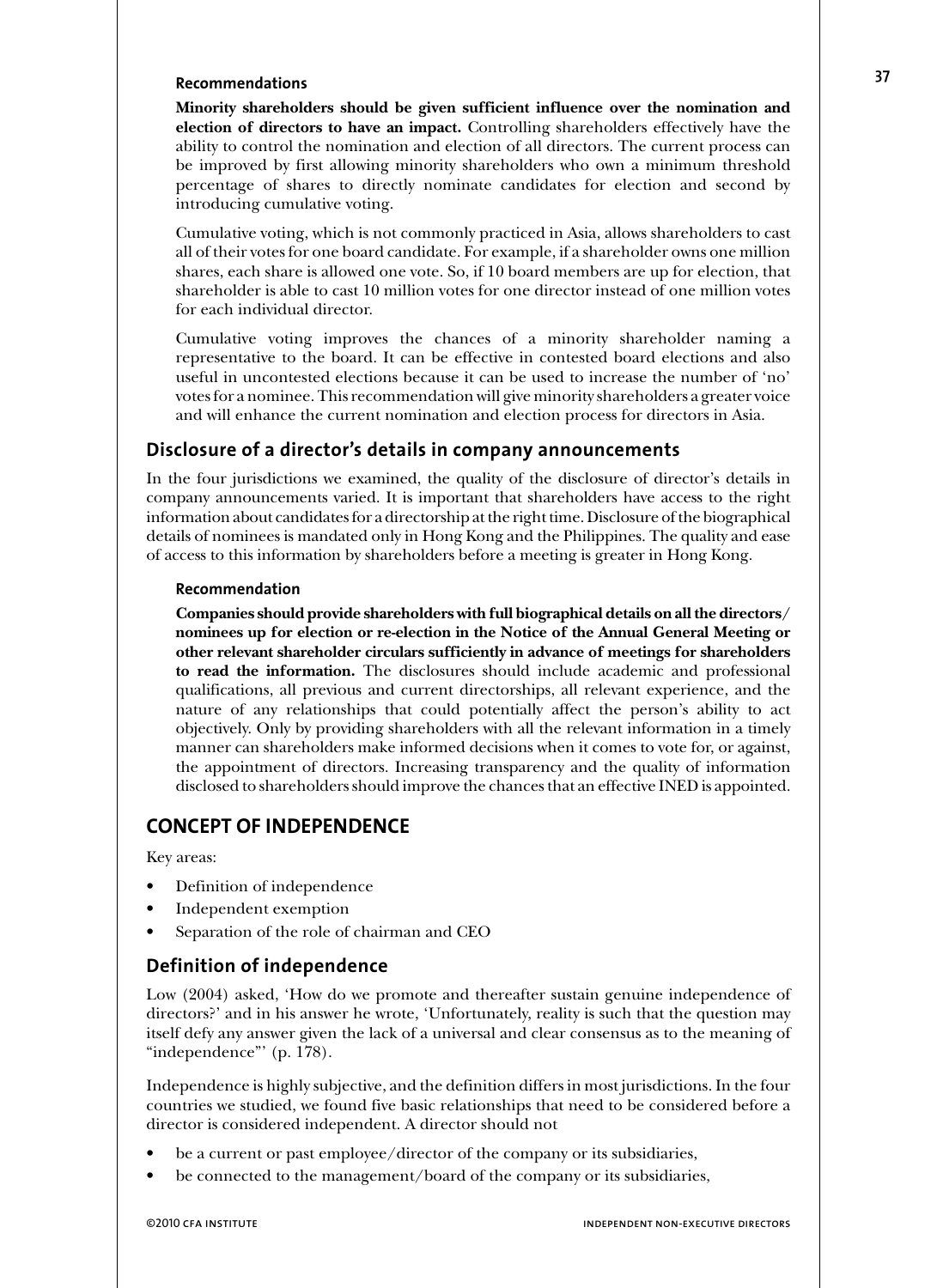- **<sup>38</sup>**  *be a substantial shareholder, be connected to, or represent a substantial shareholder,*
	- be a partner, director, or employee of a professional firm that currently provides or has recently provided services to the company or its subsidiaries or has a business relationship with the company/subsidiaries or a related party, or
	- have received financial assistance from the company, or a related party, other than the director fee.

The details of each relationship vary in each jurisdiction.

With the exception of Singapore, the governance codes all include a statement referring to a relationship with substantial shareholders prohibiting the label of independence. We believe any definition of independence needs to take into account not only the potential for traditional agency problems between management and shareholders but also the potential for mis-alignment between controlling shareholders and minority shareholders, which is a major concern in Asia. The OECD (2004) states in Principle VI (E) that 'independence from controlling shareholders or another controlling body will need to be emphasised, in particular if the *ex ante* rights of minority shareholders are weak and opportunities to obtain redress are limited' (p. 64).

#### **Recommendation**

**A thorough definition of independence that insists on objectivity and independence in relation to both management and controlling shareholders is very important because of the ownership structure in Asian companies.** The definition should include both positive and negative attributes. As described by the OECD, positive attributes can be used to complement the negative attributes often defined in codes, thereby increasing the probability of effective independence.<sup>49</sup>

We believe positive attributes should emphasise independent and objective judgement through:

- a high level of professionalism, integrity, and ethics,
- relevant experience and knowledge that can be shared with the board,
- good communication and interpersonal skills to facilitate board discussion, and
- the ability to ask probing questions and give constructive feedback.

Several definitions of independence include negative attributes that if present would deem a director *not* independent. As noted previously, five relationships are specified in the four jurisdictions we studied. After looking at the definitions proposed by Hermes Investment Management Ltd,<sup>50</sup> the UK Combined Code on Corporate Governance,<sup>51</sup> the corporate governance principles of the Australia Stock Exchange  $(ASX)$ ,  $5^2$  and CalPERS (the California Public Employees' Retirement System) in the United States,<sup>53</sup> we have identified the following list of relationships that could be expected to potentially affect a director's independence.

A non-executive director should NOT:

- be a current or past employee of the company or its subsidiaries,
- be connected to the management/board of the company or its subsidiaries,
- be a substantial shareholder or connected to, or represent, a substantial shareholder,
- represent other interest groups that could exert significant influence (suppliers, customers, creditors, etc),
- be an employee/partner of a professional firm that has a current or past business relationship with the company/subsidiaries or a related party,

 $^{49}$ OECD (2004) Principle VI (E).

<sup>50</sup>Asian Development Bank (2003).

<sup>51</sup>Financial Reporting Council (2008).

<sup>52</sup>ASX Corporate Governance Council (2007).

<sup>53</sup>Asian Development Bank (2003).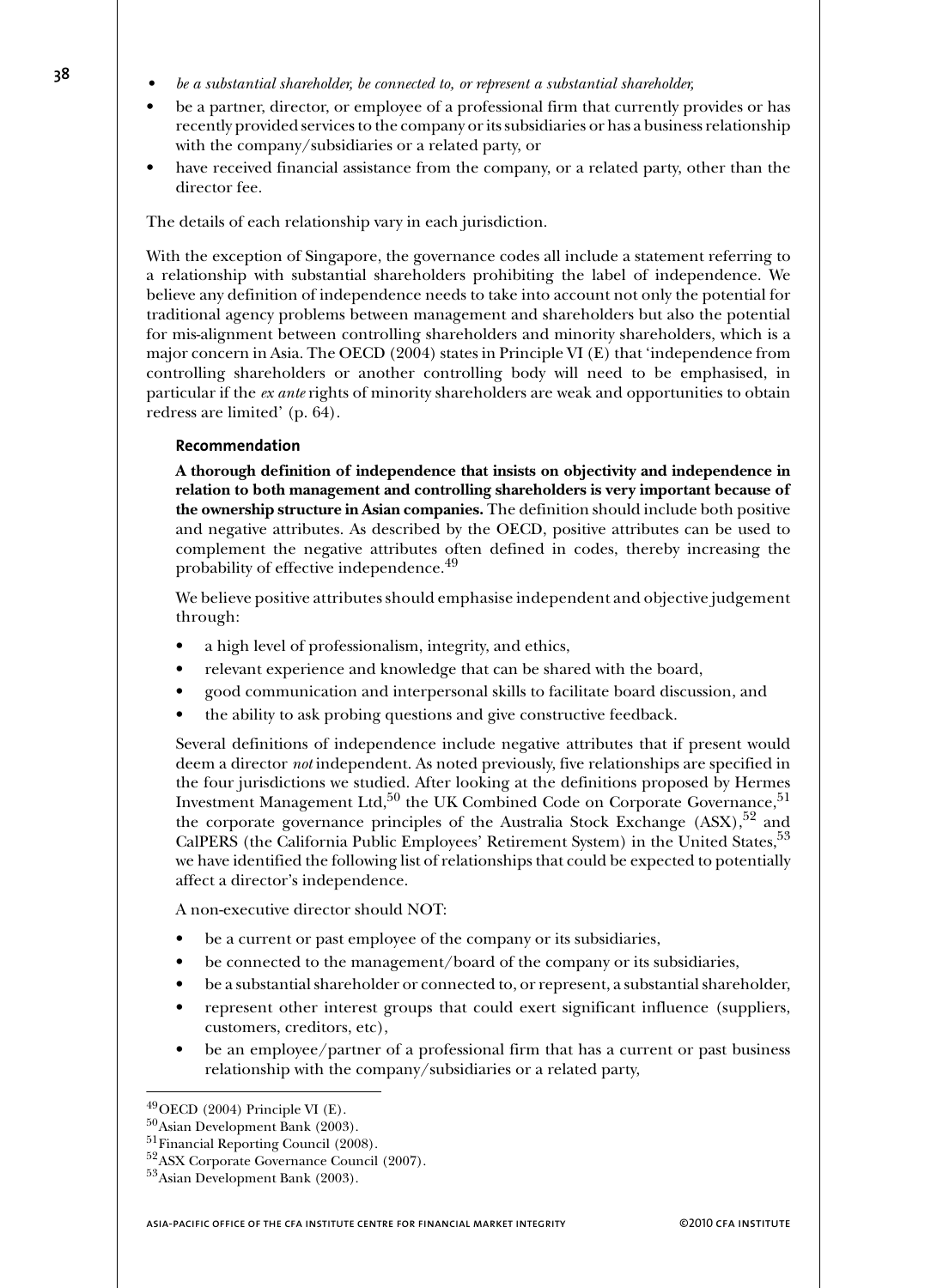- participate in the company's share option or performance-related pay scheme or receive financial assistance from the company/subsidiaries or a related party,
- receive an income from the company other than directors fees,
- have conflicting cross-directorships,
- serve as a independent director for more than the specified length of time, or
- be over a certain age (Hermes Investment Management suggests 70 years of age).<sup>54</sup>

Compiling an exhaustive list of behaviour/characteristics to be included in a definition of independence is difficult because many conflicts of interest could arise in practice. Independence may be a state of mind, which is simply not measureable, and a person may meet all the guidelines for independence and still not act in the best interests of shareholders. We believe, however, that establishing a list that encompasses a broad range of forbidden relationships and circumstances makes it easier to decide whether a director would be able to effectively exercise objective and independent judgement. The list thus decreases the probability that the director will act improperly. A thorough definition can help to guide the nomination committee in its search for independent directors, which will increase the probability that the committee will make informed recommendations to the board.

#### **Independent exemption**

Further complicating the likelihood of having independent directors on the board are the exemptions. In both Hong Kong and Singapore, directors can be deemed independent despite the existence of specific relationships or external factors that should make them ineligible for that title. As mentioned in Section 5, Hong Kong's listing rules allow the director to be deemed independent if the issuing company can demonstrate to the satisfaction of the HKEx that the person is independent and the director submits a written confirmation to the exchange explaining his or her case. All INEDs then need to provide an annual confirmation of their independence to the issuer.

The Singapore Code states that the listed relationships are 'not intended to be exhaustive' and that 'in spite of one or more of the relationships', a director can be considered independent. Neither the issuer nor the director needs to submit any declaration to the exchange; all the issuer needs to do is explain it in the annual report.

In both these situations, the nomination committee is responsible for determining the independence of the INED nominee. So, we are led back to the previous discussion of the actual ability of the nomination committee to act objectively in companies that have a controlling shareholder.

#### **Recommendation**

**Independent exemptions should not be allowed.** Giving companies the ability to allow a director to be deemed independent when he/she fails to meet the defined guidelines can create problems. Providing the company with a way out encourages them to use the option rather than find another candidate who is more appropriate and meets the required guidelines. We appreciate that the guidelines are not exhaustive, but giving companies an opportunity to opt out does not promote compliance with the spirit of the code, nor does it ensure that shareholders are adequately protected.

#### **Separation of the role of chairman and CEO**

For the board to be effective, there needs to be a clear separation between the management of the board and the management of the company. If the CEO and the chairman are the same person, the accountability of the CEO to the board is limited and the board's capacity to monitor management, especially the CEO, is severely hindered.

<sup>&</sup>lt;sup>54</sup>We do not believe that a person is no longer able to be independent and objective after a certain age; we included the situation in the list to provide a complete outline of the negative attributes we found.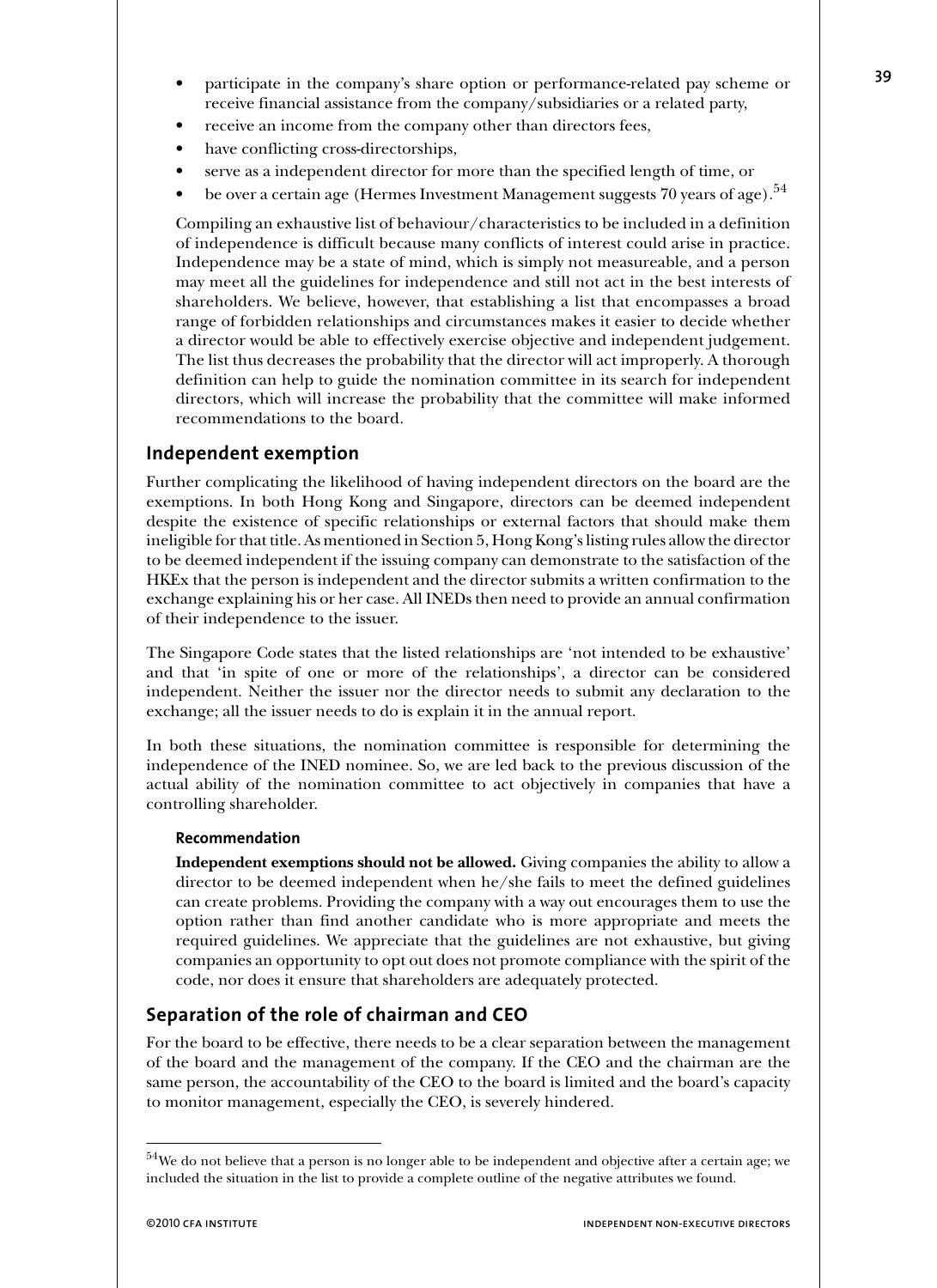**<sup>40</sup>** However, although physical separation of these roles is important, separation of the chairman and CEO may not be enough to ensure the effectiveness of the board because of dominance of the board and executive management by controlling shareholders. Cases among Asian companies where the separate chairman still has a relationship with the CEO, such as a fatherand-son relationship, are not unusual. In addition, the chairman is often also the controlling shareholder (remember the Swissco case in Section 4). Although the roles would be physically separate, the day-to-day functions would be blurred; the chairman/father might involve himself in the operational aspects of the company rather than focusing on managerial oversight. In such cases, it would also be difficult for the chairman to be objective about the CEO's performance, so the board's monitoring function would be impaired by the family control. Mak and Singh (2006) provided a good analogy: 'Separation in many Asian companies is analogous to two people not being legally married but co-habiting' (p. 195).

> In all jurisdictions, companies in this situation would be complying with the appropriate provisions (because the role of the chairman and CEO would be separate), but this compliance would clearly be following the letter of the law, not the spirit.

#### **Recommendation**

**The chairman should be an independent director.** In Asia, separating the role of chairman and CEO is not enough to ensure the effectiveness of the board of directors. Although the chairman and CEO are two different people, they can still be related to each other and/or to the controlling shareholder. This situation decreases accountability and oversight and gives great power to the controlling family. Given a thorough definition of independence, the chairman should be an independent director. This step will help ensure that the board maintains its objectivity and an appropriate balance of power.

## **DIRECTOR TRAINING AND QUALIFICATION**

### **Induction training**

As mentioned in Section 5, with the exception of India, the codes in all the jurisdictions we studied refer to induction or orientation programmes for directors when they are first appointed to the board. Nothing else is mentioned in regard to director training or disclosure of attendance.

#### **Recommendation**

**An induction course introducing new directors to the company, its operations and strategy, as well as the applicable legal and regulatory framework the organisation works in is the absolute minimum level of training that should be required.**

## **Formal qualification for all directors**

We believe increasing director training to a level at which directors can pursue a formal certification would benefit all stakeholders. Companies are finding it difficult to appoint appropriate directors; establishing a certification programme that is well recognized in the region should make it easier for them to identify a qualified pool of directors. If the programme is accepted by directors, encouraged by investors, and advocated by regulators, then over time, director education will increase and directors will gain a greater understanding of what it means to be a director. Nomination committees will then have an alternative to the old boys' club and an incentive from investors and regulators to choose qualified directors. The qualification will strengthen the ethical practices of directors and ultimately benefit investors.

Several institutes of directors (IoDs) in Asia are starting to focus on director education. The Australian Institute of Company Directors (AICD), which is affiliated with the IoD in the United Kingdom, has a well-established Company Directors Course that leads to an internationally recognized qualification. The AICD has recently helped the Thai IoD establish a similar programme. The Indonesian Institute of Corporate Directorship and the Philippine Institute of Corporate Directors are also trying to develop a programme.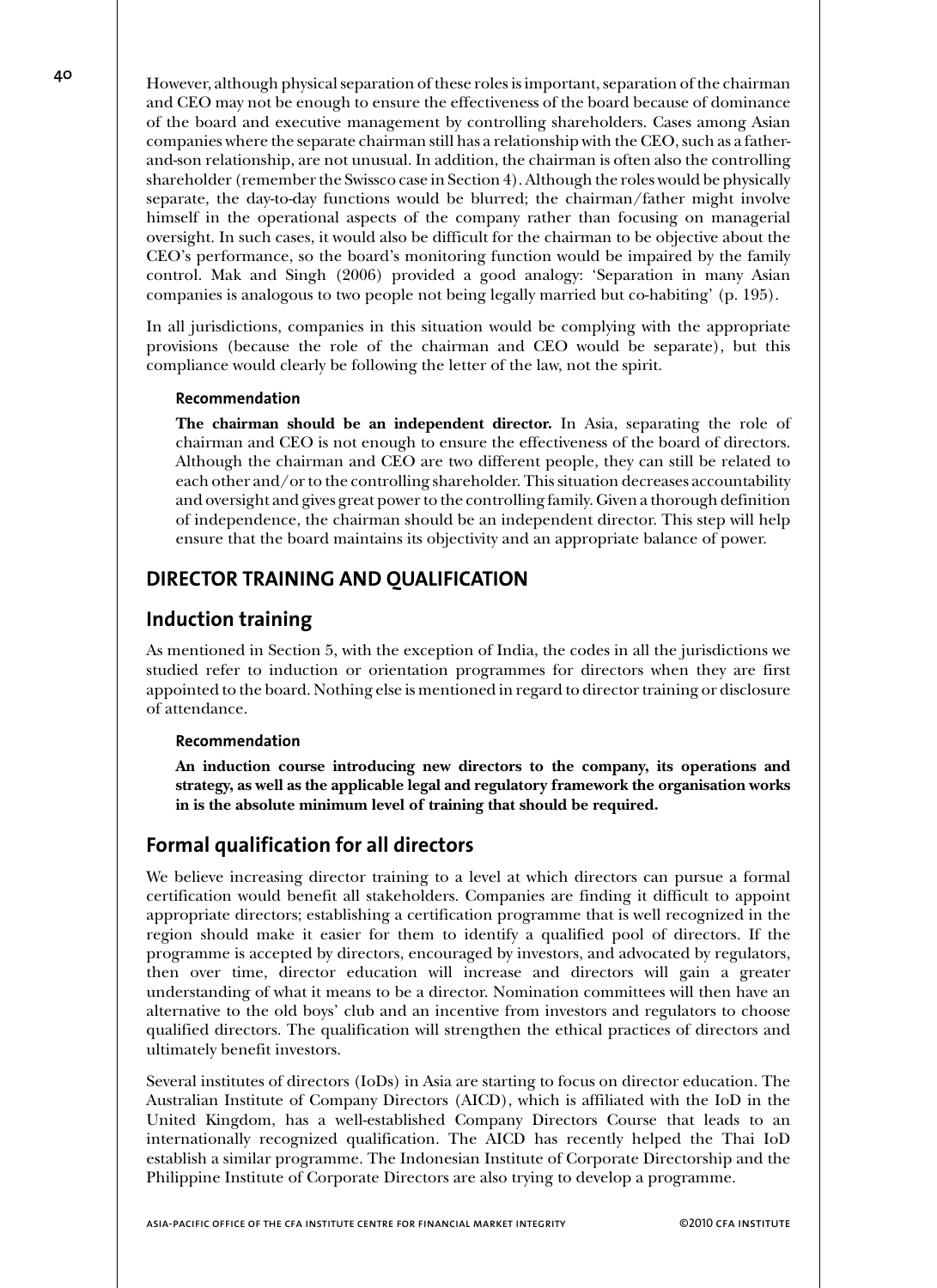#### **Recommendation**

**Establish a regional director certification programme to develop director education and improve the effectiveness of INEDs, as well as the director community in general.** There is currently no well-established regional director qualification in Asia, so it would be a long-term goal for the region, and it will be a good way to build a strong, educated supply base for nomination committees to choose from. Having a formal certification should not be mandatory but, instead, seen as best practice. There is more value in the qualification if it is something people believe they should obtain to be seen as credible rather than being a license that every director needs.

#### **BOARD COMPOSITION**

#### **What is the appropriate number of INEDs on a corporate board?**

Stipulating a number of INEDs to be required on a board is difficult because of varying board sizes. Instead, the number of INEDs should be expressed as a proportion of the total board size. In determining the appropriate number of INEDs, it is important to recognise the difference between increasing the number of INEDs from 20 percent to 30 percent and increasing the number from 30 percent to more than 50 percent—that is, to a majority. For example, on a board consisting of 10 members, having 20 percent INEDs is definitely better than having 10 percent because at least the two independent directors have more power to act together if they believe shareholder rights are being compromised. However, although increasing the number from 20 percent to 30 percent or 40 percent will continue to increase the collective voice of directors on the board, this voice may never be heard until the number of INEDs reaches at least a majority.

Currently, in most of the jurisdictions we studied, the number of INEDs required on the board is probably not sufficient to meet the demand for INEDs on board committees, especially because some committees require a majority of independent directors. For example, the Singapore Code requires one-third of the board to be independent. If the board has nine members, three of these directors are required to be independent. Both the nomination committee and audit committee require at least three members and, including the remuneration committee, all the committees need to be majority independent. Therefore, the three INEDs would need to be sitting on at least two of the three committees, if not all of them. Moreover, this conclusion does not include any other committees the company might choose to put in place. These INEDs would thus have to make a large commitment to the board; they might need to attend four to six board meetings a year (unless they were retired, this commitment would be in addition to being employed).

#### **Recommendation**

**Majority-independent boards should be considered best practice.** Majority-independent boards are recommended in the United Kingdom, United States, and Australia. In Asia, they are already required in India when the chairman is either an executive or promoter of the company. Majority-independent boards should be even more important in Asia because of the high concentration of ownership in Asia. Majority-independent boards will also ensure there are enough independent directors to exercise collective independence on the board and to share the load of committee work. If the independent directors are not truly independent, having an independent board will be effective only on paper.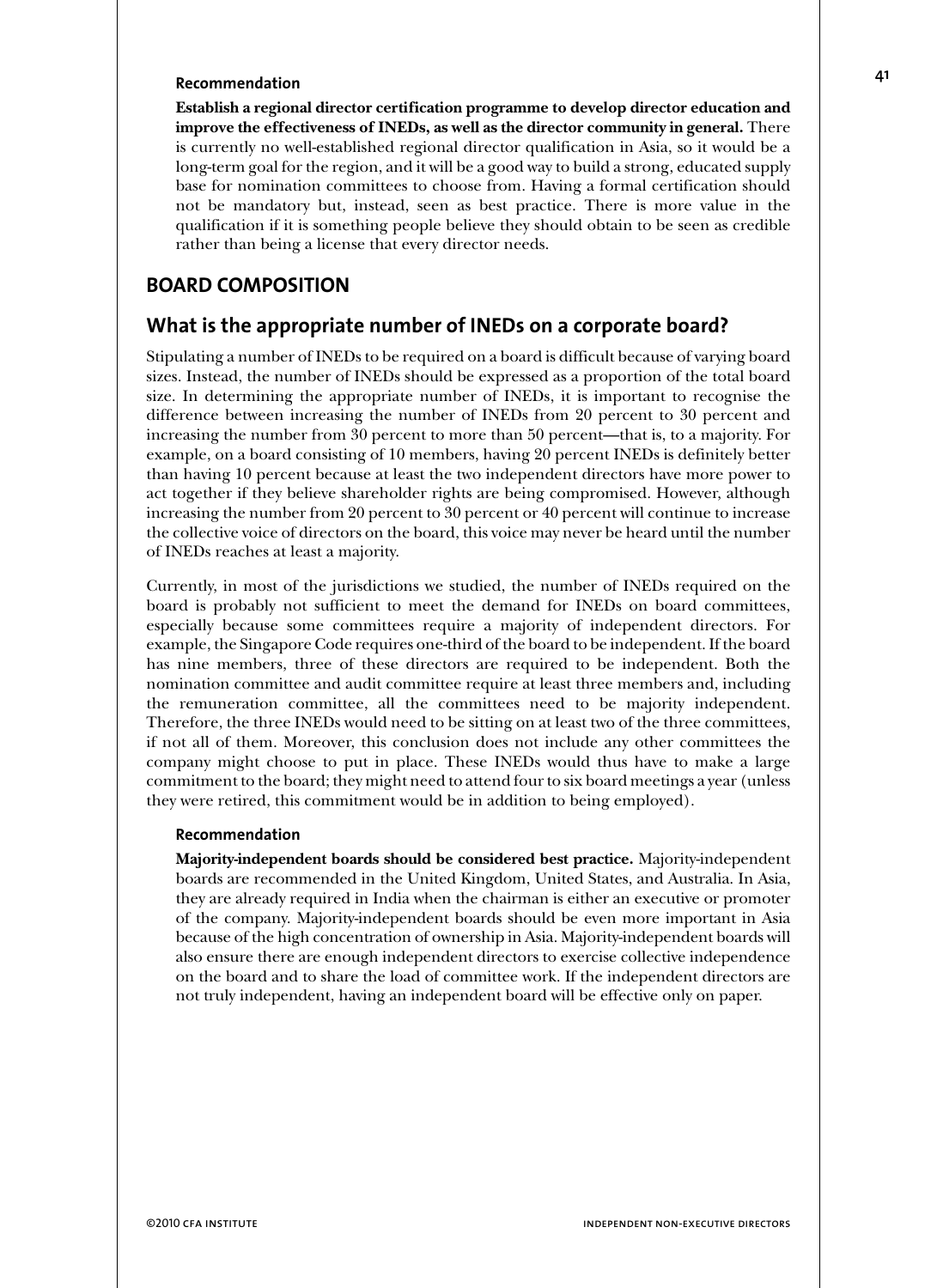## **<sup>42</sup> Appendix A. Sources and Resources**

## **OFFICIAL CORPORATE GOVERNANCE CODES AND LEGISLATION**

### **Hong Kong**

- Companies Ordinance (Chapter 32): www.legislation.gov.hk/eng/home.htm
- **Exchange and Clearing**, *HKEx Main Board Listing Rules*, Appendix 14. Code of Corporate Governance 2005: www.hkex.com.hk/rule/listrules/Appendix\_14.pdf
- **Exchange and Clearing**, HKEx Main Board Listing Rules, Chapter 3: Authorised Representatives and Directors 2005: www.hkex.com.hk/rule/listrules/Chapter\_3.pdf

#### **India**

- **Ministry of Corporate Affairs**, The Companies Act 1956: www.mca.gov.in/Ministry/actsbills/pdf/Companies\_Act\_1956\_Part\_1.pdf www.mca.gov.in/Ministry/actsbills/pdf/Companies\_Act\_1956\_Part\_2.pdf
- **Securities and Exchange Board of India**, Clause 49 of Listing Rules 2004 (amended in April 2008); www.sebi.gov.in/circulars/2004/cfdcir0104.pdf

#### **Philippines**

- **Securities and Exchange Commission**, Securities Regulation Code (SRC): www.sec.gov.ph/index.htm?src/index
- **Securities and Exchange Commission**, Corporation Code of the Philippines: www.sec.gov.ph/laws/B.P.68/Corporation%20Code%20of%20the%20Philippines.pdf
- **Securities and Exchange Commission**, Code of Corporate Governance, Memorandum Circular No. 6, 2009: www.sec.gov.ph/circulars/cy,2009/sec-memo-06,s2009.pdf

#### **Singapore**

• **Accounting and Corporate Regulatory Authority**, Companies Act of Singapore (Chapter 50):

http://statutes.agc.gov.sg/non\_version/cgi-bin/cgi\_retrieve.pl?actno= REVED-50

• **Stock Exchange**, Code of Corporate Governance, 2005: http://info.sgx.com/SGXRuleb.nsf/VwCPForm\_LISTING\_MANUAL\_Download/ Code%20of%20Corporate%20Governance%202005.pdf/\$File/Code%20of %20Corporate%20Governance%202005.pdf

## **KEY REGULATORY WEBSITES**

#### **Hong Kong**

- Companies Registry: www.cr.gov.hk/en/home/index.htm
- Securities and Futures Commission: www.sfc.hk/sfc/html/EN/
- Exchange and Clearing: www.hkex.com.hk/index.htm

#### **India**

- Ministry of Corporate Affairs: www.mca.gov.in/Ministry/index.html
- Securities and Exchange Board of India: www.sebi.gov.in/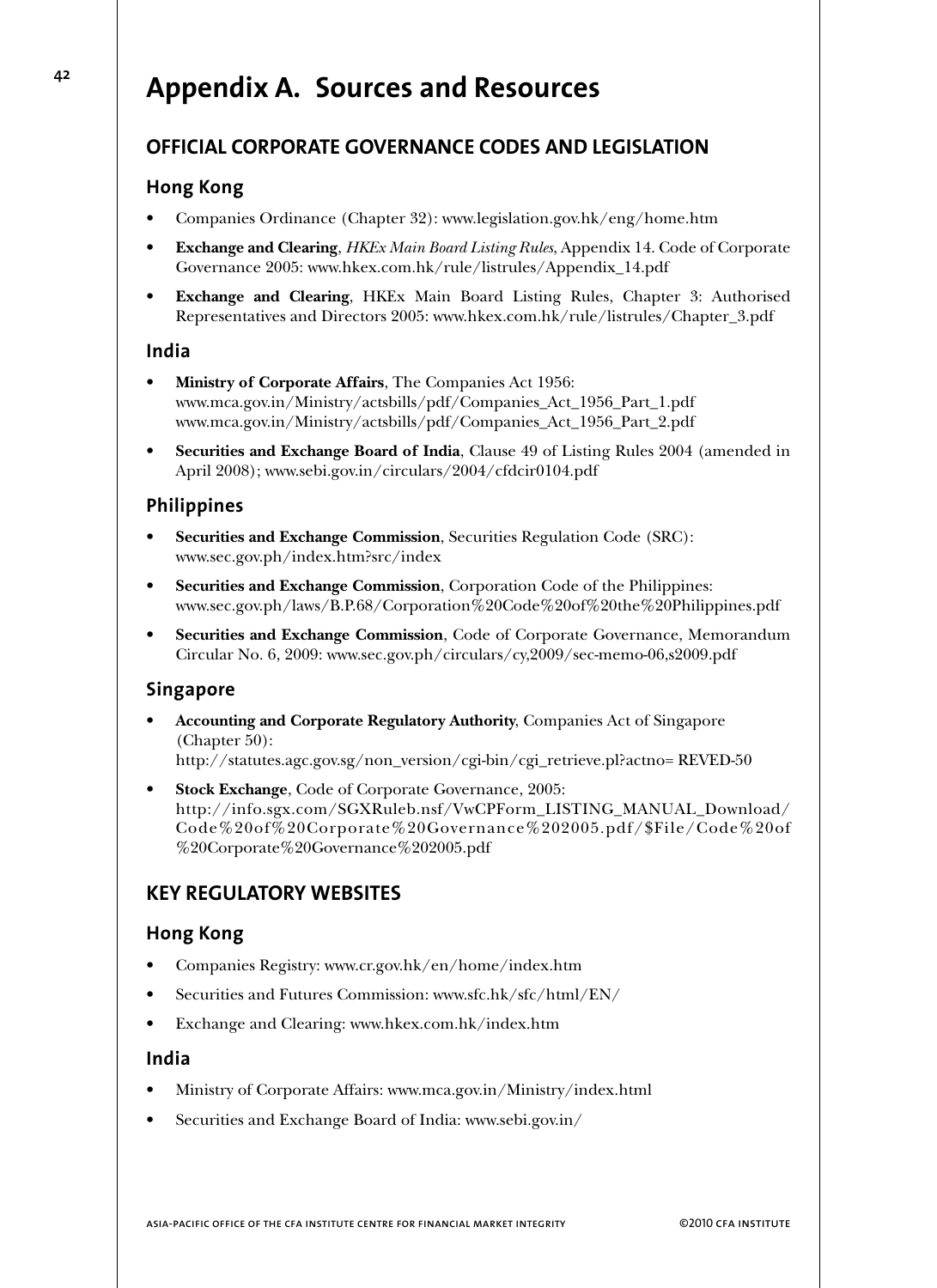## **Philippines**

• Securities and Exchange Commission: www.sec.gov.ph/

### **Singapore**

- Accounting and Corporate Regulatory Authority: www.acra.gov.sg/
- Monetary Authority of Singapore: www.mas.gov.sg/index.html
- Stock Exchange: www.sgx.com/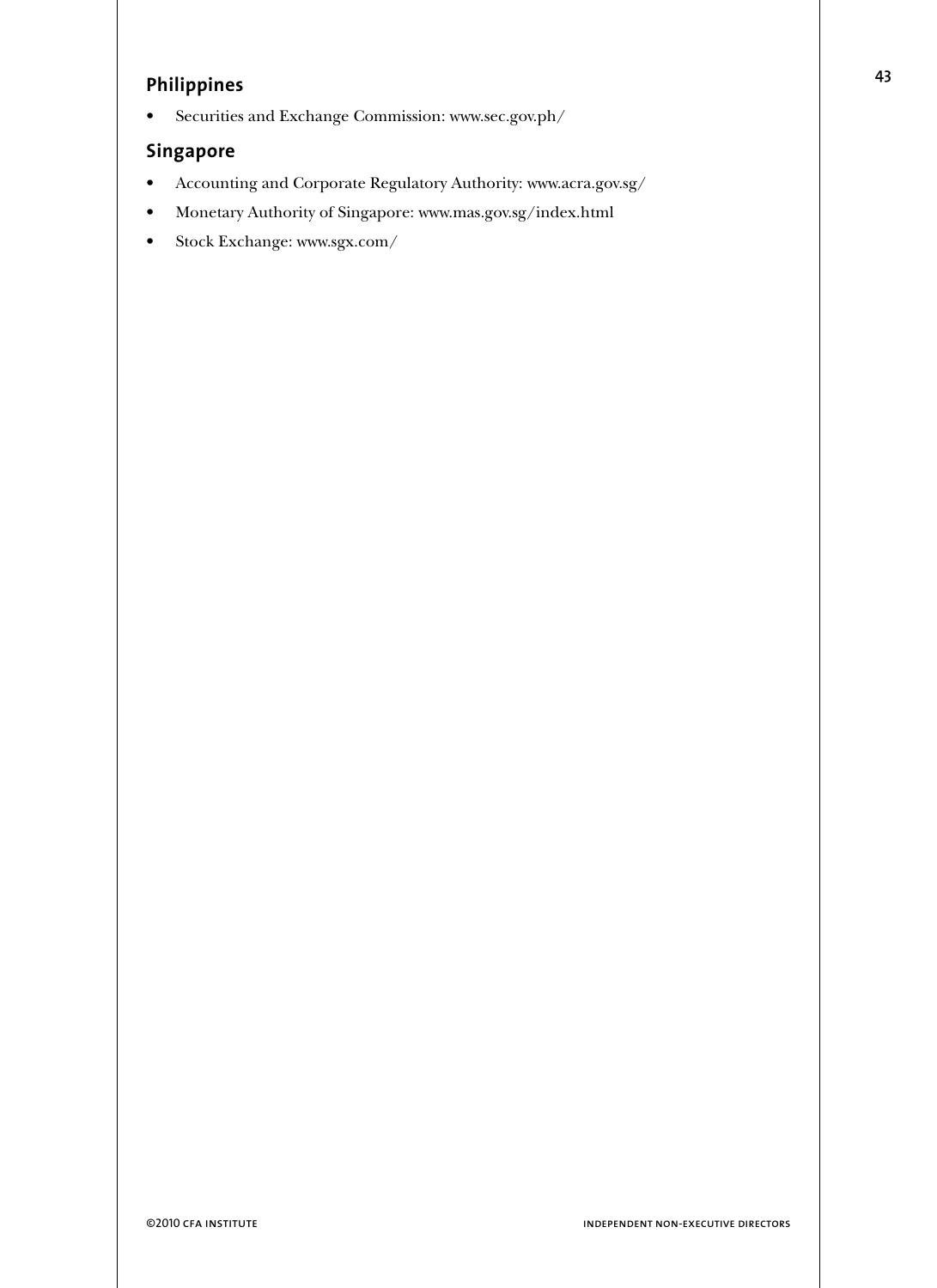| Corporate Govern<br>Appendix B.                                     |                                                                                                                                                                                                                                                                                                                                       | ance Frameworks: Comparative Country Overview                                                                                                                                                                                                                                                                                                                                                                                            |                                                                                                                                                                                   |                                                                                                                                                                                                                                                                                                                                     |
|---------------------------------------------------------------------|---------------------------------------------------------------------------------------------------------------------------------------------------------------------------------------------------------------------------------------------------------------------------------------------------------------------------------------|------------------------------------------------------------------------------------------------------------------------------------------------------------------------------------------------------------------------------------------------------------------------------------------------------------------------------------------------------------------------------------------------------------------------------------------|-----------------------------------------------------------------------------------------------------------------------------------------------------------------------------------|-------------------------------------------------------------------------------------------------------------------------------------------------------------------------------------------------------------------------------------------------------------------------------------------------------------------------------------|
|                                                                     | Hong Kong                                                                                                                                                                                                                                                                                                                             | India                                                                                                                                                                                                                                                                                                                                                                                                                                    | Philippines                                                                                                                                                                       | Singapore                                                                                                                                                                                                                                                                                                                           |
| <b>SHAREHOLDERS' RIGHTS &amp; EQUITABLE TREATMENT</b>               |                                                                                                                                                                                                                                                                                                                                       |                                                                                                                                                                                                                                                                                                                                                                                                                                          |                                                                                                                                                                                   |                                                                                                                                                                                                                                                                                                                                     |
| Do shareholders have the right to vote on:                          |                                                                                                                                                                                                                                                                                                                                       |                                                                                                                                                                                                                                                                                                                                                                                                                                          |                                                                                                                                                                                   |                                                                                                                                                                                                                                                                                                                                     |
| Appointment of directors                                            | Yes $(50\%)$                                                                                                                                                                                                                                                                                                                          | Yes $(50\%)$                                                                                                                                                                                                                                                                                                                                                                                                                             | Yes $(50\%)$                                                                                                                                                                      | Yes $(50\%)$                                                                                                                                                                                                                                                                                                                        |
| Removal of directors with cause                                     | Yes $(50\%)$                                                                                                                                                                                                                                                                                                                          | Yes $(50\%)$                                                                                                                                                                                                                                                                                                                                                                                                                             | $Yes (67\%)$                                                                                                                                                                      | Yes $(50\%)$                                                                                                                                                                                                                                                                                                                        |
| Removal of directors without cause                                  | Yes $(50\%)$                                                                                                                                                                                                                                                                                                                          | Yes $(50\%)$                                                                                                                                                                                                                                                                                                                                                                                                                             | $Yes (67\%)$                                                                                                                                                                      | Yes $(50\%)$                                                                                                                                                                                                                                                                                                                        |
| How can shareholders directly nominate<br>directors onto the board? | average sum, per member, of<br>least 5% of total voting rights<br>A shareholder can nominate<br>least 1 weeks' notice prior to<br>ordinary resolution) with at<br>or b) at least 100 members<br>AGM, if a) member has at<br>there has been paid up an<br>holding shares on which<br>a director (through an<br>not less than HK\$2000. | an ordinary resolution) with at<br>nominate a director (through<br>least 14 days notice before the<br>candidate including a deposit<br>elected), if a) member has not<br>less than 5% of voting power<br>hundred members holding<br>meeting with details of the<br>of 500 rupees (refunded if<br>been paid up an aggregate<br>sum of one lakh of rupees.<br>shares on which there has<br>or b) not less than one<br>The shareholders can | who then decide whether the<br>submit their nominations to<br>the Final List of Candidates.<br>candidate will be placed on<br>the nomination committee<br>Nominating shareholders | average sum, per member, of<br>least 5% of total voting rights<br>least 1 weeks' notice prior to<br>A shareholder can nominate<br>ordinary resolution) with at<br>or b) at least 100 members<br>AGM, if a) member has at<br>there has been paid up an<br>holding shares on which<br>a director (through an<br>not less than S\$500. |
| RESPONSIBILITIES OF THE BOARD                                       |                                                                                                                                                                                                                                                                                                                                       |                                                                                                                                                                                                                                                                                                                                                                                                                                          |                                                                                                                                                                                   |                                                                                                                                                                                                                                                                                                                                     |
| Cumulative voting for the election of board<br>members permitted?   | $\overline{\mathsf{z}}$                                                                                                                                                                                                                                                                                                               | ž                                                                                                                                                                                                                                                                                                                                                                                                                                        | Yes                                                                                                                                                                               | ž                                                                                                                                                                                                                                                                                                                                   |
| What are the rules and procedures for:                              |                                                                                                                                                                                                                                                                                                                                       |                                                                                                                                                                                                                                                                                                                                                                                                                                          |                                                                                                                                                                                   |                                                                                                                                                                                                                                                                                                                                     |
| Nominating board members                                            | but shareholders<br>proposed by the nomination<br>have the right to nominate<br>Candidates are generally<br>candidates as well.<br>committee,                                                                                                                                                                                         | shareholders have the right to<br>nominate candidates as well.<br>proposed by the board, but<br>Candidates are generally                                                                                                                                                                                                                                                                                                                 | pre-screens all nominees and<br>Nomination committee<br>prepares a Final List of<br>Candidates.                                                                                   | committee, but shareholders<br>proposed by the nomination<br>have the right to nominate<br>Candidates are generally<br>candidates as well.                                                                                                                                                                                          |
| Electing board members<br>$\bullet$                                 | Approved by shareholders.                                                                                                                                                                                                                                                                                                             | Approved by shareholders.                                                                                                                                                                                                                                                                                                                                                                                                                | Approved by shareholders.                                                                                                                                                         | Approved by shareholders.                                                                                                                                                                                                                                                                                                           |

**Appendix B. Corporate Governance Frameworks: Comparative Country Overview**  $\overline{\phantom{a}}$  $\overline{\phantom{a}}$ Į, l L  $\mathbf{c}$ ÷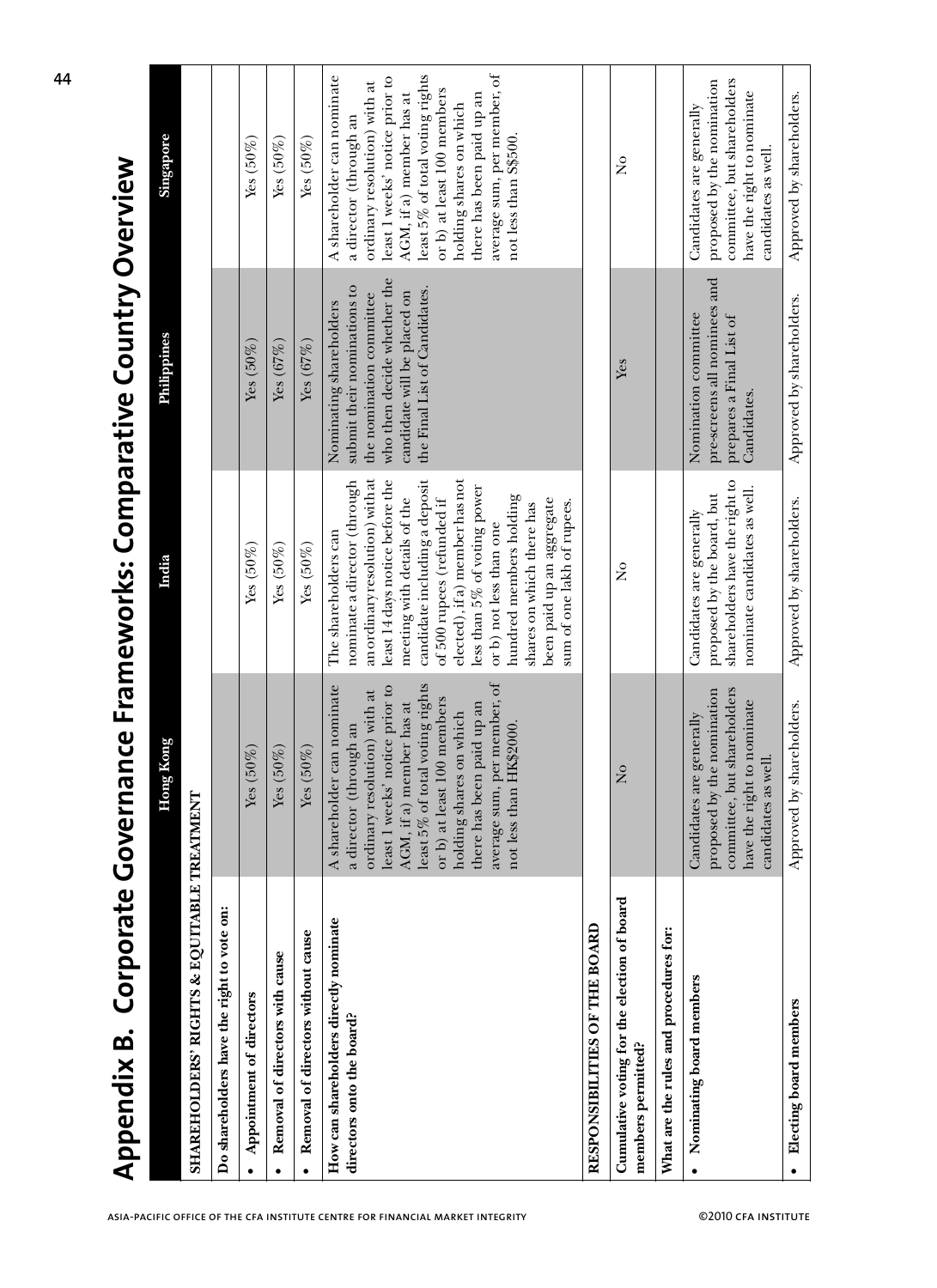|                                            |                                                                                          | mg Kong<br>Ĕ                                       | India                                                                                                                                                                                                                                                                                                                                                                                 | Philippines                                 | Singapore                                          |
|--------------------------------------------|------------------------------------------------------------------------------------------|----------------------------------------------------|---------------------------------------------------------------------------------------------------------------------------------------------------------------------------------------------------------------------------------------------------------------------------------------------------------------------------------------------------------------------------------------|---------------------------------------------|----------------------------------------------------|
| ©2010 CFA INSTITUTE                        | Which board committees must be established<br>under current laws or regulations?         |                                                    |                                                                                                                                                                                                                                                                                                                                                                                       |                                             |                                                    |
|                                            | <b>Audit Committee</b><br>$\bullet$                                                      | Yes                                                | Yes                                                                                                                                                                                                                                                                                                                                                                                   | Yes                                         | Yes                                                |
|                                            | Remuneration Committee<br>$\bullet$                                                      | requirement under the Code<br>A comply and explain | Non-mandatory requirement<br>under the Code                                                                                                                                                                                                                                                                                                                                           | Non-mandatory requirement<br>under the Code | requirement under the Code<br>A comply and explain |
|                                            | Nomination Committee<br>$\bullet$                                                        | Recommended under the<br>Code                      | $\frac{1}{2}$                                                                                                                                                                                                                                                                                                                                                                         | Yes                                         | requirement under the Code<br>A comply and explain |
|                                            | Director qualifications:                                                                 |                                                    |                                                                                                                                                                                                                                                                                                                                                                                       |                                             |                                                    |
|                                            | Minimum education and training<br>requirements?<br>$\bullet$                             | Yes                                                | $\frac{1}{2}$                                                                                                                                                                                                                                                                                                                                                                         | Yes                                         | Yes                                                |
|                                            | Professional experience?<br>$\bullet$                                                    | Yes                                                | $\frac{1}{2}$                                                                                                                                                                                                                                                                                                                                                                         | Yes                                         | Yes                                                |
|                                            | Does law or regulations require continuing<br>training for board directors?<br>$\bullet$ | Recommended in the Code                            | $\mathbf{S}^{\circ}$                                                                                                                                                                                                                                                                                                                                                                  | $\overline{a}$                              | $\mathop{\mathsf{S}}\nolimits$                     |
|                                            | <b>Board</b> Independence                                                                |                                                    |                                                                                                                                                                                                                                                                                                                                                                                       |                                             |                                                    |
| <b>INDEPENDENT NON-EXECUTIVE DIRECTORS</b> | What is the minimum number of independent<br>directors required on the board?            | At least 3                                         | ing a management position at<br>Non-executive chairman who<br>promoter or person occupy-<br>the board level or one level<br>below-at least 50% of the<br>is a promoter, related to a<br>(non-promoter)-at least<br>one third of the board is<br>least 50% of the board is<br>Non-executive chairman<br>Executive chairman-at<br>board is independent.<br>independent.<br>independent. | At least 2 or 20%, whichever<br>is lesser.  | At least one third                                 |
|                                            |                                                                                          |                                                    |                                                                                                                                                                                                                                                                                                                                                                                       |                                             |                                                    |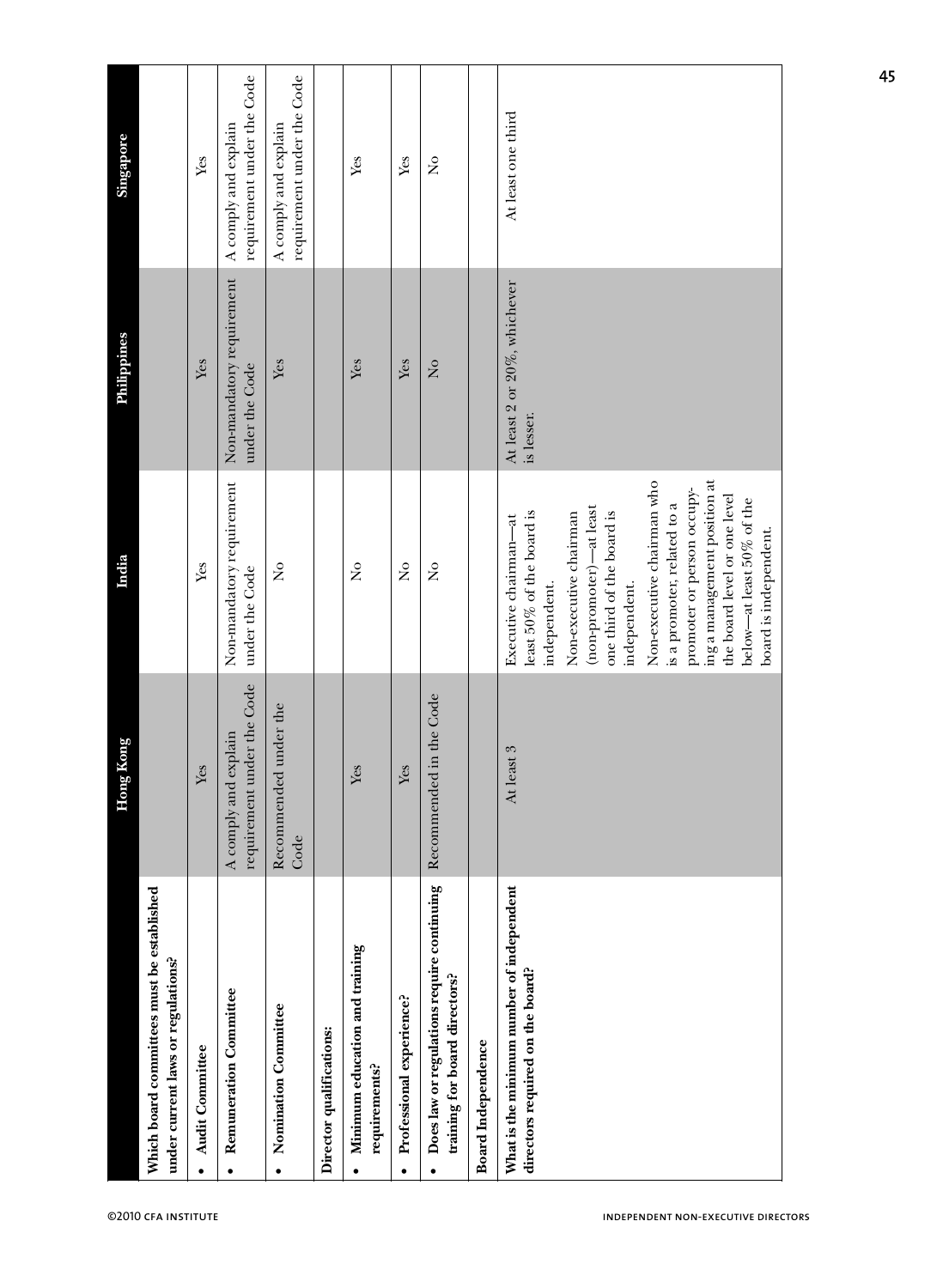|                                                                                                                                                                                            | yng Kong<br>Ě              | India | Philippines                                                                                    | Singapore            |
|--------------------------------------------------------------------------------------------------------------------------------------------------------------------------------------------|----------------------------|-------|------------------------------------------------------------------------------------------------|----------------------|
| Does the definition of "Independence"<br>exclude people who are:                                                                                                                           |                            |       |                                                                                                |                      |
| Related to management (by birth/<br>marriage)?                                                                                                                                             | Yes                        | Yes   | Yes                                                                                            | Yes                  |
| Related to a major shareholder?                                                                                                                                                            | Yes                        | Yes   | Yes                                                                                            | Yes                  |
| Employees of affiliated companies?                                                                                                                                                         | Yes                        | Yes   | Yes                                                                                            | Yes                  |
| Representatives of companies having<br>significant dealings with the subject<br>company?                                                                                                   | Yes                        | Yes   | Yes                                                                                            | Yes                  |
| <b>Does law/regulation require the separation of</b> $\Lambda$ comply and explain<br>chairman and CEO?                                                                                     | requirement under the Code | ż     | Corporate Governance Code requirement under the Code<br>Recommended in the<br>but no mandatory | A comply and explain |
| control of the first control of the control of Company of Company of Company of Control OCOD, December OCOD, OCOD, OCOD, OCOD, OCOD, OCOD, OCOD, OCOD, OCOD, OCOD, OCOD, OCOD, OCOD, OCOD, |                            |       |                                                                                                |                      |

| $\frac{1}{2}$<br>I<br>l<br>ì<br>Ì                              |  |
|----------------------------------------------------------------|--|
| i<br>į<br>č                                                    |  |
| j                                                              |  |
| ć                                                              |  |
| ł<br>l                                                         |  |
| l                                                              |  |
| I                                                              |  |
| ļ<br>j                                                         |  |
| l<br>1                                                         |  |
| ׇ֘֒                                                            |  |
|                                                                |  |
| i<br>I                                                         |  |
| I                                                              |  |
| į                                                              |  |
| ļ                                                              |  |
|                                                                |  |
| į                                                              |  |
| ಸ                                                              |  |
| ļ                                                              |  |
|                                                                |  |
| i<br>֚֚֚֬                                                      |  |
| ∍                                                              |  |
| l<br>֖֖֖֚֚֚֚֚֚֚֚֚֚֡                                            |  |
|                                                                |  |
| ֧ׅׅ֧֧֧֧֧֧֧֪ׅ֧֧֚֚֚֚֚֚֚֚֚֚֚֚֚֚֚֚֚֚֚֚֚֚֚֝֡֜֓֡֡֜֓֡֝֬֝֓֝֓֝֓֝֬֝֬֝֬֝֬ |  |
| ì                                                              |  |
|                                                                |  |
| $\frac{1}{1}$                                                  |  |
| į                                                              |  |
| j<br><b>All and the</b>                                        |  |
| į<br>ī                                                         |  |
| ł                                                              |  |
| I<br>I                                                         |  |
| 1<br>Ì                                                         |  |
| man.                                                           |  |
|                                                                |  |
|                                                                |  |
| ļ<br>j                                                         |  |
| i                                                              |  |
| j<br>١                                                         |  |
| j                                                              |  |
| į                                                              |  |
| ç                                                              |  |
| ï                                                              |  |
|                                                                |  |
| ļ                                                              |  |
| $\overline{\phantom{a}}$<br>١                                  |  |
|                                                                |  |
|                                                                |  |
| i                                                              |  |
| 1                                                              |  |
|                                                                |  |
| g                                                              |  |
| l                                                              |  |
|                                                                |  |
|                                                                |  |
| ֠                                                              |  |
|                                                                |  |
| Ş                                                              |  |
|                                                                |  |
| l<br>1                                                         |  |
|                                                                |  |
| ļ<br>i<br>Į                                                    |  |
| ١<br>í                                                         |  |
|                                                                |  |
| i                                                              |  |
|                                                                |  |
| i<br>Ì<br>ì                                                    |  |
|                                                                |  |
| f                                                              |  |
|                                                                |  |
| í<br>J                                                         |  |
| on the<br>ś                                                    |  |
| J<br>Ì<br>į                                                    |  |
|                                                                |  |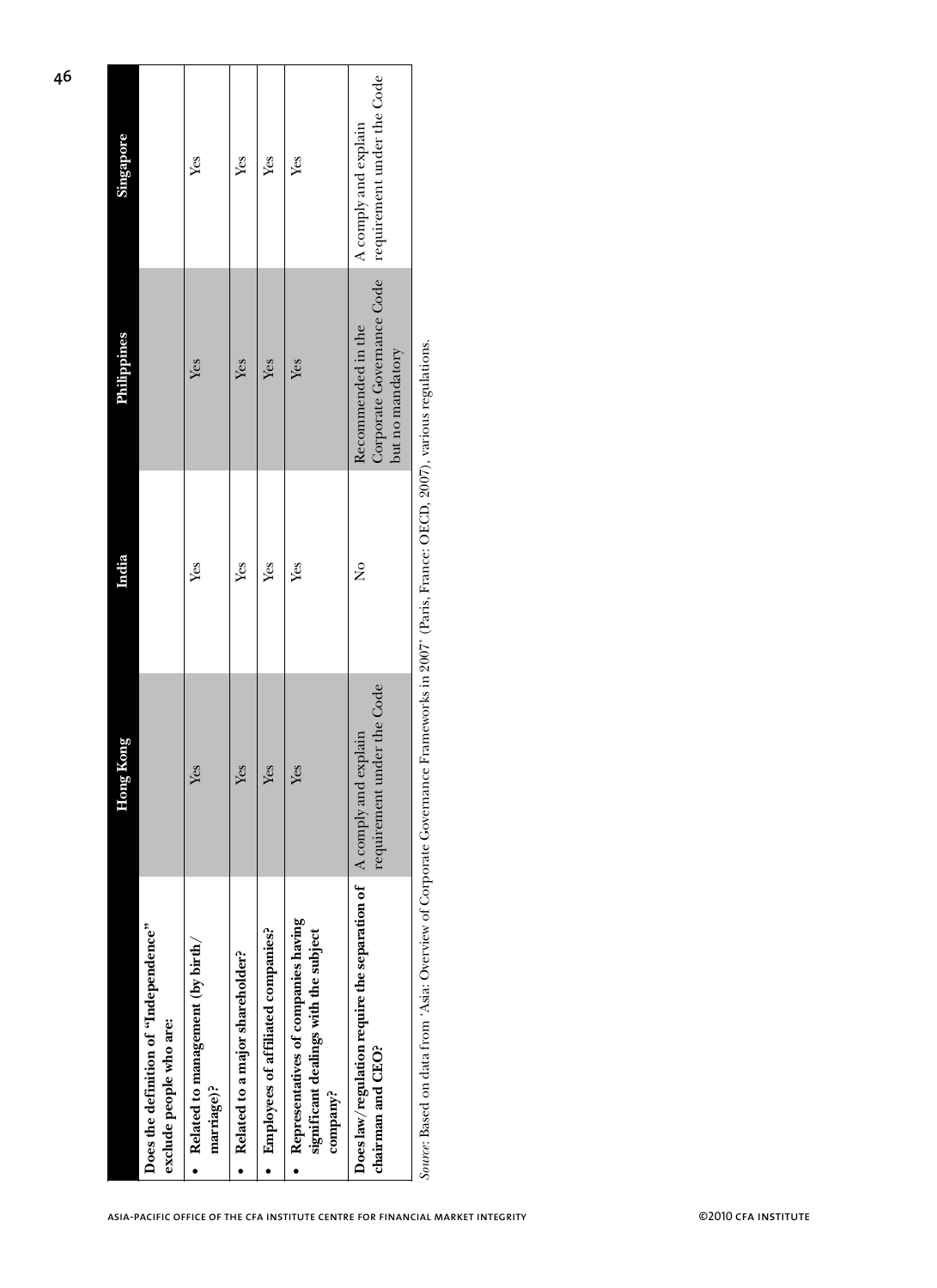## **References**

Anand, Geeta. 2009. 'How Satyam Was Saved'. *Wall Street Journal* (14 April): http:// online.wsj.com/article/SB123960834835313077.html.

Asian Development Bank. 2003. 'Corporate Governance Principles for Business Enterprises' (www.adb.org/Documents/Brochures/Corporate\_Gov/Corporate\_Gov\_Principles.pdf).

ASX. 2007. 'ASX Corporate Governance Principles and Recommendations'. Second edition (August): http://asx.ice4.interactiveinvestor.com.au/ASX0701/Corporate%20Governance %20Principles/EN/body.aspx?z=1&p=-1&v=1&uid=.

Balasubramanian, N., Bernard S. Black, and Vikramaditya Khanna. 2009. 'Firm-Level Corporate Governance in Emerging Markets: A Case Study of India'. European Corporate Governance Institute Law Working Paper 119 (July).

Bebchuk, Lucian A., and Assaf Hamdani. 2009. 'The Elusive Quest for Governance Standards'. *University of Pennsylvania Law Review*, vol. 157:1263–1317.

Behan, Beverly. 2009. 'Governance Lessons from India's Satyam'. *Business Week* (16 January): www.businessweek.com/managing/content/jan2009/ca20090116\_465633.htm.

Berle, Adolf A., and Gardiner C. Means. 1932. *The Modern Corporation and Private Property*. New York: Macmillan.

Black, B., Hasung Jang, and Woochan Kim. 2006. 'Does Corporate Governance Predict Firms' Market Values? Evidence from Korea'. *Journal of Law Economics and Organization*, vol. 22, no. 2:366–413.

Blume, Daniel, and Felipe Alonso. 2007. 'Institutional Investors and Corporate Governance in Latin America: Challenges, Promising Practices and Recommendations'. *Financial Market Trends*, vol. 2, no. 9 (November).

Buenas, Daniel. 2007. 'Isetan Proposes Payout of \$1.50 a Share'. *Business Times Singapore* (28 February).

Butler, Peter. 2007. 'Returns to Shareholder Activism and 2007 Global Issues'. London Business School/ECGI paper presented at the Company Directors Conference (7 May).

CFA Institute. 2009. *Related-Party Transactions: Cautionary Tales for Investors in Asia*. Charlottesville, VA: CFA Institute.

Chen, Kevin C.W., Zhihong Chen, and K.C. John Wei. 2003. 'Disclosure, Corporate Governance, and the Cost of Equity Capital: Evidence from Asia's Emerging Markets'. Working paper, Hong Kong University of Science & Technology (June).

Cheung, Yan-Leung, J. Thomas Connelly, Piman Limpaphayom, and Lynda Zhou. 2005. 'Do Investors Really Value Corporate Governance? Evidence from the Hong Kong Market'. Hong Kong Institute for Monetary Research Working Paper 22 (December).

'CITIC Pacific Reshuffle May Help Probe by SFC and Police, Say Experts'. 2009. *South China Morning Post* (10 April).

Claessens, Stijn, Simeon Djankov, and Larry H.P. Lang. 2000. 'The Separation of Ownership and Control in East Asian Corporations'. *Journal of Financial Economics*, vol. 58, no. 1-2:81–112.

Claessens, Stijn, Simeon Djankov, Joseph P.H. Fan, and Larry H.P. Lang. 2002. 'Disentangling the Incentive and Entrenchment Effects of Large Shareholdings'. *Journal of Finance*, vol. 57, no. 6 (December):2741–2771.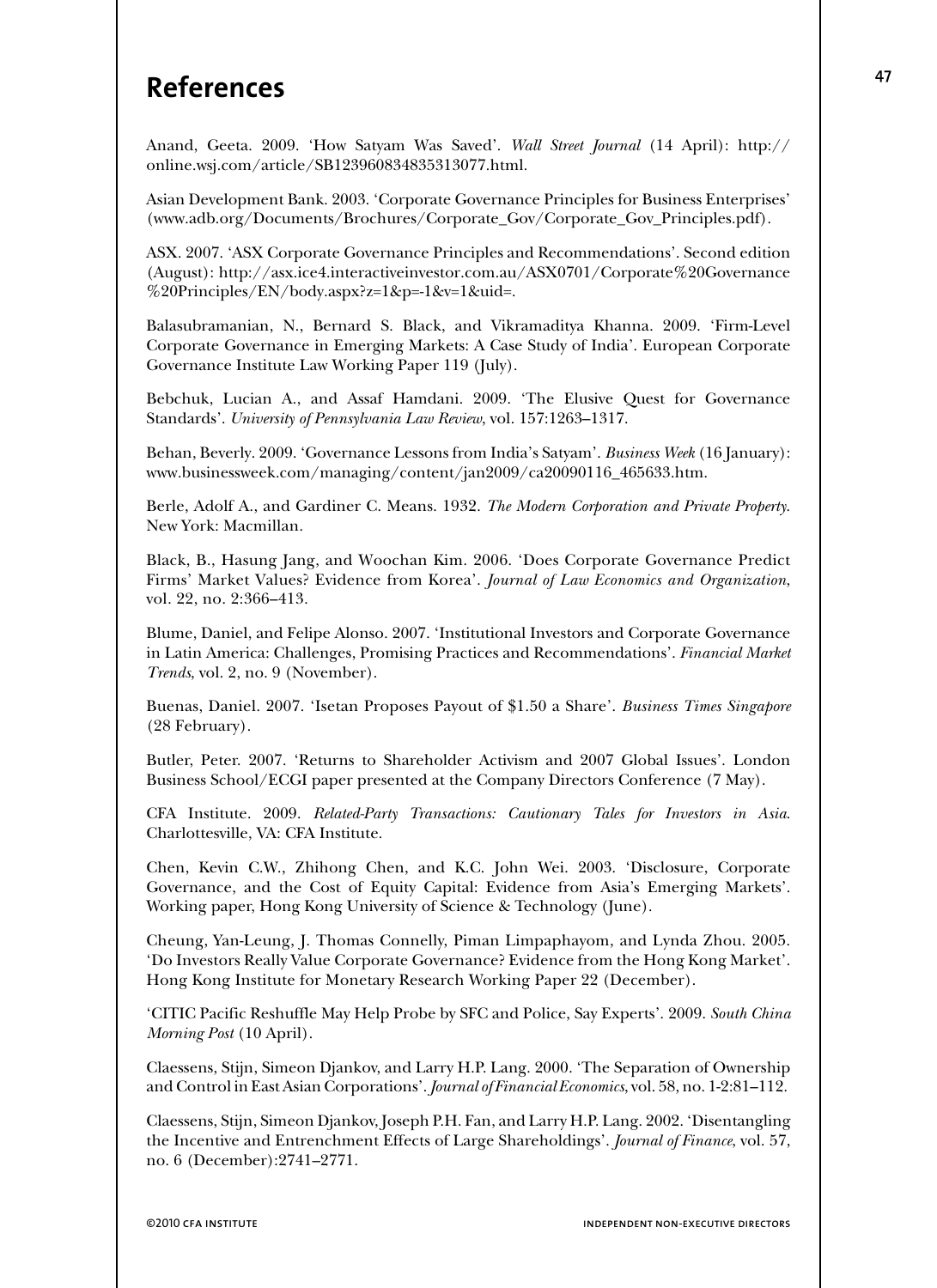**<sup>48</sup>** Clarke, Alvaro. 2007. 'The Role of Institutional Investors in Promoting Good Corporate Governance Practices in Latin America: The Case of Chile'. OECD paper originally prepared for the Latin American Roundtable Meeting, Medellin, Colombia (October).

> Coombes, Paul, and Simon Chiu-Yin Wong. 2004. 'Why Codes of Governance Work'. *McKinsey Quarterly*, no. 2:48–53.

> Dahya, J., O. Dimitrov, and J.J. McConnell. 2006. 'Dominant Shareholders, Corporate Boards, and Corporate Value: A Cross Country Analysis'. Working paper, Purdue University (November).

> Enriques, Luca, and Paolo Volpin. 2007. 'Corporate Governance Reforms in Continental Europe'. *Journal of Economic Perspectives*, vol. 21, no. 1 (Winter):117–140.

> Financial Reporting Council. 2008. 'The Combined Code of the UK, June 2008' (www.frc.org.uk/documents/pagemanager/frc/Combined\_Code\_June\_2008/Combined %20Code%20Web%20Optimized%20June%202008(2).pdf).

> Fontanella-Khan, James. 2009. 'Satyam Faces Risk of Losing Governance Award'. *Financial Times* at FT.com (5 January): www.ft.com/cms/s/0/2378069a-dac8-11dd-8c28- 000077b07658. html?nclick\_check=1.

> Fremond, Olivier, and Mierta Capaul. 2003. 'Capital Structures and Control Rights: Patterns, Trade-Offs and Policy Implications'. In *The Future of Domestic Capital Markets in Developing Countries*. Edited by Robert E. Litan, Michael Pomerleano, and Vasudevan Sundararajan. Washington, DC: Brookings Institution:338–339.

Grant Thornton. 2009. 'Corporate Governance Review 2008'.

Heaney, Richard. 2007. 'South East Asian Corporate Board Size'. Paper presented at the 20th Australasian Finance and Banking Conference, Sydney (December).

Ho, Simon S.M. 2003. 'Corporate Governance in Hong Kong: Key Problems and Prospects'. Working paper, Chinese University of Hong Kong.

'Hong Kong Probes CITIC Pacific after Huge Forex Losses'. 2008. *Today Online* (22 October): http://afp.google.com/article/ALeqM5iwkGCYX-5-t\_tCyJnVYU47ZoM8CQ.

Huiwen, Yang. 2009. 'Kian Ho Director Voted Off amid Controversy'. *Straits Times* (28 April).

'Isetan Confirms Call to Boot Out Independent Directors'. 2006. *Business Times Singapore* (1 December).

Jensen, Michael C. 1986. 'Agency Costs of Free Cash Flow, Corporate Finance, and Takeovers'. *American Economic Review* (Papers and Proceedings of the May 98th Annual Meeting of the American Economic Association), vol. 76, no. 2:323–329.

Jensen, Michael C., and William H. Meckling. 1976. 'Theory of the Firm: Managerial Behavior, Agency Costs and Ownership Structure'. *Journal of Financial Economics*, vol. 3, no. 4 (October):305–360.

Klapper, Leora F., and Inessa Love. 2004. 'Corporate Governance, Investor Protection, and Performance in Emerging Markets'. *Journal of Corporate Finance*, vol. 10, no. 5 (November):703–728.

Lei, Adrian C.H., and Frank M. Song. 2008. 'Corporate Governance, Family Ownership, and Firm Valuations in Emerging Markets: Evidence from Hong Kong Panel Data'. Working paper, University of Hong Kong (March).

Lemmon, Michael L., and Karl V. Lins. 2003. 'Ownership Structure, Corporate Governance, and Firm Value: Evidence from the East Asian Financial Crisis'. *Journal of Finance*, vol. 58, no. 4 (August):1445–1468.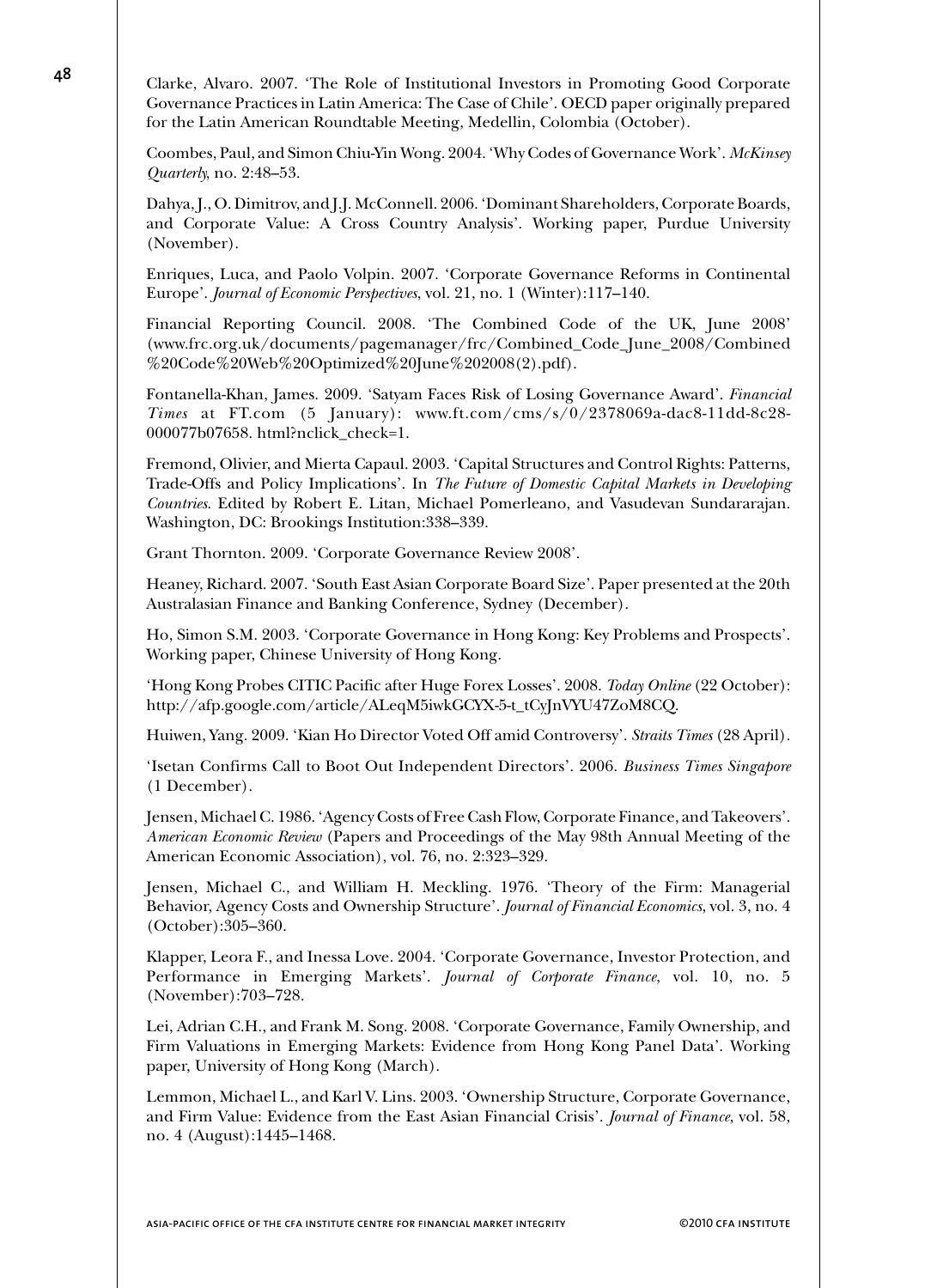Leuz, Christian, Karl V. Lins, and Francis E. Warnock. 2009. 'Do Foreigners Invest Less in Poorly Governed Firms?' *Review of Financial Studies*, vol. 22, no. 8:3245–3285.

Lins, Karl V. 2003. 'Equity Ownership and Firm Value in Emerging Markets'. *Journal of Financial and Quantitative Analysis*, vol. 38, no. 1 (March):159–184.

Loh, Christine. 2008. 'Swissco Acted Responsibly: CEO; The Firm's Chief Refutes Points Raised over Former Directors' Resignations'. *Today Singapore* (16 April):26.

Low, Chee Keong. 2004. 'A Road Map for Corporate Governance in East Asia'. *Northwestern Journal of International Law and Business*, vol. 25, no. 1:165–204.

Mak, Y.T., and Sanjay Singh. 2006. 'Six Degrees of Separation between the CEO and Chairman: Asian-Style Board Leadership'. In *From Conformance to Performance*. Edited by Mak Yuen Teen. Singapore: McGraw-Hill Education (Asia).

Mak, Y.T. 2007. 'Improving the Implementation of Corporate Governance Practices in Singapore'. Monetary Authority of Singapore and Singapore Exchange (26 June).

Mak, Y.T., J.M. Sequeira, and M.C. Yeo. 2003. 'Stock Market Reactions to Board Appointments'. Working paper, NUS Business School, National University of Singapore (October).

Malberti, C., and E. Sironi. 2007. 'The Mandatory Representation of Minority Shareholders on the Board of Directors of Italian Listed Corporations: An Empirical Analysis'. Research Paper No.18, Bocconi University (July).

Monks, Bob. 2006. 'The New Agenda for the ICGN: An Open Letter'. *2006 ICGN Yearbook*: 34–36.

Nowland, John. 2008. 'Are East Asian Companies Benefiting from Western Board Practices?' *Journal of Business Ethics*, vol. 79, no. 1-2 (April):133–150.

OECD. 2004. 'Corporate Governance Principles'. Paris: OECD.

———. 2007. 'Asia: Overview of Corporate Governance Frameworks in 2007'. Paris: OECD.

———. 2008. 'Main Private Pension Trends over 2001–2007'. *Pension Markets in Focus*, no. 5 (December):9–18.

La Porta, Rafael, Florencio Lopez-de-Silanes, Andrei Shleifer, and Robert W. Vishny. 1998. 'Law and Finance'. *Journal of Political Economy*, vol. 106, no. 6:1113–1155.

La Porta, Rafael, Florencio Lopez-de-Silanes, and Andrei Shleifer. 1999. 'Corporate Ownership around the World'. *Journal of Finance*, vol. 54, no. 2 (April):471–517.

Quah, Michelle. 2008. 'CAO Left to Answer as Lee Suet Fern Resigns'. *Business Times Singapore* (25 April).

Saravanan, Palanisamy. 2009. 'Corporate Governance Characteristics and Company Performance of Family Owned and Non-Family Owned Businesses in India'. *Great Lakes Herald*, vol. 3, no. 1 (March):39–54.

Shleifer, Andrei, and Robert W. Vishny. 1989. 'Management Entrenchment'. *Journal of Financial Economics*, vol. 25:123–139.

Shyan, Lee Su. 2007a. 'Fiery Isetan EGM Expected Next Week'. *Straits Times* (5 January).

———. 2007b. 'Isetan Minority Investors Fail to Oust Independent Directors'. *Straits Times*  $(11$  January).

World Bank. 2006. 'Corporate Governance Country Assessment: Philippines'. Reports on the Observance of Standards and Codes (May).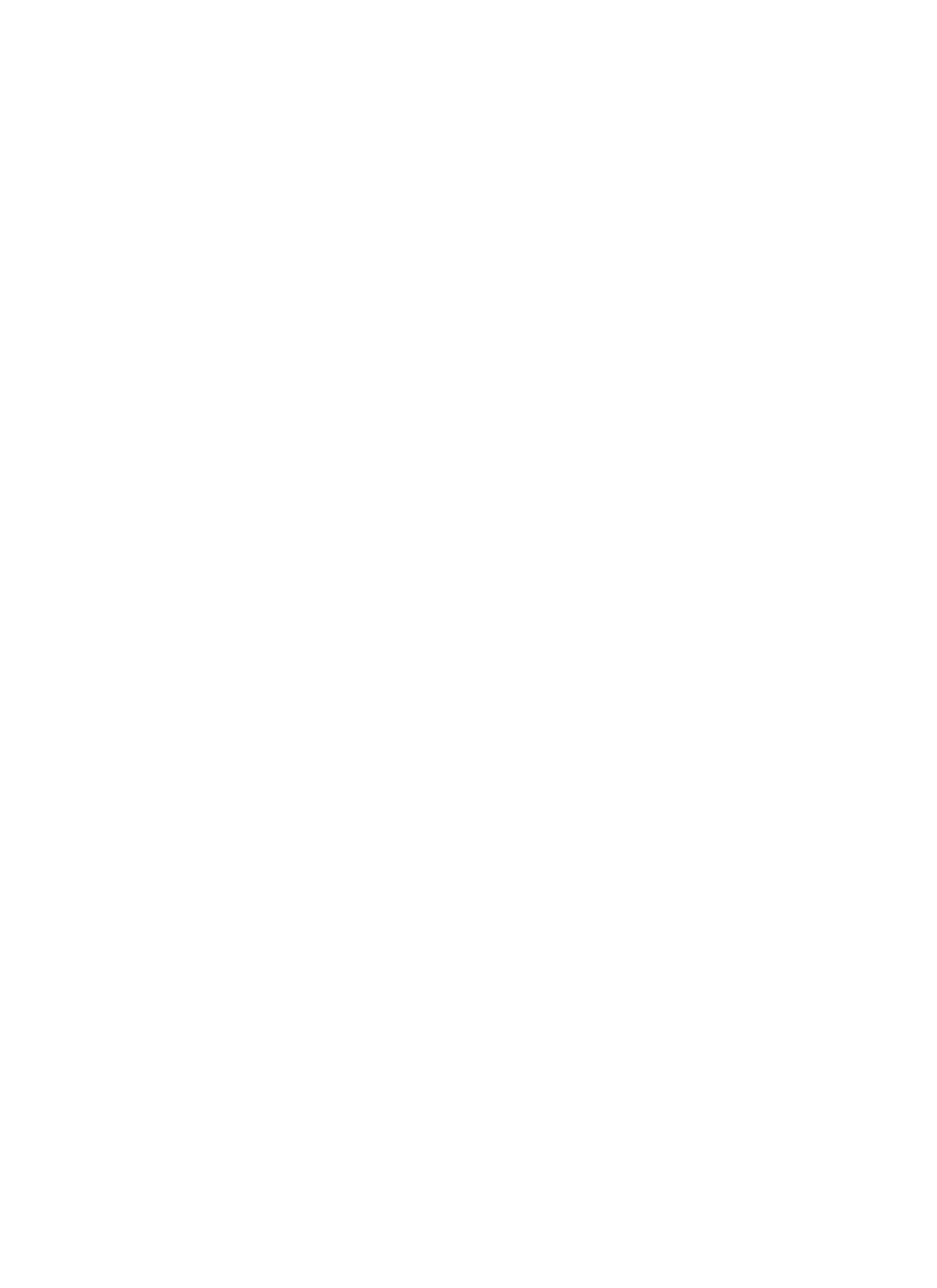## **Asia-Pacific Office of the CFA Institute Centre for Financial Market Integrity**

## **Co-Authors**

### **Lee Kha Loon, CFA**

*Head* CFA Institute Centre Asia-Pacific Office

#### **Angela Pica, CFA**

*Policy Analyst* CFA Institute Centre Asia-Pacific Office

#### **Ashvin Vibhakar, CFA**

*Managing Director Asia-Pacific Office* CFA Institute Hong Kong

#### **Kurt Schacht, CFA**

*Executive Director* CFA Institute Centre New York, NY, USA

**www.cfainstitute.org/centre**